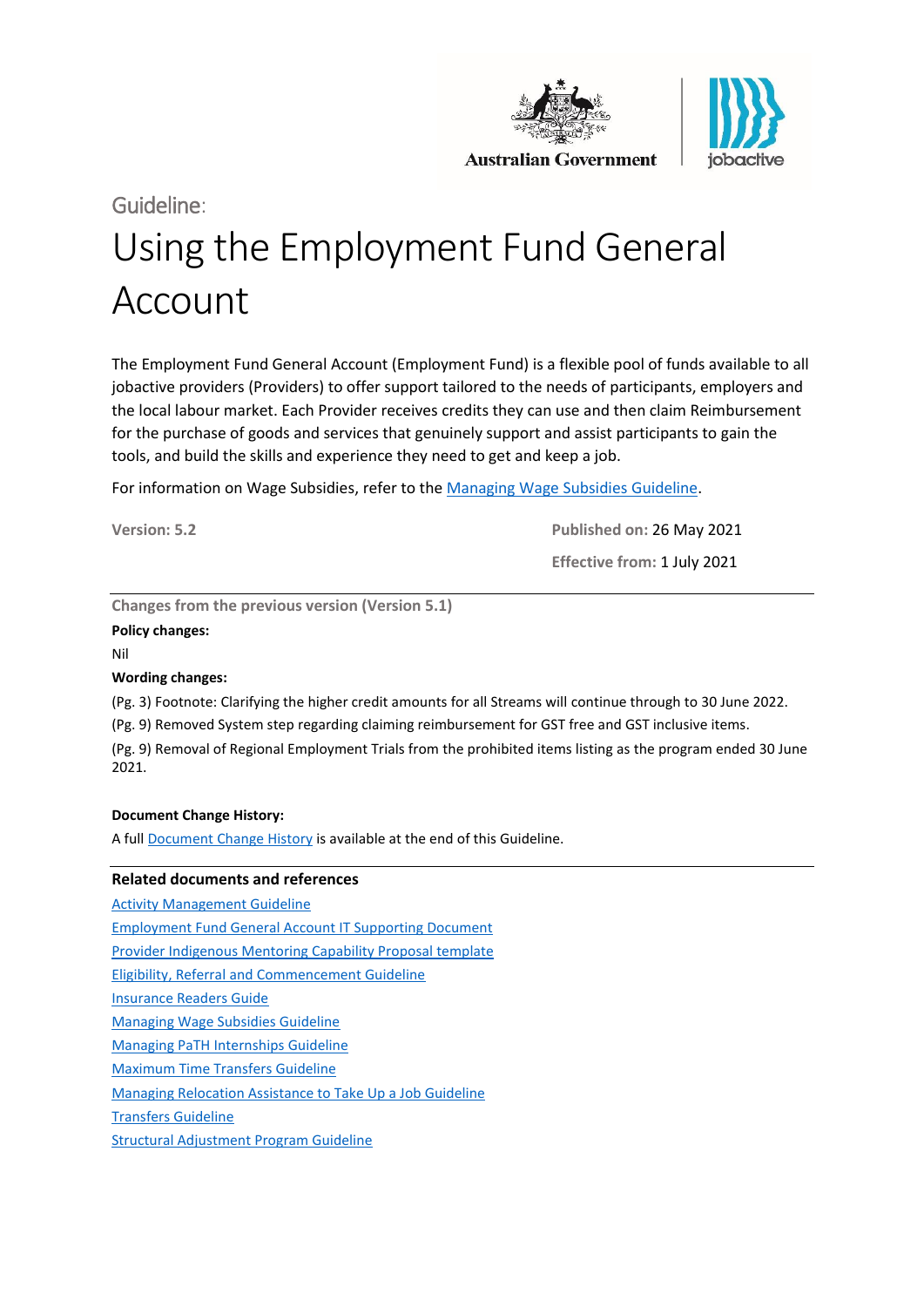### Contents

| 1.                              | Crediting the Employment Fund General Account                           | 3  |  |  |
|---------------------------------|-------------------------------------------------------------------------|----|--|--|
|                                 | <b>Managing Employment Fund Credits</b>                                 | 3  |  |  |
|                                 | Managing Employment Fund Credits for Wage Subsidies                     | 4  |  |  |
| 2.                              | <b>Transferring Credits</b>                                             | 4  |  |  |
|                                 | <b>Transferring Credits between Sites</b>                               | 4  |  |  |
|                                 | Transferring Credits to another Provider                                | 5  |  |  |
|                                 | Transferring Credits due to Site Closure or Reduction of Business Share | 5  |  |  |
| 3.                              | Determining who is eligible                                             | 6  |  |  |
| 4.                              | Making Purchases - the Employment Fund Principles                       | 6  |  |  |
|                                 | Determining what is an Eligible Purchase                                | 6  |  |  |
|                                 | Determining what is a Prohibited Purchase                               | 7  |  |  |
| 5.                              | <b>Claiming Reimbursement</b>                                           | 9  |  |  |
|                                 | <b>Claiming Reimbursements for Wage Subsidies</b>                       | 10 |  |  |
|                                 | <b>Entering the correct Dates</b>                                       | 10 |  |  |
|                                 | Determining the correct GST Treatment                                   | 10 |  |  |
|                                 | Reimbursing Goods or Services purchased from a third party supplier     | 11 |  |  |
|                                 | Reimbursing Goods or Services purchased by a participant                | 11 |  |  |
| 6.                              | Purchasing Goods or Services in Bulk                                    | 12 |  |  |
|                                 | <b>Making Bulk Purchases</b>                                            | 12 |  |  |
| Determining Eligible Categories |                                                                         |    |  |  |
|                                 | <b>Attributing Bulk Purchases to Participants</b>                       |    |  |  |
|                                 | Acquitting Bulk Purchases randomly selected by the Department           | 13 |  |  |
| 7.                              | Summary of required Documentary Evidence                                | 13 |  |  |
|                                 | Evidence to be retained for Externally Supplied Services                | 13 |  |  |
|                                 | Evidence to be retained for Internally Supplied Services                | 14 |  |  |
| 8.                              | Table 1 - Category Details and Documentary Evidence Requirements        | 16 |  |  |
| 9.                              | Document Change History                                                 | 25 |  |  |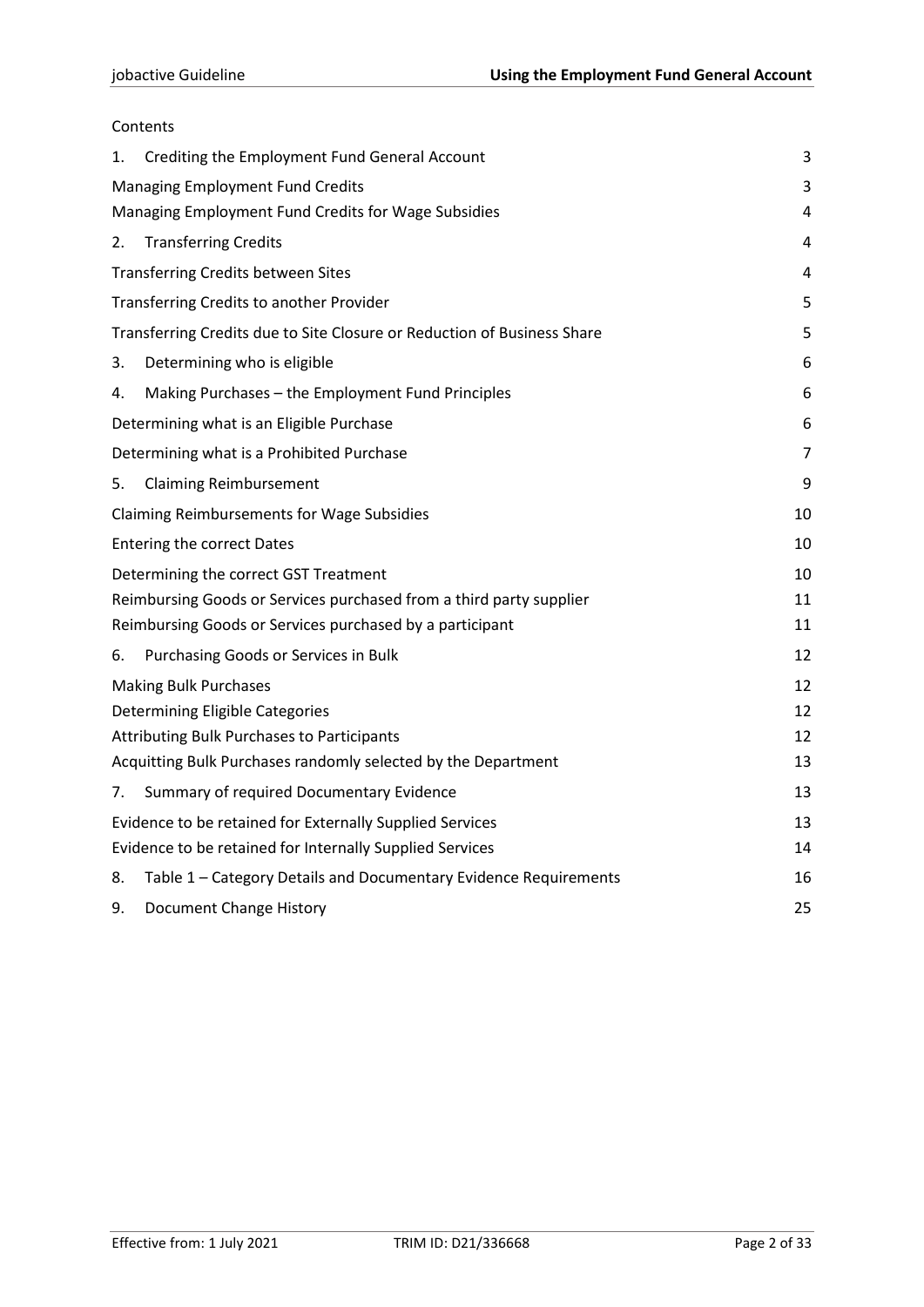## <span id="page-2-0"></span>1. Crediting the Employment Fund General Account

A once-only credit per Period of Unemployment is made to the Employment Fund notional bank balance for a Provider:

• when the participant Commences in Stream B, Stream C or Stream A as a Volunteer

or

• after 13 weeks of Period of Service for a participant Commenced in Stream A (and is not a Volunteer). While Stream A participants are allocated the credit at 13 weeks, they are eligible for assistance from day one.

Credits are made at Provider Site level. The amount credited will be in line with Table 3, Annexure B2<sup>1</sup> of the Deed<sup>2</sup>.

An additional credit will be made if a participant Commences in a higher Stream during their Period of Unemployment.

Where a Participant transfers from Online Employment Services (OES) and Commences in jobactive, credits for the Participant are allocated in line with Clause 88.12 of the Deed.

Where a Participant transfers from the New Employment Services Trial (NEST) or Volunteer Online Employment Services Trial (VOEST), and Commences in jobactive, credits for the Participant are allocated in line with Clause 88.9 of the Deed. However, where a Participant transfers from NEST or VOEST to jobactive and the Participant has previously been serviced under jobactive by the Provider or another Employment Provider, the Provider's Employment Fund General Account will not be credited when the Participant Commences in jobactive again, unless the Participant Commences in a higher Stream.

Where Participants are eligible for support under a Structural Adjustment Program (SAP), Providers may receive a once-only SAP credit in addition to the Stream B credit. The amount credited will be in line with the amount listed in the [Structural](https://ecsnaccessintranet.hosts.application.enet/ProviderPortal/jobactive/Guidelines/Pages/Adjustment-Packages.aspx)  [Adjustment Program Guideline.](https://ecsnaccessintranet.hosts.application.enet/ProviderPortal/jobactive/Guidelines/Pages/Adjustment-Packages.aspx)

(Deed references: Clauses 88.9, 88.11, 88.12, 88.13, Annexures B1, B2)

#### <span id="page-2-1"></span>Managing Employment Fund Credits

The notional bank balance of credits will reduce each time a Provider makes a commitment in the Department's IT Systems to purchase goods or services.

A Provider must not make commitments in anticipation of future credits. The total amount committed for goods or services must not exceed the total amount credited to a Provider.

The Department may determine that credited amounts within the Employment Fund are to be quarantined or reserved for a particular purpose. A Provider must not use the quarantined or reserved credits for a purpose other than that for which the amounts have been quarantined or reserved.

<sup>1</sup> The amount credited per Stream increased from 1 July 2020 and will continue to 30 June 2022.

<sup>2</sup> Transitioned participants on their initial Commencement after 30 June 2015 will attract credits in line with Table 1, Annexure B1 of the Deed.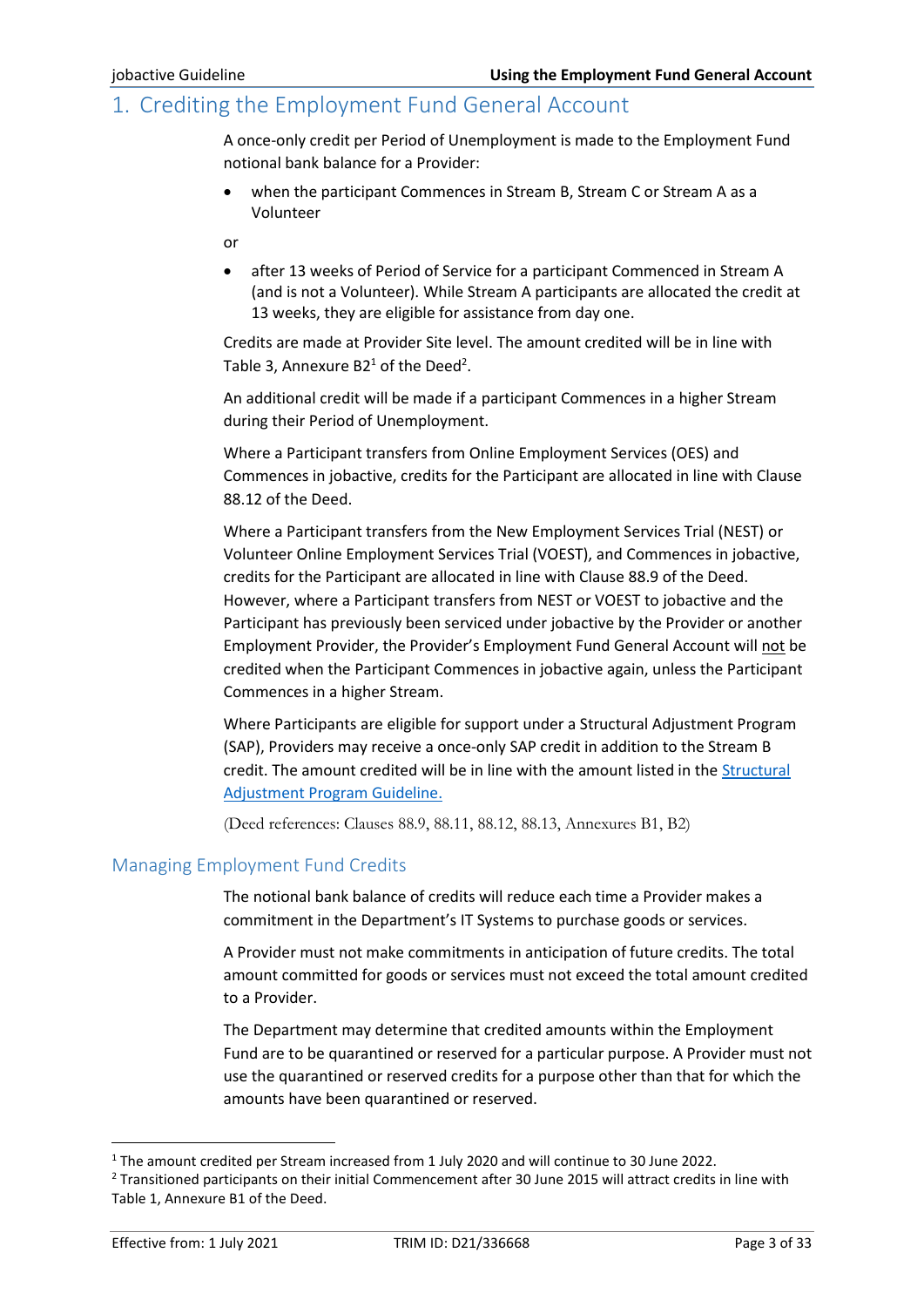SAP credits can only be used for SAP participants or Stronger Transitions Package<sup>3</sup> participants. To assist a Provider, the Department's IT Systems displays the balance of the additional SAP credits separately to the General Account balances.

Refer to the [Employment Fund General Account IT Supporting Document](https://ecsnaccessintranet.hosts.application.enet/ProviderPortal/jobactive/Guidelines/Pages/Employment-Fund-and-Subsidies.aspx) for guidance on how to view the General Account and SAP notional bank balances at Site level in the Department's IT Systems.

(Deed references: Clauses 88.7, 88.10)

#### <span id="page-3-0"></span>Managing Employment Fund Credits for Wage Subsidies

Providers can use Employment Fund General Account credits for certain Wage Subsidies and should consider using Wage Subsidies as part of the overall support provided to participants through the Employment Fund.

As there will be no change to Providers' notional bank balance, Providers should:

- ensure that there are sufficient Employment Fund General Account credits in the relevant Site's notional bank balance before negotiating and entering into Wage Subsidy Agreements created in the Department's IT Systems on or after 2 January 2019 for:
	- Restart Wage Subsidy (50 years of age and over)
	- Youth Wage Subsidy (25-29 years of age)
	- Long Term Unemployed & Indigenous Wage Subsidy
	- Parents Wage Subsidy.

If there are insufficient Employment Fund General Account credits in the relevant Site's notional bank balance, a Provider can choose to transfer credits between any of its Sites. Refer to the **Transferring Credits between Sites** section for more information.

• ensure that overall support can continue to be provided to all Participants from the Employment Fund General Account, when managing and making decisions in relation to using the Employment Fund General Account for Wage Subsidies.

Refer to the [Managing Wage Subsidies Guideline](https://ecsnaccessintranet.hosts.application.enet/ProviderPortal/jobactive/Guidelines/Pages/Employment-Fund-and-Subsidies.aspx) for more information on the negotiation of Wage Subsidy Agreements.

# <span id="page-3-1"></span>2. Transferring Credits

Credits can be transferred between a Provider's individual Sites, and when a participant transfers to another Provider.

Refer to the [Employment Fund General Account IT Supporting Document](https://ecsnaccessintranet.hosts.application.enet/ProviderPortal/jobactive/Guidelines/Pages/Employment-Fund-and-Subsidies.aspx) for guidance on how to transfer credits in the Department's IT Systems.

#### <span id="page-3-2"></span>Transferring Credits between Sites

**System step:** A Provider can transfer Employment Fund credits between any of its Sites within or across any Employment Region unless:

> • the credit transfer is from a NEST Employment Region to a jobactive Employment Region

<sup>&</sup>lt;sup>3</sup> The Stronger Transitions program closed to new entrants on 1 July 2020.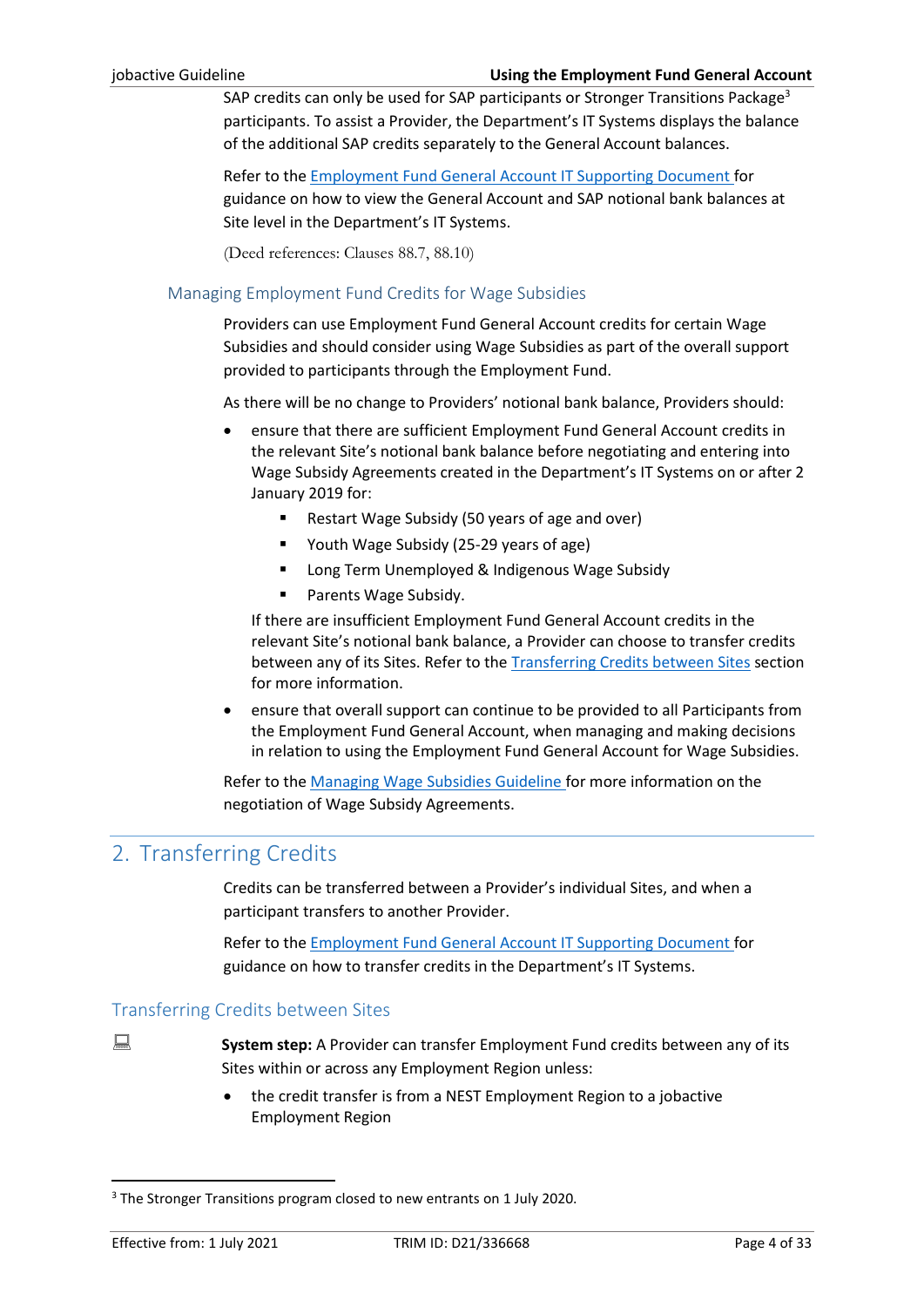- the credit transfer is from a jobactive Employment Region to a NEST Employment Region
- the Department has quarantined or reserved those credits for a particular purpose

or

• the Department has placed limits on or restricted a Provider's ability to transfer credits between its Sites.

(Deed references: Clauses 88.15, 88.16)

### <span id="page-4-0"></span>Transferring Credits to another Provider

**System step:** When a participant transfers to another Provider, the transfer of any Employment Fund credits is to be negotiated and agreed to between the current and gaining Providers unless the transfer is due to the participant reaching their maximum time with a Provider. A Provider cannot transfer credits to another Provider if:

> • the credit transfer is from a NEST Employment Region to a jobactive Employment Region

or

• the credit transfer is from a jobactive Employment Region to a NEST Employment Region

When a participant has reached their maximum time with a Provider, the Department will automatically transfer to the gaining Provider 50 per cent of the Employment Fund credit for the Stream that the participant is currently Commenced in. These automated transfers may result in a negative notional bank balance for the current Provider. In these cases, a Provider may either:

- transfer credits from another Site
- wait until additional credits have been accrued.

For more information on transfers due to a participant reaching their maximum time with a Provider, refer to the [Maximum Time Transfers Guideline](https://ecsnaccessintranet.hosts.application.enet/ProviderPortal/jobactive/Guidelines/Pages/Servicing.aspx) and th[e Transfers](https://ecsnaccessintranet.hosts.application.enet/ProviderPortal/jobactive/Guidelines/Pages/Servicing.aspx)  [Guideline.](https://ecsnaccessintranet.hosts.application.enet/ProviderPortal/jobactive/Guidelines/Pages/Servicing.aspx)

For information on transferring SAP credits, see the **Structural Adjustment Program** [Guideline.](https://ecsnaccessintranet.hosts.application.enet/ProviderPortal/jobactive/Guidelines/Pages/Adjustment-Packages.aspx)

(Deed references: Clauses 81.1, 88.14, Annexure B2)

### <span id="page-4-1"></span>Transferring Credits due to Site Closure or Reduction of Business Share

The Department may restrict a Provider from transferring credits between its Sites when a Site is being closed or the Business Share of that Site is being reduced and participants are being transferred to another Provider.

The Department will determine the total amount of credits to be transferred from the reduced or closed Site to the gaining Provider's Site.

For more information on transfers, refer to the [Transfers Guideline.](https://ecsnaccessintranet.hosts.application.enet/ProviderPortal/jobactive/Guidelines/Pages/Servicing.aspx)

(Deed references: Clauses 88.14, 101.3, Annexure B2)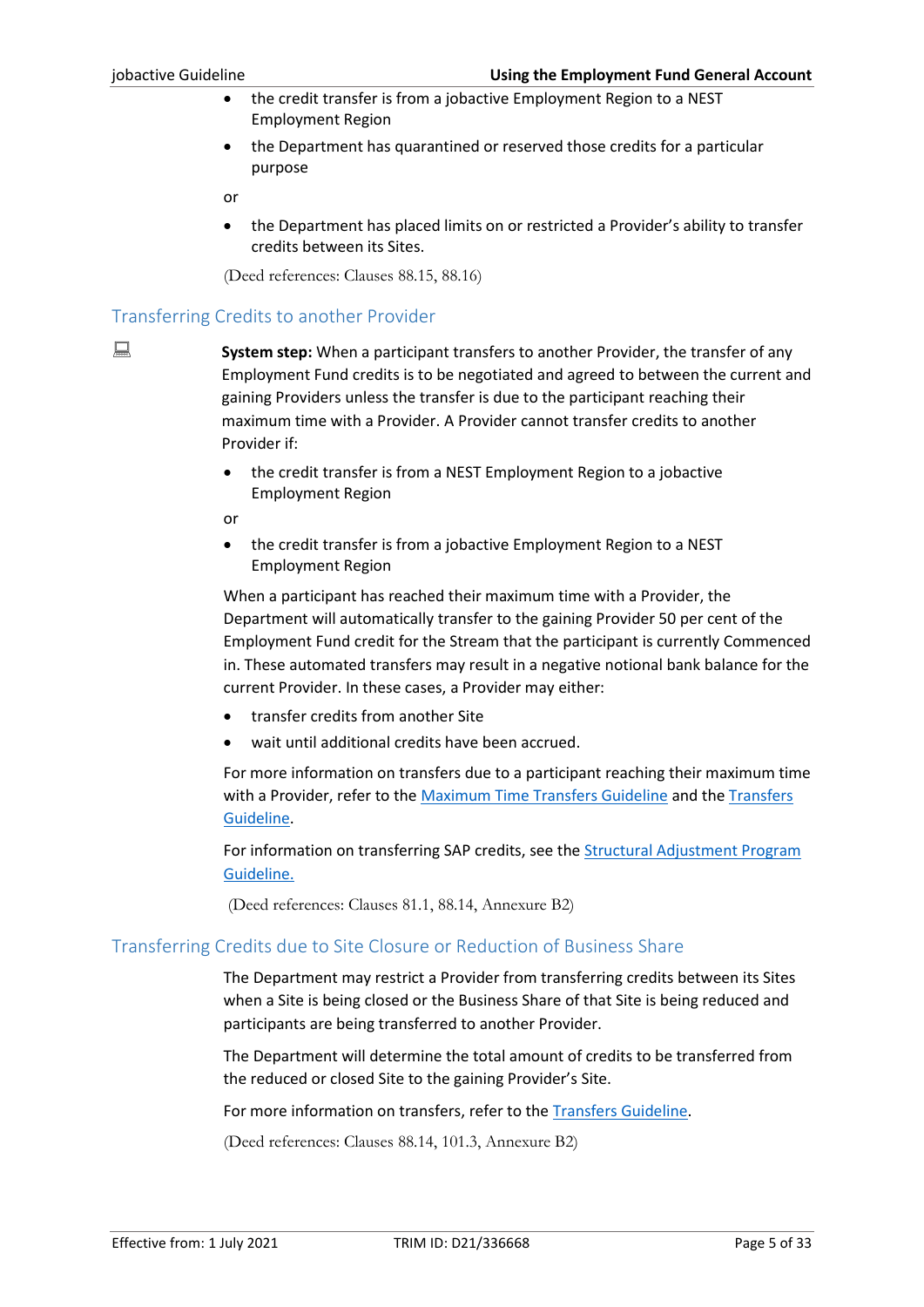# <span id="page-5-0"></span>3. Determining who is eligible

A Provider can claim Reimbursement for Stream Participants (participants), if the participant received the good or service when they were either:

- commenced in a Stream
- suspended after Commencement in a Stream
- pending after previous Commencement in a Stream
- pending participants who require accredited interpreter services
- exited within 183 days of Exit, except Exited participants on a Wage Subsidy Placement as post placement support and professional services can be delivered to participants for the entire duration of the Wage Subsidy Agreement
- transferred within 183 days of transfer to another Provider.

**System step:** Providers can claim Reimbursement at the Site level for any of their participants, regardless of the participants Site. This includes attributing participants to a bulk purchase. A Provider cannot claim Reimbursement if the participant is serviced under the NEST.

> Participants concurrently serviced by other programs, are also eligible for assistance, including those participating in:

- New Enterprise Incentive Scheme (NEIS) and have not yet commenced their NEIS Business
- PaTH Internships and/or PaTH Employability Skills Training
- placements supported under the Indigenous Advancement Strategy, including Jobs, Land and Economy Program projects, for example Vocational Training and Employment Centres, administered by the Department of the Prime Minister and Cabinet.

For more information on participant eligibility, refer to the Eligibility, Referral and [Commencement Guideline.](https://ecsnaccessintranet.hosts.application.enet/ProviderPortal/jobactive/Guidelines/Pages/Servicing.aspx)

(Deed reference: Clause 88.1)

# <span id="page-5-1"></span>4. Making Purchases – the Employment Fund Principles

A Provider must first pay for eligible purchases and then claim Reimbursement through the Employment Fund.

A Provider must ensure the purchase meets the Employment Fund Principles before purchasing goods and services that will be reimbursed from the Employment Fund:

- provides eligible participants with the work-related tools, skills and experience that correspond with their difficulties in finding and keeping a job in the relevant labour market
- provides value for money
- complies with any work, health and safety laws that may apply
- withstands public scrutiny, and
- will not bring employment services or the Government into disrepute.

#### <span id="page-5-2"></span>Determining what is an Eligible Purchase

An eligible purchase is any purchase that: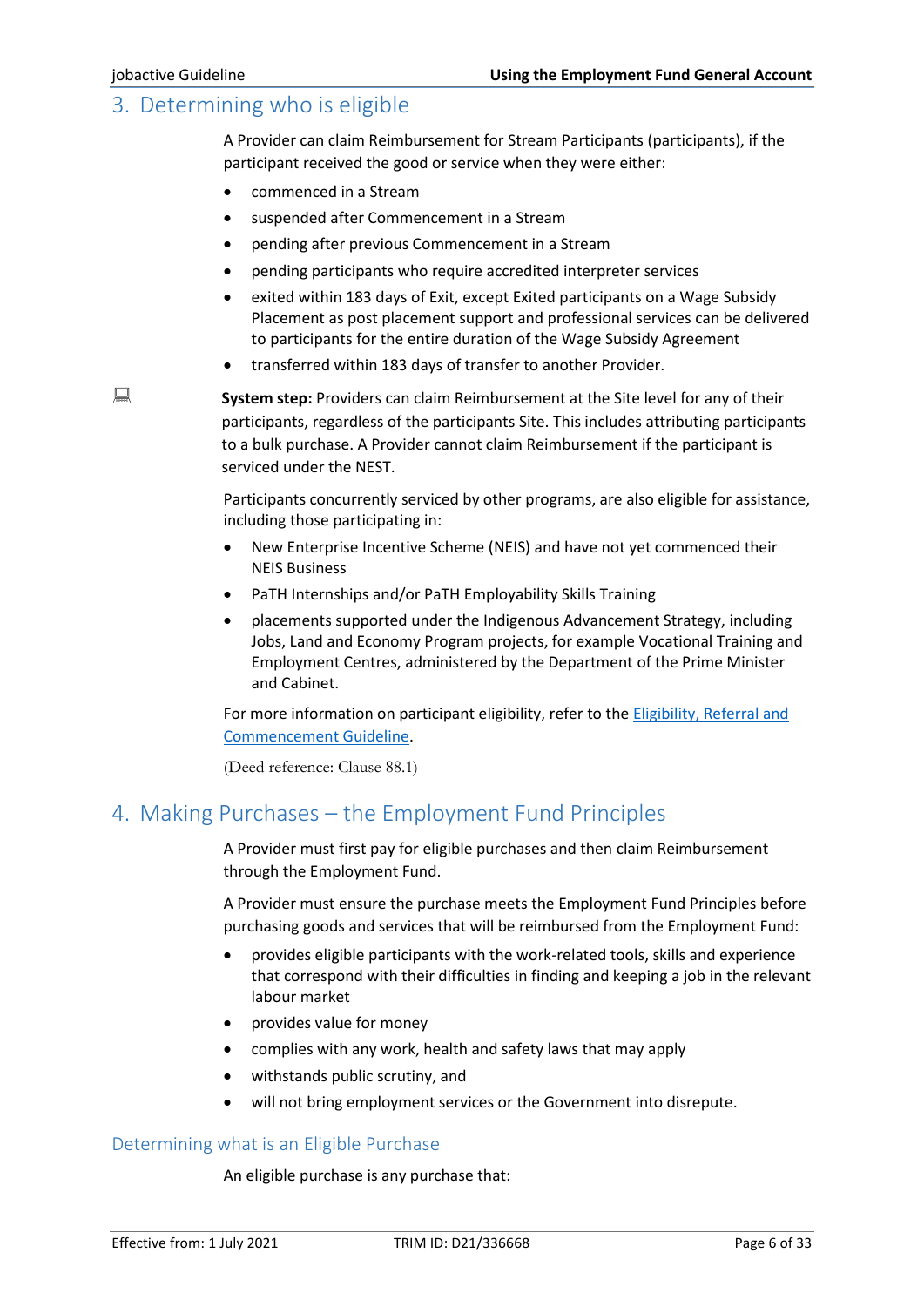- meets the Employment Fund Principles
- is not prohibited, and
- satisfies any specific Employment Fund category requirements.

**System step:** Each eligible purchase that a Provider will be claiming Reimbursement for must be committed in the Department's IT Systems and recorded against the relevant category as listed in Table 1 – [Category Details and Documentary Evidence](#page-15-0)  [Requirements.](#page-15-0)

> Refer to the [Employment Fund General Account IT Supporting Document](https://ecsnaccessintranet.hosts.application.enet/ProviderPortal/jobactive/Guidelines/Pages/Employment-Fund-and-Subsidies.aspx) for guidance on how to:

• create a commitment and Reimburse a commitment in 2 steps

or

• create and Reimburse a commitment in one step

in the Department's IT Systems.

(Deed references: Clauses 88.1, 88.2)

#### <span id="page-6-0"></span>Determining what is a Prohibited Purchase

A Provider must not claim Reimbursement through the Employment Fund General Account for prohibited goods and services. Prohibited purchases are:

- any goods and services purchased prior to Commencement of the jobactive Deed on 1 July 2015
- job search training, including résumé writing, job application and interview skills development
- any costs associated with non-government program approved for Annual Activity Requirement purposes if delivered by a Provider's Own Organisation or a Related Entity
- non-accredited training, except:
	- employability and foundation skills training for Stream B and C participants not in the Work for the Dole Phase and Indigenous participants in any Stream or Phase under targeted pre-employment preparation
	- Employer-required training which is a specific requirement of an Employer to prepare the participant for their Vacancy
	- if delivered to Indigenous participants under the Indigenous training and mentoring category
	- if it forms part of a non-government program approved by the Department for Annual Activity Requirement purposes
	- if required to enable a participant to participate in an approved non-Work for the Dole Activity for Annual Activity Requirement purposes
	- 'refresher' training for a current valid licence
	- if delivered to refugee participants under the Refugee training and mentoring category
- mentoring Services outside of post placement support (including NEIS Participants), except:
	- if it forms part of a non-government program approved by the Department for Annual Activity Requirement purposes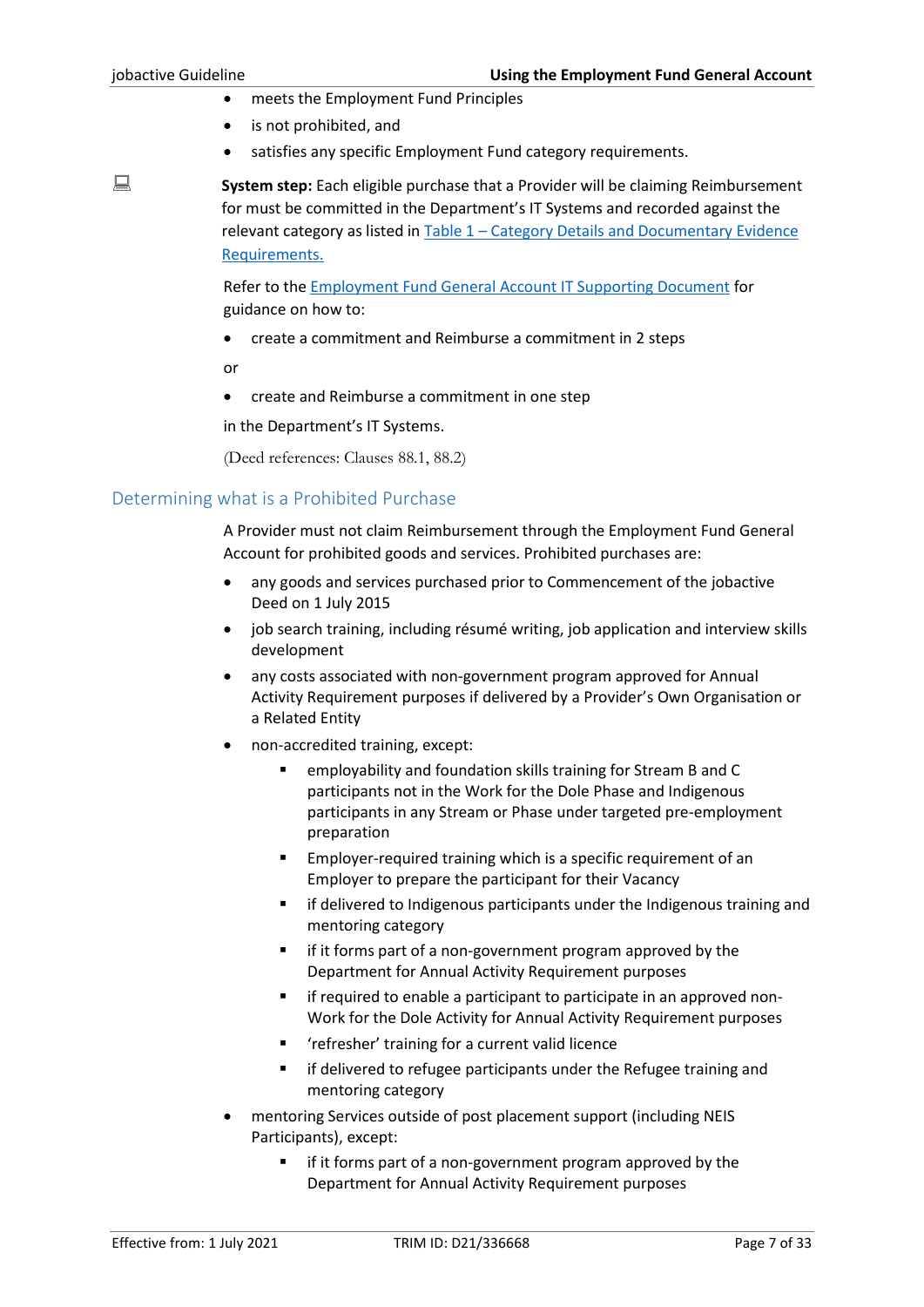- if delivered to Indigenous participants under the Indigenous training and mentoring category
- if delivered to Refugee participants under the Refugee training and mentoring category
- any assessment tool costs, including the cost of accessing or using any skills, vocational or non-vocational assessment tools, except:
	- Comprehensive skills assessments for Stronger Transitions Eligible Participants<sup>4</sup>. Assessments claimed prior to 1 July 2020 must be conducted by Transition Services Panel Members, or any other Departmental approved service providers.
- any Contacts with the participant
- reverse marketing
- any costs associated with Work for the Dole or funded through Work for the Dole Activities, except:
	- police checks
	- pre and post placement mentoring to Indigenous participants and Host Organisations of Indigenous participants participating in a Work for the Dole Activity
	- pre and post placement mentoring to refugee participants and Host Organisations of refugee participants participating in a Work for the Dole Activity
- the costs of police or criminal records checks for Supervisors on non-Work for the Dole Activities
- any costs and overheads, such as travel time, travel costs and administration costs associated with either:
	- the provision of employment services
	- cost of Service delivery on an outreach basis
	- the administration of the Employment Fund
- legal fees or security costs incurred by a Provider
- an Employer's workers compensation or insurance policy Payments
- any costs that can be claimed or are subject to a claim under the Department's personal accident insurance and combined public and/or product liability insurance policies for participants undertaking Activities or the Provider's insurance policies
- Provider-supplied transport, such as costs associated with hiring, purchasing, running and/or maintaining vehicles owned by a Provider's Own Organisation to transport multiple participants to a training activity or Employment location
- verification of Employment or Education for the purpose of an Outcome claim
- assets that remain the property of a Provider
- assets for a participant or Employer that are not used primarily to assist the participant in accordance with the [Employment Fund Principles](#page-5-1)
- gifts, cash and incentives to participants or Employers, including payout of loans or credit cards
- penalties, fines or court fees (examples of penalties include costs associated with participation in any Alcohol Interlock Program/Scheme or Traffic Offender Intervention Program)

<sup>4</sup> The Stronger Transitions program closed to new entrants on 1 July 2020.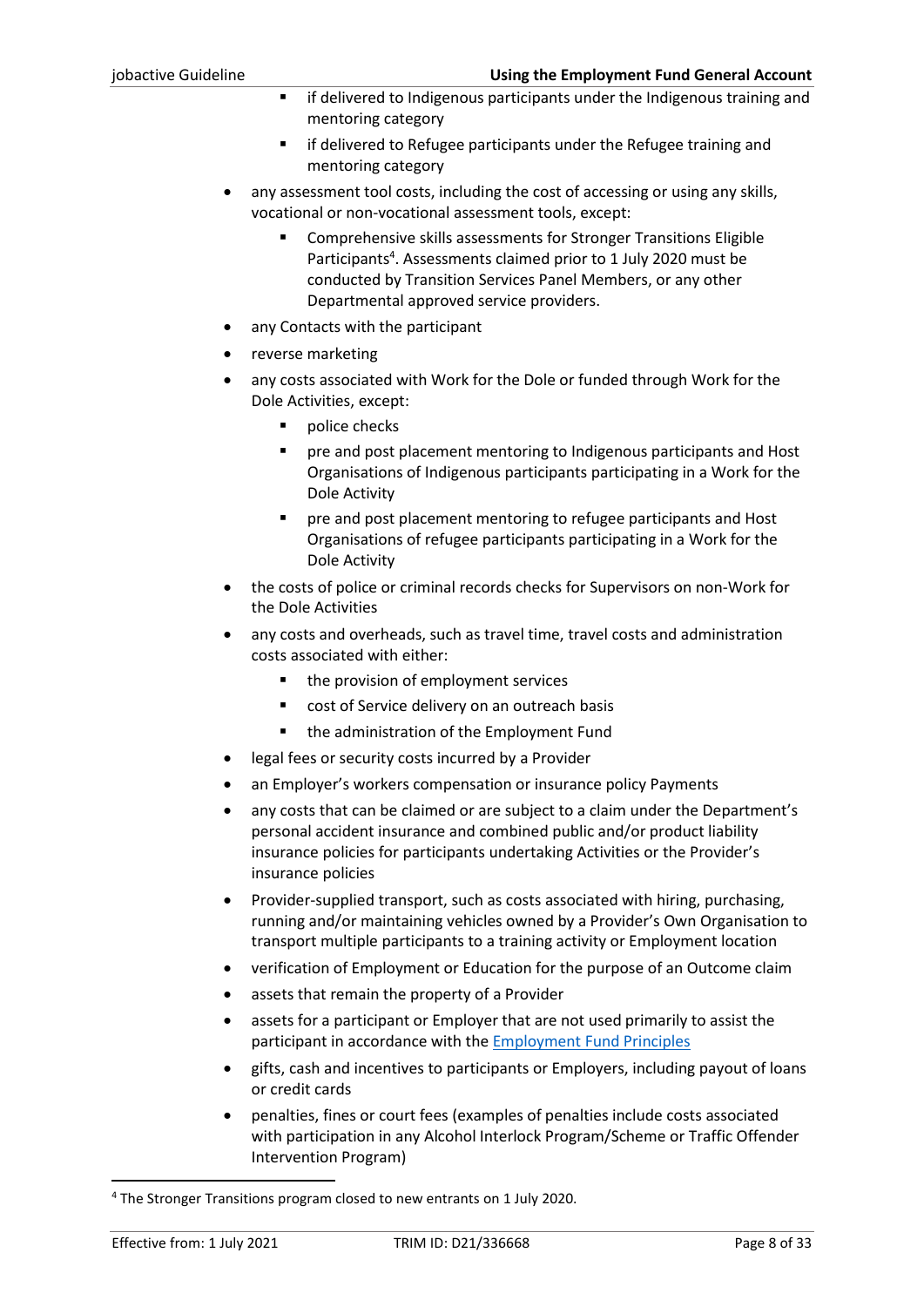- relocation assistance to assist participants relocating overseas
- medical expenses for Stream A and Stream B participants prior to 7 December 2015, except pre-employment medical checks
- long term gym memberships and long-term lifestyle/fitness programs
- goods or services if a Provider is entitled to payment from the Department, other Australian Government sources or state, territory or local government bodies for those items, such as National Work Experience Programme Payments
- goods or services that are directly funded through the Indigenous Advancement Strategy, including costs already paid for by a Vocational Training Employment Centre (VTEC), such as mentoring support
- goods or services that are directly funded through other Government programs or grants
- any goods or services a Provider has indicated in their tender response that they would fund outside the Employment Fund
- Youth Bonus Wage Subsidy
- Restart Wage Subsidy, Youth Wage Subsidy, Parents Wage Subsidy and Long Term Unemployed and Indigenous Wage Subsidy, but only where the Wage Subsidy Agreement for these particular Wage Subsidies was entered into prior to 2 January 2019
- Career Transition Assistance payments from 4 May 2020
- PaTH Internship Host Business payments
- Digital Training Fee payments as defined in the NEST Deed 2019-2022
- Employment Preparation Activity payments
- any interest charged on credit cards, including account and credit card fees
- any costs incurred by participants while participating in the OES, VOEST or NEST.

<span id="page-8-0"></span>(Deed reference: Clause 88.1)

# 5. Claiming Reimbursement

All claims for Reimbursement must be made within 56 days from the date that a Provider paid the supplier unless otherwise provided for in the [Employment Fund](https://ecsnaccessintranet.hosts.application.enet/ProviderPortal/jobactive/Guidelines/Pages/Employment-Fund-and-Subsidies.aspx)  [General Account IT Supporting Document](https://ecsnaccessintranet.hosts.application.enet/ProviderPortal/jobactive/Guidelines/Pages/Employment-Fund-and-Subsidies.aspx) (refer to Actioning Overrides section).

 **Documentary Evidence:** A Provider must have met all of the Documentary Evidence requirements at the time of claiming Reimbursement. For more information, refer to the [Summary of required Documentary](#page-12-1) Evidence section of this Guideline.

**System step:** The Australian Business Number (ABN) and name of the supplier must be entered into the Department's IT Systems for each eligible purchase. The generic ABN (99 999 999 999) must be used when a Provider reimburses a participant directly or the supplier does not have an ABN (such as an international supplier).

> If a layby fee or credit card surcharge has been charged by a supplier for a purchase, then a Provider may claim Reimbursement for the full amount (i.e. the cost of the item or service and the fee or surcharge).

Refer to the [Employment Fund General Account IT Supporting Document](https://ecsnaccessintranet.hosts.application.enet/ProviderPortal/jobactive/Guidelines/Pages/Employment-Fund-and-Subsidies.aspx) for guidance on how to claim Reimbursement in the Department's IT Systems.

(Deed references: Clauses 88.1, 88.2)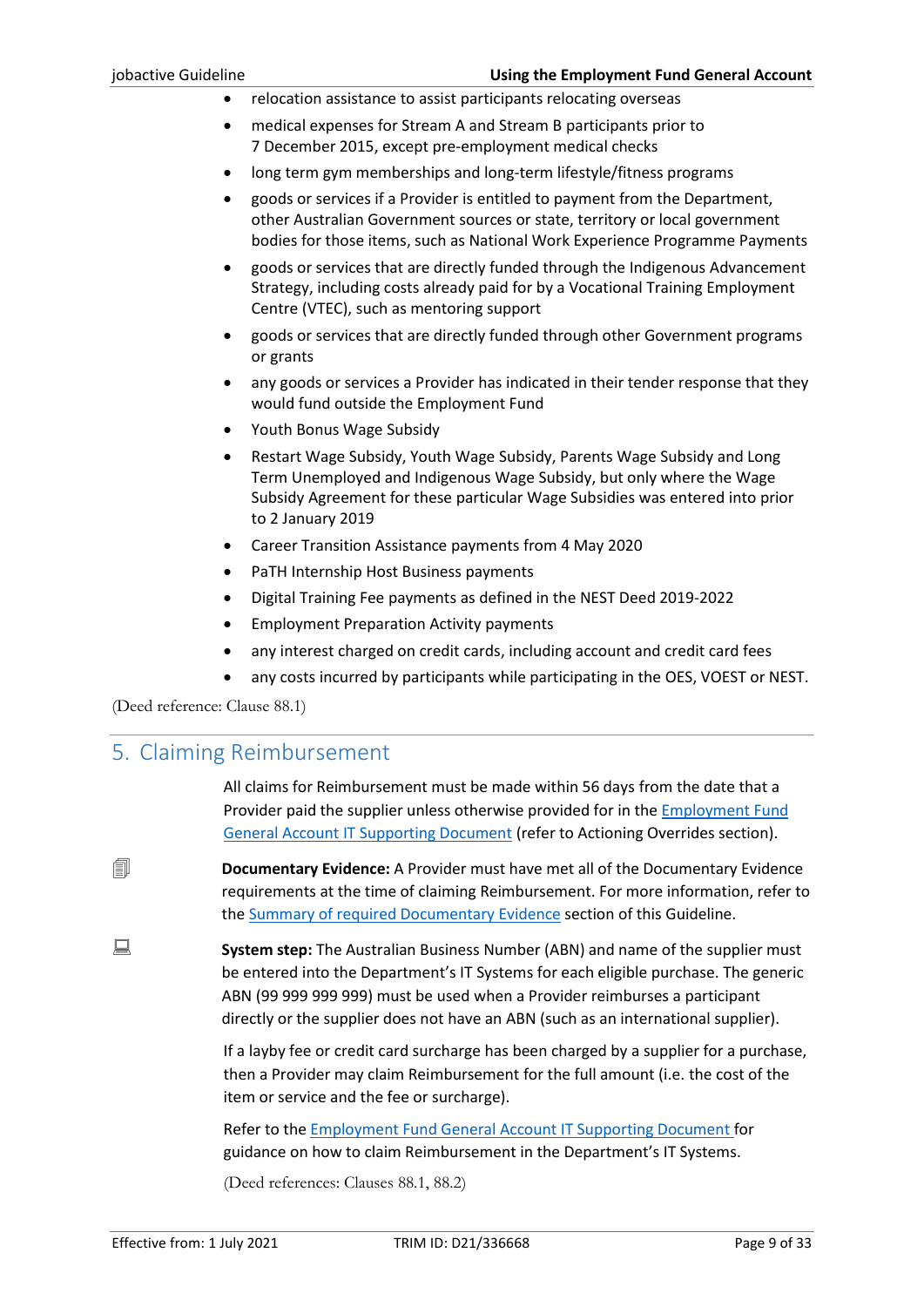#### <span id="page-9-0"></span>Claiming Reimbursements for Wage Subsidies

The following Wage Subsidies can be reimbursed through the Employment Fund General Account:

- Restart Wage Subsidy
- Youth Wage Subsidy
- Long Term Unemployed & Indigenous Wage Subsidy
- Parents Wage Subsidy.

Wage Subsidy Agreements created in ESS Web before 2 January 2019 cannot be reimbursed from the Employment Fund General Account. When Providers create a Wage Subsidy Agreement, the total Wage Subsidy amount of either \$10,000 or \$6,500 (GST inclusive) will be committed out of the relevant Site's notional bank balance. This commitment is held to fund all Reimbursements against that Wage Subsidy Agreement. At the end of the Wage Subsidy Agreement period, any unclaimed credits of the Wage Subsidy Agreement return to the relevant Site's notional bank balance.

Providers must refer to th[e Managing Wage Subsidies Guideline](https://ecsnaccessintranet.hosts.application.enet/ProviderPortal/jobactive/Guidelines/Pages/Employment-Fund-and-Subsidies.aspx) to ensure that the Wage Subsidy meets the Wage Subsidy Placement eligibility and Documentary Evidence requirements prior to claiming Reimbursement through the Employment Fund.

**System step:** Providers must refer to the [Managing Wage Subsidies Guideline](https://ecsnaccessintranet.hosts.application.enet/ProviderPortal/jobactive/Guidelines/Pages/Employment-Fund-and-Subsidies.aspx) for system steps on claiming Reimbursement for Wage Subsidies.

#### <span id="page-9-1"></span>Entering the correct Dates

**System step:** A Provider must enter the date the supplier was paid for the goods or services for each Reimbursement in the Department's IT Systems.

**System step:** A date of service/purchase is required against each individual participant attributed to the Reimbursement. The date will be either:

- the date that the goods or items were given to the participant
- the date that the participant attended an appointment
- the date that the participant started in the linked Activity or Vacancy.

(Deed reference: Clause 88.1)

#### <span id="page-9-2"></span>Determining the correct GST Treatment

The Department considers that all Reimbursements from the Employment Fund constitute 'consideration for a taxable supply made by a Provider to the Department' in line with the Australian Taxation (ATO) Private Ruling 1011478547799.

The relevant taxable supply is the supply of contracted services to participants as described under the Deed. This means a Provider will need to remit 1/11th of all Reimbursements from the Employment Fund as Goods and Services Tax (GST) to the ATO.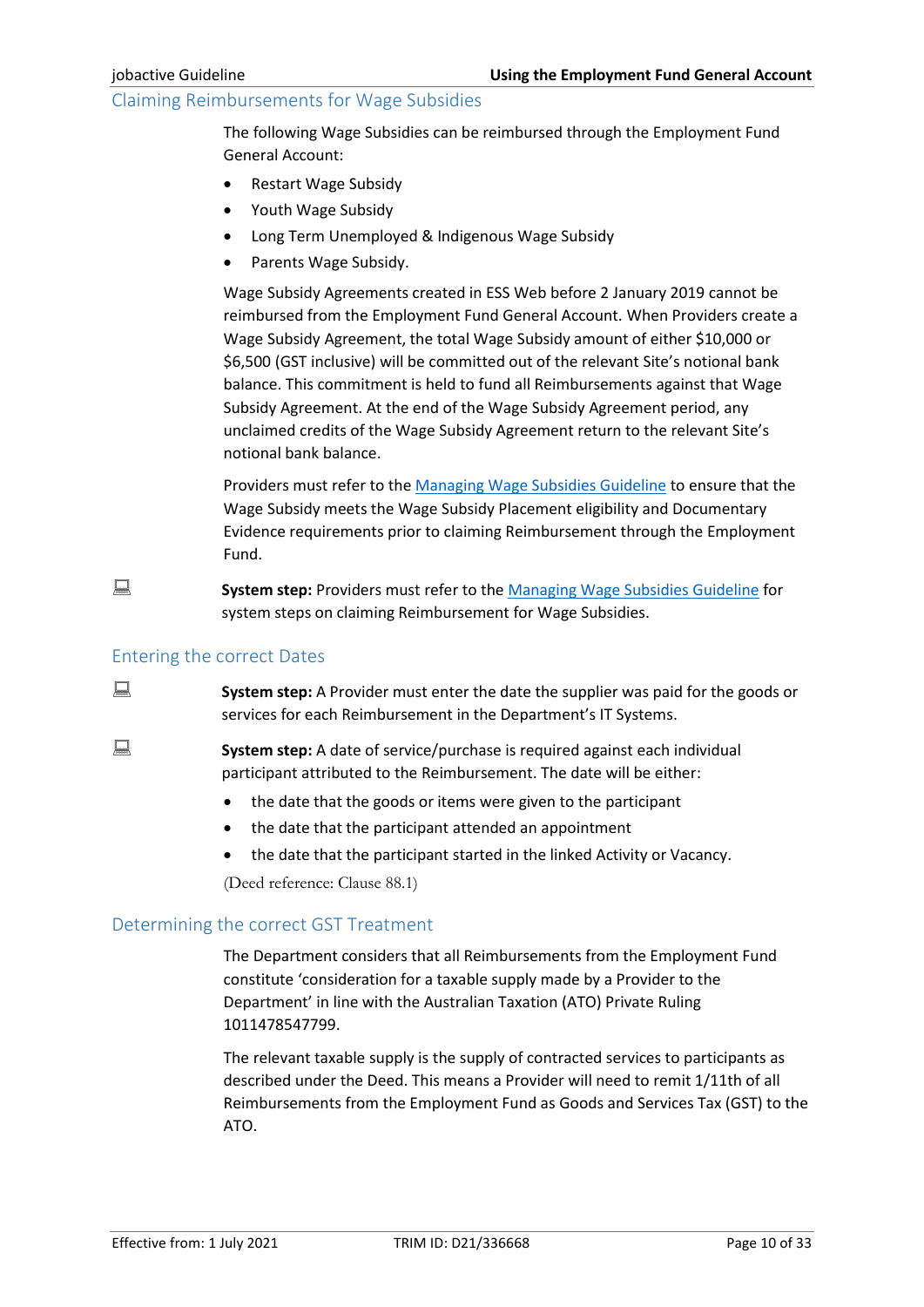A Provider should refer to th[e Employment Fund General Account IT Supporting](https://ecsnaccessintranet.hosts.application.enet/ProviderPortal/jobactive/Guidelines/Pages/Employment-Fund-and-Subsidies.aspx)  [Document](https://ecsnaccessintranet.hosts.application.enet/ProviderPortal/jobactive/Guidelines/Pages/Employment-Fund-and-Subsidies.aspx) for guidance on selecting the correct GST treatment in the Department's IT Systems for purchases of goods and services.

The explanations below are provided as examples only and do not constitute tax advice. A Provider must obtain their own independent tax advice relevant to their particular situation.

#### <span id="page-10-0"></span>Reimbursing Goods or Services purchased from a third party supplier

If a Reimbursement is sought from the Employment Fund for a purchase on behalf of a participant and the purchase includes GST, then a Provider can usually claim an input tax credit for the GST component of the cost of the purchase.

The Department will reimburse a Provider the amount paid, less the input tax credit amount. However, the Department will add GST as the Reimbursement is 'consideration for a taxable supply made by the Provider to the Department' and therefore a Provider has to remit GST to the ATO in respect to the Reimbursement. This means the GST is taken off (the input tax credit), but then the GST is added on (the GST on the service supplied to the Department). So the final Reimbursement is equal to a Provider's original cost for the item.

If the Employment Fund is used to pay for a purchase on behalf of a participant and the item purchased is GST free, then a Provider cannot claim an input tax credit, as there is no GST component of the purchase.

The Department will reimburse a Provider the amount paid, but will add GST as the Reimbursement is a separate taxable supply and a Provider has to remit GST to the ATO in respect to the Reimbursement. This means that nothing is taken off but 10 per cent GST is added. So the final Reimbursement is equal to a Provider's original cost plus 10 per cent.

#### <span id="page-10-1"></span>Reimbursing Goods or Services purchased by a participant

If a Reimbursement is sought from the Employment Fund to pay for goods or services paid for directly by a participant and a Provider has reimbursed the participant, then a Provider cannot claim an input tax credit because there has been no purchase.

The Department will reimburse a Provider the amount paid, but will add GST as the Reimbursement is a separate taxable supply and a Provider has to remit GST to the ATO in respect to the Reimbursement. This means that nothing is taken off but 10 per cent GST is added. So the final Reimbursement is equal to a Provider's original cost plus 10 per cent.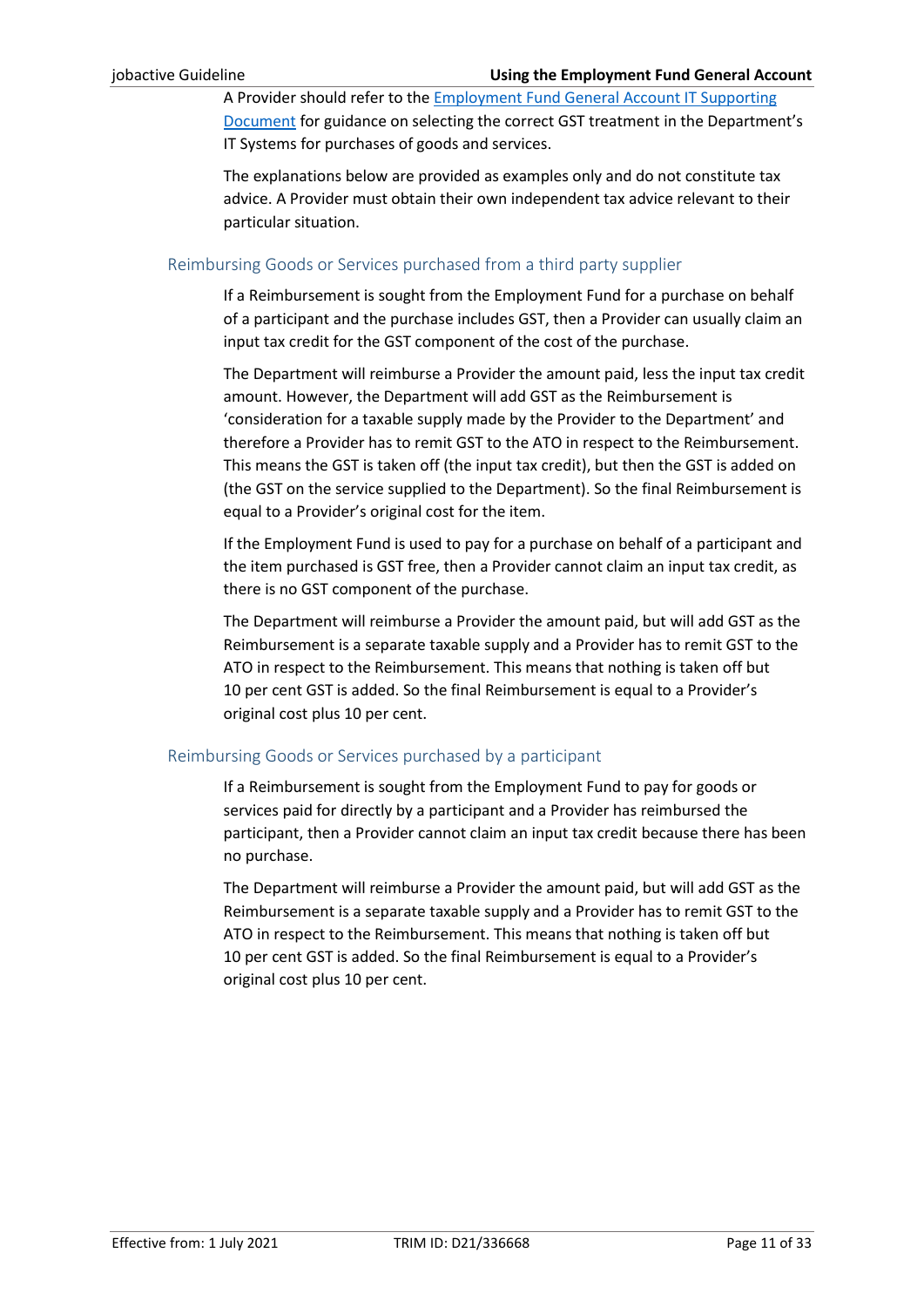# <span id="page-11-0"></span>6. Purchasing Goods or Services in Bulk

**System step:** A Provider can choose to purchase eligible goods or services in advance. These purchases are known as bulk purchases. Bulk purchases are used when eligible goods or services are purchased but a Provider is yet to determine which participant the good or service will assist.

(Deed references: Clauses 88.1, 88.2, 88.3)

#### <span id="page-11-1"></span>Making Bulk Purchases

Providers who choose to make eligible bulk purchases, and have the required Documentary Evidence, are able to immediately claim Reimbursement from the Employment Fund for the purchase prior to attributing to individual participants.

All claims for Reimbursement of a bulk purchase must be made within 56 days from the date that a Provider paid the supplier.

**System step:** If a Provider chooses to make a bulk purchase, then the quantity of items purchased must be entered into the Department's IT Systems.

> Refer to the [Employment Fund General Account IT](https://ecsnaccessintranet.hosts.application.enet/ProviderPortal/jobactive/Guidelines/Pages/Employment-Fund-and-Subsidies.aspx) Supporting Document for guidance on how to claim Reimbursement of Bulk purchases in the Department's IT Systems.

(Deed references: Clauses 88.2, 88.3)

#### <span id="page-11-2"></span>Determining Eligible Categories

Bulk purchases are permitted for:

- accredited interpreters
- accredited training
- cards and vouchers for food, phone calls or petrol
- clothing and presentation
- job seeker transport
- tools, books, equipment and mobile phones, and
- work-related licencing.

#### Attributing Bulk Purchases to Participants

<span id="page-11-3"></span>**System step:** Bulk purchases that are \$300 (GST inclusive) or more in total must be fully attributed to individual participants in the Department's IT Systems.

- **System step:** Bulk purchases for:
	- accredited training
	- cards and vouchers for food, phone calls or petrol, and
	- tools, books, equipment and mobile phones

must also be fully attributed to individual participants in the Department's IT Systems, regardless of the value.

For any other bulk purchases, a Provider will not be required to fully attribute the purchases to individual participants in the Department's IT Systems unless the bulk purchase is randomly selected by the Department.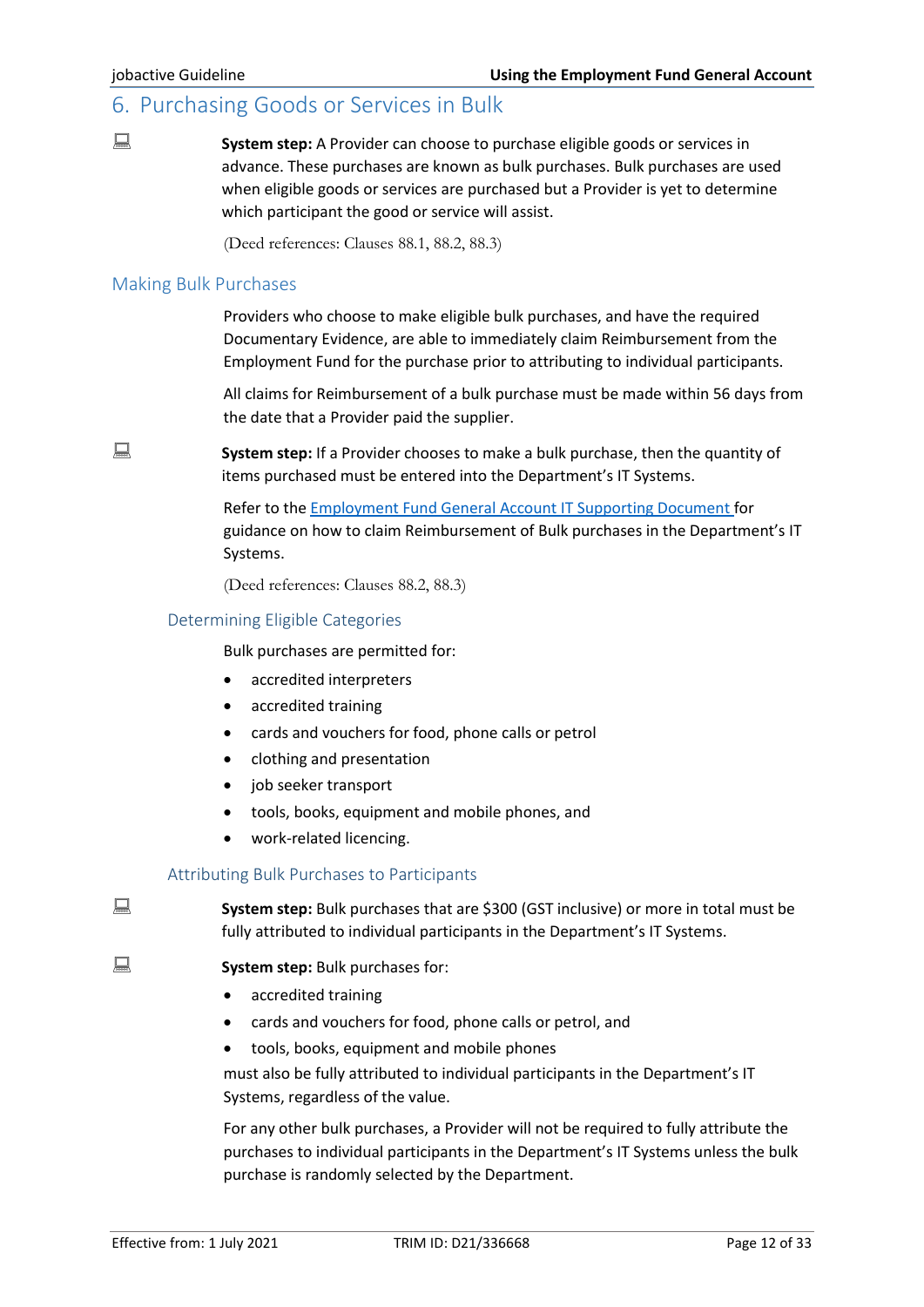All bulk purchases that are required to be fully attributed to individual participants in the Department's IT Systems must be completed within 183 days from the date of Reimbursement.

#### <span id="page-12-0"></span>Acquitting Bulk Purchases randomly selected by the Department

The Department will notify a Provider of randomly selected bulk purchases and advise the timeframes to fully attribute the purchases to individual participants.

The Department will determine the size of the random sample. In determining the size of this random sample – which may be up to 100 per cent - the Department will consider:

- a Provider's level of compliance in attributing bulk purchased goods and services to individual participants within the set timeframes
- the rate of non-compliant bulk purchases, and
- a Provider's overall use of bulk purchases.

# <span id="page-12-1"></span>7. Summary of required Documentary Evidence

A Provider must have met all of the Documentary Evidence requirements at the time of claiming Reimbursement.

For Documentary Evidence requirements for Wage Subsidies, Providers must refer to th[e Managing Wage Subsidies Guideline.](https://ecsnaccessintranet.hosts.application.enet/ProviderPortal/jobactive/Guidelines/Pages/Employment-Fund-and-Subsidies.aspx)

**E Documentary Evidence:** The following information must be recorded in the Department's IT Systems prior to claiming Reimbursement:

- the supplier name and ABN or, if applicable, whether the payment was made to a Provider's Related Entity or Own Organisation
- whether the purchase was a bulk purchase, and if it is, the number of purchased items
- the total invoice amount and whether the payment was GST free
- the date the supplier was paid
- the job seeker's identification number (JSID) except for bulk purchases that do not require attribution to the individual participant, and
- the date the goods or service was provided to the participant.

 **Documentary Evidence:** There is additional information that must be recorded in the Department's IT Systems for some categories. These additional requirements are listed in Table 1 – [Category Details and Documentary Evidence Requirements.](#page-15-0)

> A Provider must also retain other forms of Documentary Evidence for externally and internally supplied services in addition to the above Departmental IT System requirements.

(Deed references: Clause 15.4, 16.2)

### <span id="page-12-2"></span>Evidence to be retained for Externally Supplied Services

**<u>I</u> Documentary Evidence:** If a Provider has paid an external supplier (this includes participants) for a purchase, then a Provider must retain sufficient items of evidence that in combination clearly identifies: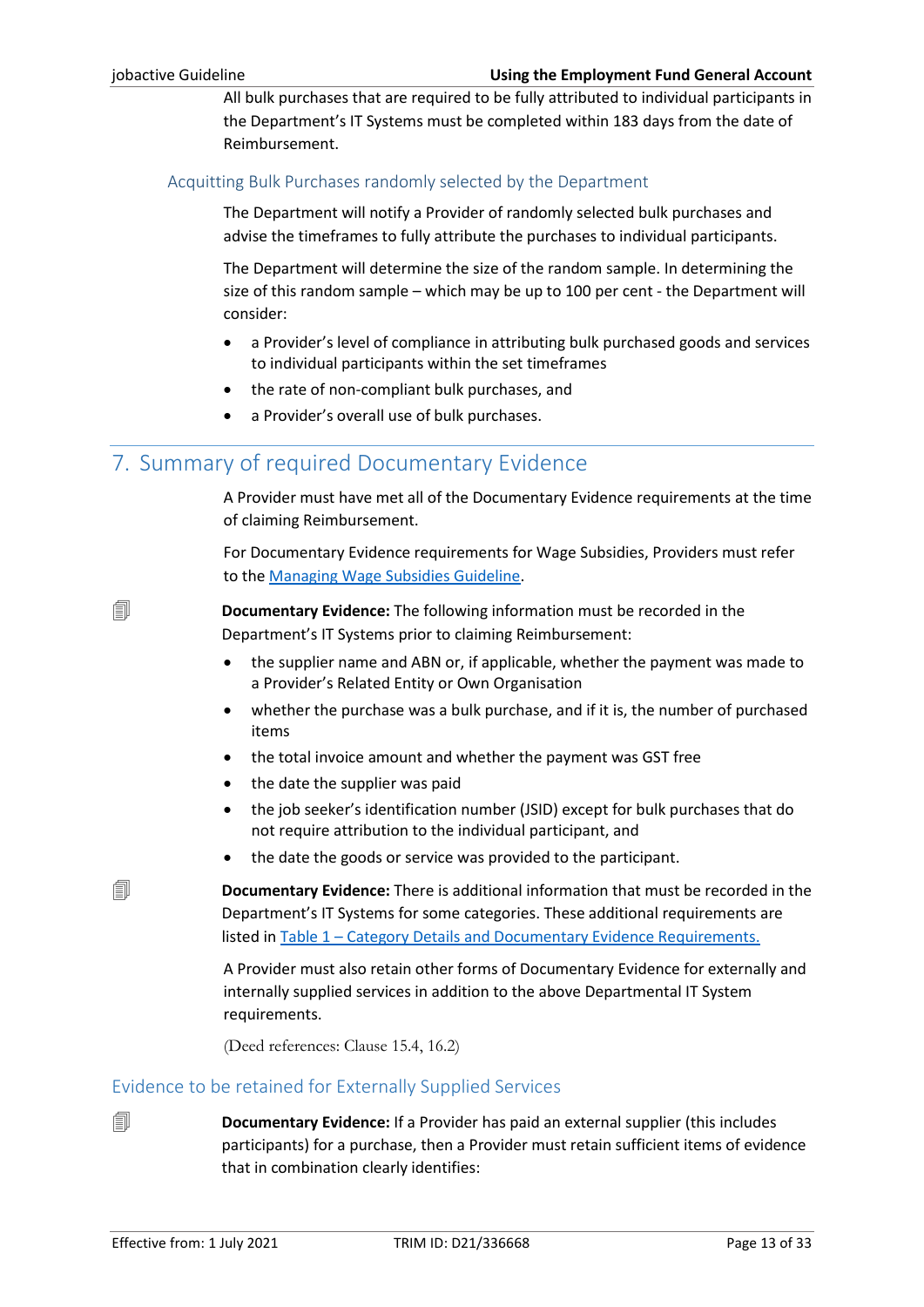- prior payment from a Provider to the supplier which reflects payment in full or a zero outstanding balance
- the date that the supplier was paid
- the details of the supplier (including ABN) (note: if the generic ABN is used for participant Reimbursements, then the ABN is not required)
- the details of the items purchased and/or details of the service delivered, and
- whether the purchase was GST inclusive or GST free.

Suitable items of evidence include a remittance advice, record of transaction or a Tax Invoice, receipt, layby docket, internal billing documentation or purchase order.

If, in addition to the above:

- a supplier has authorised another organisation to collect payments on their behalf (e.g. Australia Post) and the Tax Invoice from that third party does not clearly identify the supplier or detail the items to be reimbursed, then additional Documentary Evidence which includes this information must be retained. For example, a completed fork lift licence application; a completed working with vulnerable people application; or a utility bill
- a layby fee or credit card surcharge is charged by a supplier for a purchase and the fee or surcharge is charged separately (i.e. does not appear on the Tax Invoice), then additional Documentary Evidence must be retained that supports the total purchase cost to a Provider.

A Provider should refer to th[e ATO website](http://www.ato.gov.au/) to determine what is considered a valid Tax Invoice. A Recipient Created Tax invoice (RCTI) will be considered valid if it contains all of the information required of a tax invoice (except for ABN if the recipient is not registered for GST). A written agreement between the Supplier and the Recipient does not need to be supplied to the Department.

 **Documentary Evidence:** There is additional information that must also be retained by a Provider for some categories. These additional requirements are listed in [Table](#page-15-0)  1 – [Category Details and Documentary Evidence Requirements.](#page-15-0)

> A Provider must submit the Documentary Evidence retained for Employment Fund Reimbursements within 5 Business Days of any request by the Department to do so in accordance with the Deed.

(Deed references: Clauses 15.4, 16.2)

#### Evidence to be retained for Internally Supplied Services

<span id="page-13-0"></span> **Documentary Evidence:** If a Provider has delivered a service using a Provider's Own Organisation or a Related Entity, then a Provider must retain sufficient items of evidence that in combination clearly identifies:

- the details of the supplier (including ABN)
- the details of the items purchased and/or details of the service delivered, and
- whether the purchase was GST inclusive or GST free.

Suitable items of evidence include a Tax Invoice/receipt, internal billing documentation or purchase order.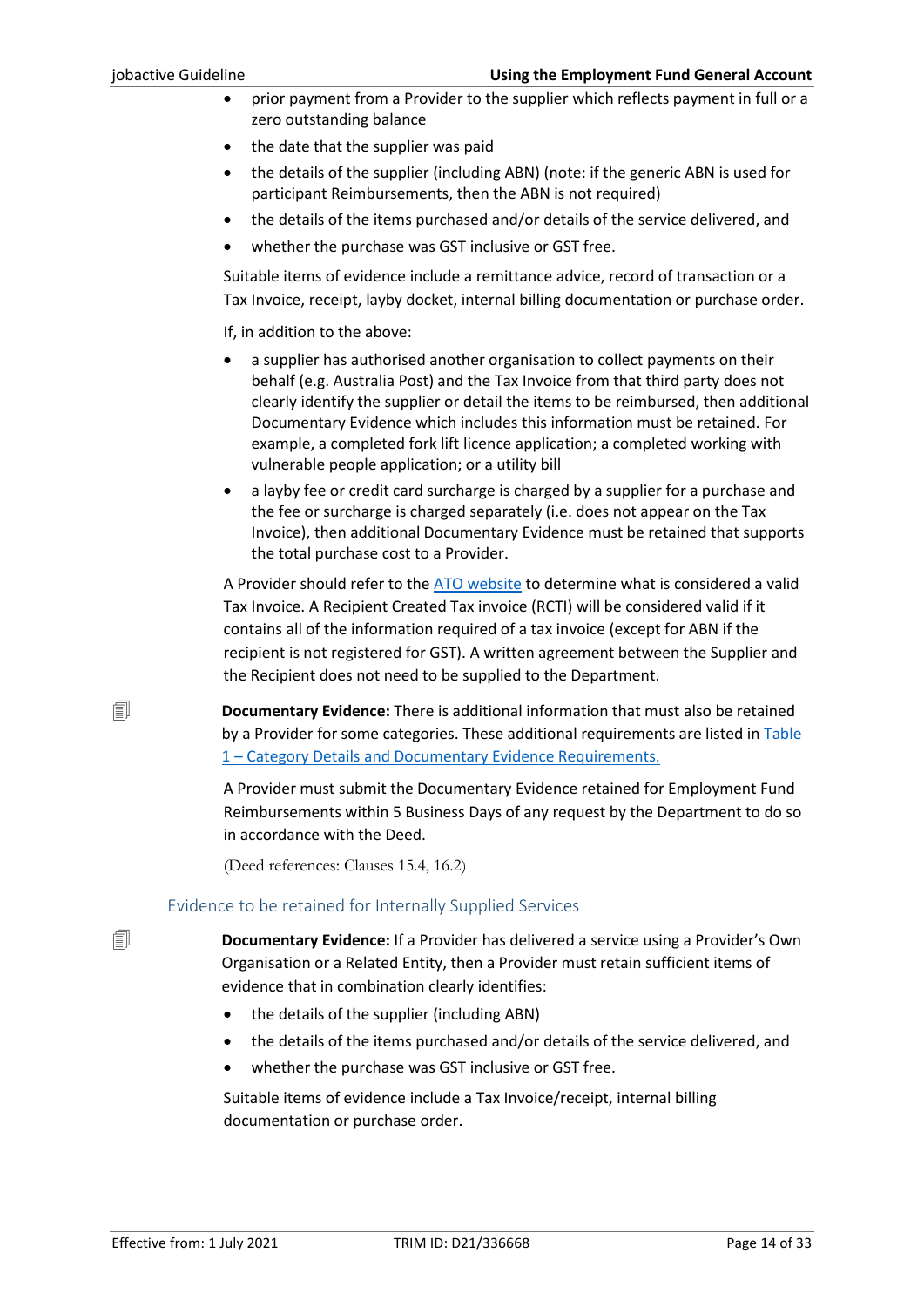**Documentary Evidence:** There is additional information that must also be retained by a Provider for some categories. These additional requirements are listed in Table 1 – [Category Details and Documentary Evidence Requirements.](#page-15-0)

> A Provider must submit the Documentary Evidence retained for Employment Fund Reimbursements within 5 Business Days of any request by the Department to do so in accordance with the Deed.

(Deed references: Clauses 15.4, 16.2)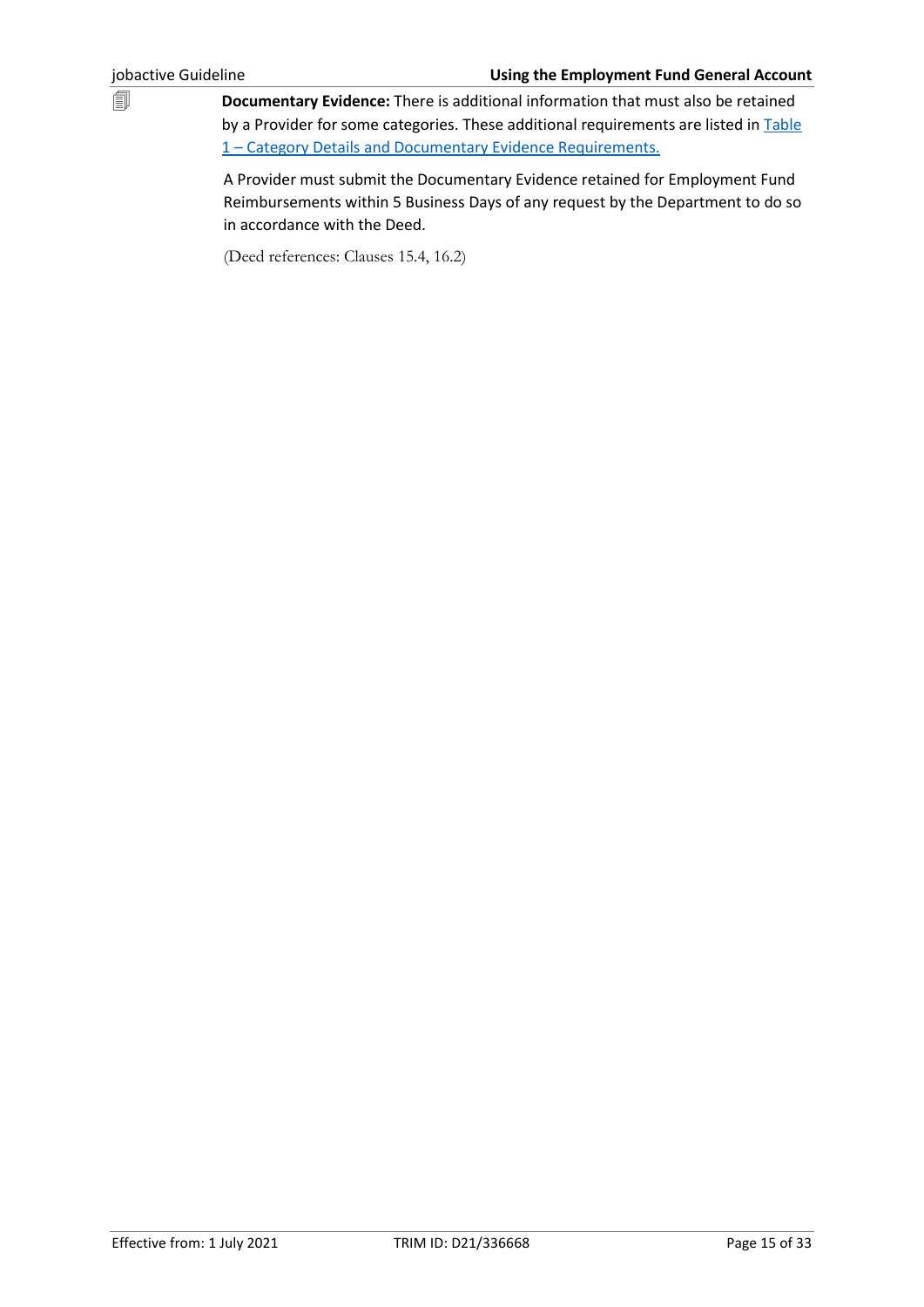# <span id="page-15-0"></span>8. Table 1 – Category Details and Documentary Evidence Requirements

entary Evidence section of this Guideline for the for all purchases.

Evidence requirements for this category.

Ince requirements for all purchases detailed in the idence section of this Guideline, a Provider must: ment's IT Systems in accordance with the **Activity** 

e relevant course code or unit code as identified on ne if secondary education and not listed on tetails

to the commitment in the Department's IT Systems tary Evidence that in combination identifies the ode as listed on training.gov.au (or the course

not listed on training.gov.au)

ece that demonstrates the relationship between a registered RTO but is auspicing through a e training is nationally recognised.

Referits al Account IT Supporting Document for further ng commitments in the Department's IT Systems. entary Evidence section of this Guideline for the for all purchases.

Evidence requirements for this category.

entary Evidence section of this Guideline for the for all purchases.

Evidence requirements for this category.

entary Evidence section of this Guideline for the for all purchases.

Evidence requirements for this category.

**Referent Account IT Supporting Document for further** pmmitments in the Department's IT System.

| Category                            | <b>Category Details</b>                                                                                                                                                                                                                                                                                                                                                                                  | <b>Documentary Evidence Requirements</b>                                                                                                                                                                                                                                                                                                                                                    |
|-------------------------------------|----------------------------------------------------------------------------------------------------------------------------------------------------------------------------------------------------------------------------------------------------------------------------------------------------------------------------------------------------------------------------------------------------------|---------------------------------------------------------------------------------------------------------------------------------------------------------------------------------------------------------------------------------------------------------------------------------------------------------------------------------------------------------------------------------------------|
| <b>Accredited</b>                   | This category is to be used for the purchase of accredited and/or certified interpreter services for participants, including                                                                                                                                                                                                                                                                             | Refer to Summary of required Docume                                                                                                                                                                                                                                                                                                                                                         |
| interpreters                        | for pending participants.                                                                                                                                                                                                                                                                                                                                                                                | Documentary Evidence requirements f                                                                                                                                                                                                                                                                                                                                                         |
|                                     | The cost of the accredited and/or certified interpreter can be claimed under this category when an interpreter is<br>arranged, but the participant does not attend the scheduled appointment.                                                                                                                                                                                                            | There are no additional Documentary                                                                                                                                                                                                                                                                                                                                                         |
| <b>Accredited training</b>          | This category is to be used for nationally recognised training. A Registered Training Organisation (RTO) must deliver the<br>training, and the course or unit must be on the RTO's Vocational Education and Training (VET) scope of registration as<br>listed on training.gov.au.<br>This category can also be used for secondary education, although the training organisation and/or course may not be | In addition to the Documentary Evider<br><b>Summary of required Documentary Ev</b><br>create an Activity ID in the Departr<br><b>Management Guideline</b>                                                                                                                                                                                                                                   |
|                                     | listed on training.gov.au.                                                                                                                                                                                                                                                                                                                                                                               | enter the name of the RTO and the<br>training.gov.au (or the course nam<br>training.gov.au) in the Activity ID d<br>enter the associated Activity ID int<br>retain sufficient items of Documen<br>RTO and the course code or unit co<br>name if secondary education and r<br>retain additional Document Evider<br>training organisation who is not a<br>registered RTO, to substantiate the |
|                                     |                                                                                                                                                                                                                                                                                                                                                                                                          | Refer to the <b>Employment Fund Genera</b><br>guidance on creating Accredited traini                                                                                                                                                                                                                                                                                                        |
| <b>Cards and</b>                    | This category is to be used for the:                                                                                                                                                                                                                                                                                                                                                                     | Refer to Summary of required Docume                                                                                                                                                                                                                                                                                                                                                         |
| vouchers for food,                  | purchase of phone or data cards or vouchers, including top-ups, to enable participants to use phones or the                                                                                                                                                                                                                                                                                              | Documentary Evidence requirements f                                                                                                                                                                                                                                                                                                                                                         |
| phone calls or<br>petrol            | internet<br>purchase of petrol cards or vouchers                                                                                                                                                                                                                                                                                                                                                         | There are no additional Documentary                                                                                                                                                                                                                                                                                                                                                         |
|                                     | Reimbursement of direct purchases of petrol for participants.                                                                                                                                                                                                                                                                                                                                            |                                                                                                                                                                                                                                                                                                                                                                                             |
|                                     | For Stream C participants, this category can also to be used for the purchase of food vouchers and Reimbursement of<br>purchases of food.                                                                                                                                                                                                                                                                |                                                                                                                                                                                                                                                                                                                                                                                             |
| <b>Clothing and</b><br>presentation | This category is to be used for the purchase of items such as:<br>work-related clothing, for example business shirts                                                                                                                                                                                                                                                                                     | Refer to Summary of required Docume<br>Documentary Evidence requirements f                                                                                                                                                                                                                                                                                                                  |
|                                     | personal protective clothing, such as hi-vis shirts and steel cap boots, where these are not for a participant to<br>participate in a Work for the Dole Activity                                                                                                                                                                                                                                         | There are no additional Documentary                                                                                                                                                                                                                                                                                                                                                         |
|                                     | clothing for a participant to improve their presentation, for example when attending interviews, PaTH Internships<br>or participating in programs or training                                                                                                                                                                                                                                            |                                                                                                                                                                                                                                                                                                                                                                                             |
|                                     | hygiene packs<br>basic haircuts.                                                                                                                                                                                                                                                                                                                                                                         |                                                                                                                                                                                                                                                                                                                                                                                             |
| <b>Driving lessons</b>              | This category is to be used only for driving lessons for driver's licence classifications C (Car) and R (Motorcycle).                                                                                                                                                                                                                                                                                    | Refer to Summary of required Docume                                                                                                                                                                                                                                                                                                                                                         |
|                                     | Reimbursements under this category are capped at \$1,100 (GST inclusive) per participant, per Provider, per Period of<br>Unemployment.                                                                                                                                                                                                                                                                   | Documentary Evidence requirements f<br>There are no additional Documentary                                                                                                                                                                                                                                                                                                                  |
|                                     | Assistance given to a participant to gain or re-gain their driver's licence after loss due to driving offences can be claimed<br>under this category. However, assistance is limited to one claim per participant, per Period of Unemployment.<br>Exceptions to this are listed under the Determining what is a Prohibited Purchase section of this Guideline.                                           | Refer to the <b>Employment Fund Genera</b><br>guidance on creating driving lessons co                                                                                                                                                                                                                                                                                                       |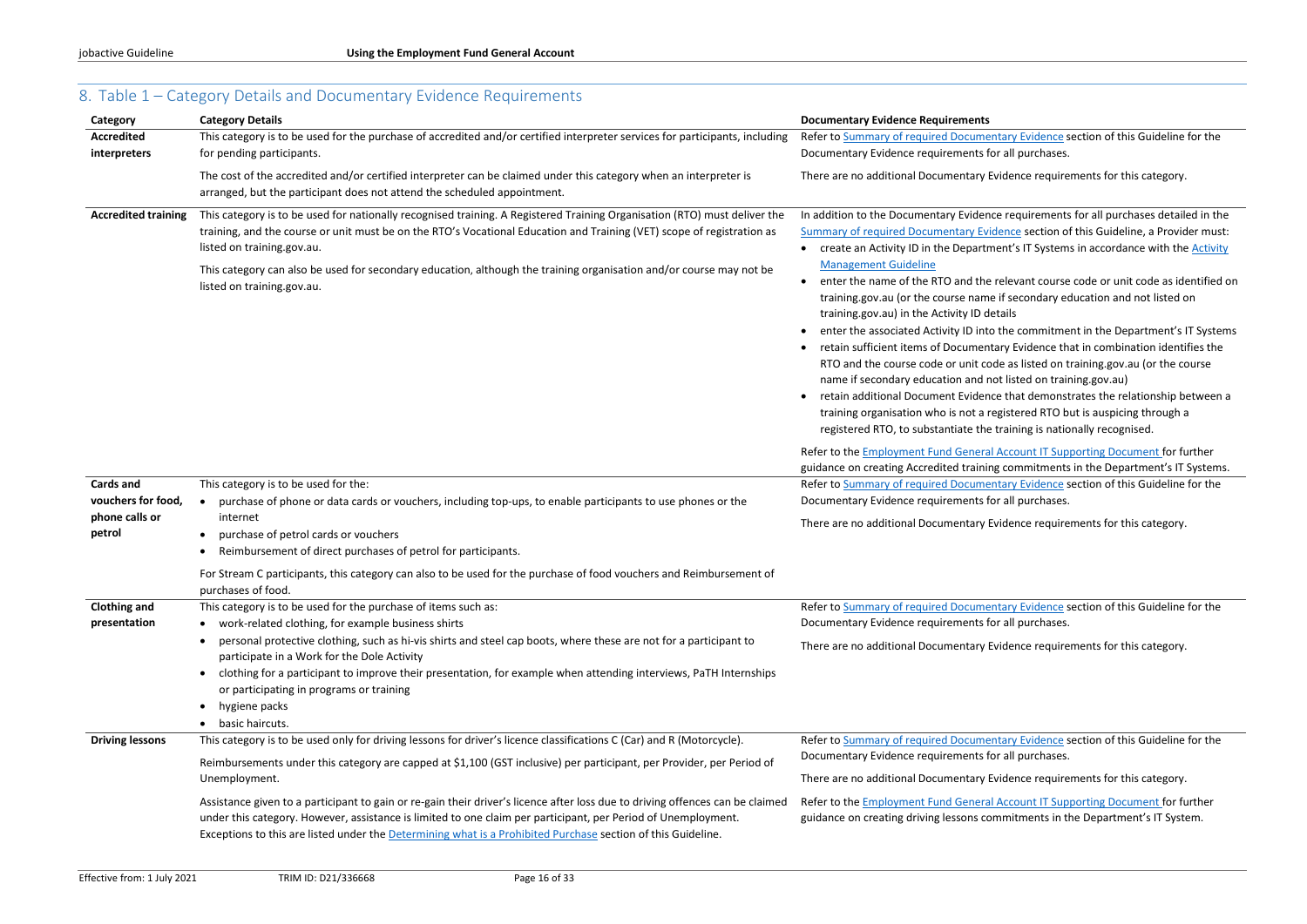| Category                                                  | <b>Category Details</b>                                                                                                                                                                                                                                                                                                                                                                                                                                  | <b>Documentary Evidence Requirements</b>                                                                                                                                                                                                                                                                                                                                                                                      |
|-----------------------------------------------------------|----------------------------------------------------------------------------------------------------------------------------------------------------------------------------------------------------------------------------------------------------------------------------------------------------------------------------------------------------------------------------------------------------------------------------------------------------------|-------------------------------------------------------------------------------------------------------------------------------------------------------------------------------------------------------------------------------------------------------------------------------------------------------------------------------------------------------------------------------------------------------------------------------|
| <b>Employer-required</b><br>training (non-<br>accredited) | This category is to be used for non-accredited training that is a specific requirement of an Employer for a specific job.<br>Examples of Employer-required training (non-accredited) include:<br>barista training<br>asbestos awareness<br>manual handling training<br>pre-employment food safety training<br>pre-employment training with fitness components.                                                                                           | In addition to the Documentary Evider<br><b>Summary of required Documentary Ev</b><br>create a Vacancy and refer the par<br>Department's IT Systems<br>enter the associated Vacancy ID in<br>enter a specific description of why<br>training and the ratio of participan<br>Department's IT Systems<br>retain written evidence demonstra<br>the Employer for the associated Va<br>Refer to the Employment Fund Genera         |
| Indigenous training<br>and mentoring                      | This category is to be used for:<br>• culturally appropriate non-accredited pre-placement training that cannot be claimed under the Accredited training,<br>Employer-required training (non-accredited) or Targeted pre-employment training categories<br>pre and post placement mentoring.                                                                                                                                                              | guidance on creating Employer-require<br>Systems.<br>In addition to the Documentary Evider<br><b>Summary of required Documentary Ev</b><br>select the service type (pre-placem<br>$\bullet$<br>the Department's IT Systems<br>retain sufficient items of Documen<br>service type as either pre-placeme<br>Provider's Own Organisation or a F<br>Refer to the Employment Fund Genera<br>guidance on creating Indigenous traini |
|                                                           | Indigenous training and mentoring can be delivered by staff members employed by a Provider's Own Organisation or<br>Related Entity, or by an external organisation.<br>Exceptions to the use of this category are listed under the Determining what is a Prohibited Purchase section of this<br>Guideline.                                                                                                                                               |                                                                                                                                                                                                                                                                                                                                                                                                                               |
|                                                           | Culturally appropriate non-accredited pre-placement training<br>This service type is to be used for non-accredited training delivered to Indigenous participants and their employers or<br>host organisations. Such as:<br>foundation or life skills (e.g. time management, how to use public transport, budgeting)<br>vocational pre-employment training to help participants prepare for engagement in the workforce<br>cultural competency training.  | Department's IT Systems.                                                                                                                                                                                                                                                                                                                                                                                                      |
|                                                           | When claiming Reimbursement for culturally appropriate non-accredited pre-placement training delivered by a<br>Provider's Own Organisation or Related Entity, assistance is limited to a cap of \$1,650 (GST inclusive) per participant,<br>per financial year.                                                                                                                                                                                          |                                                                                                                                                                                                                                                                                                                                                                                                                               |
|                                                           | There is no cap for culturally appropriate non-accredited pre-placement training delivered by an external organisation.                                                                                                                                                                                                                                                                                                                                  |                                                                                                                                                                                                                                                                                                                                                                                                                               |
|                                                           | Pre and post placement mentoring<br>This service type is to be used for mentoring services delivered to Indigenous participants and their employers, host<br>organisations and family and community members. Such as:<br>• support to address participant issues (e.g. work-related, health, justice system or housing issues)<br>goal setting<br>assisting the participant's family to understand the support that the participant will need from home. |                                                                                                                                                                                                                                                                                                                                                                                                                               |
|                                                           | When claiming Reimbursement for pre and post placement mentoring delivered by a staff member of a Provider's Own<br>Organisation or Related Entity, assistance is limited to a cap of \$1,650 (GST inclusive) per participant, per financial year.                                                                                                                                                                                                       |                                                                                                                                                                                                                                                                                                                                                                                                                               |
|                                                           | There is no cap for pre and post placement mentoring delivered by an external organisation.                                                                                                                                                                                                                                                                                                                                                              |                                                                                                                                                                                                                                                                                                                                                                                                                               |
|                                                           | Providers can also choose to use the Post placement support category to claim post placement mentoring. Refer to the<br>Post placement support category description for more information.                                                                                                                                                                                                                                                                |                                                                                                                                                                                                                                                                                                                                                                                                                               |

nce requirements for all purchases detailed in the idence section of this Guideline, a Provider must: rticipant to the associated Vacancy ID in the

to the commitment in the Department's IT Systems  $\alpha$  the training is required, the duration of the its to vacant positions into the commitment in the

ating that the training was a specific requirement of acancy ID (e.g. email or letter from the Employer).

al Account IT Supporting Document for further red training commitments in the Department's IT

nce requirements for all purchases detailed in the vidence section of this Guideline, a Provider must: nent training or mentoring) in the commitment in

htary Evidence that in combination identifies the ent training or mentoring for services delivered by a Related Entity.

al Account IT Supporting Document for further ing and mentoring commitments in the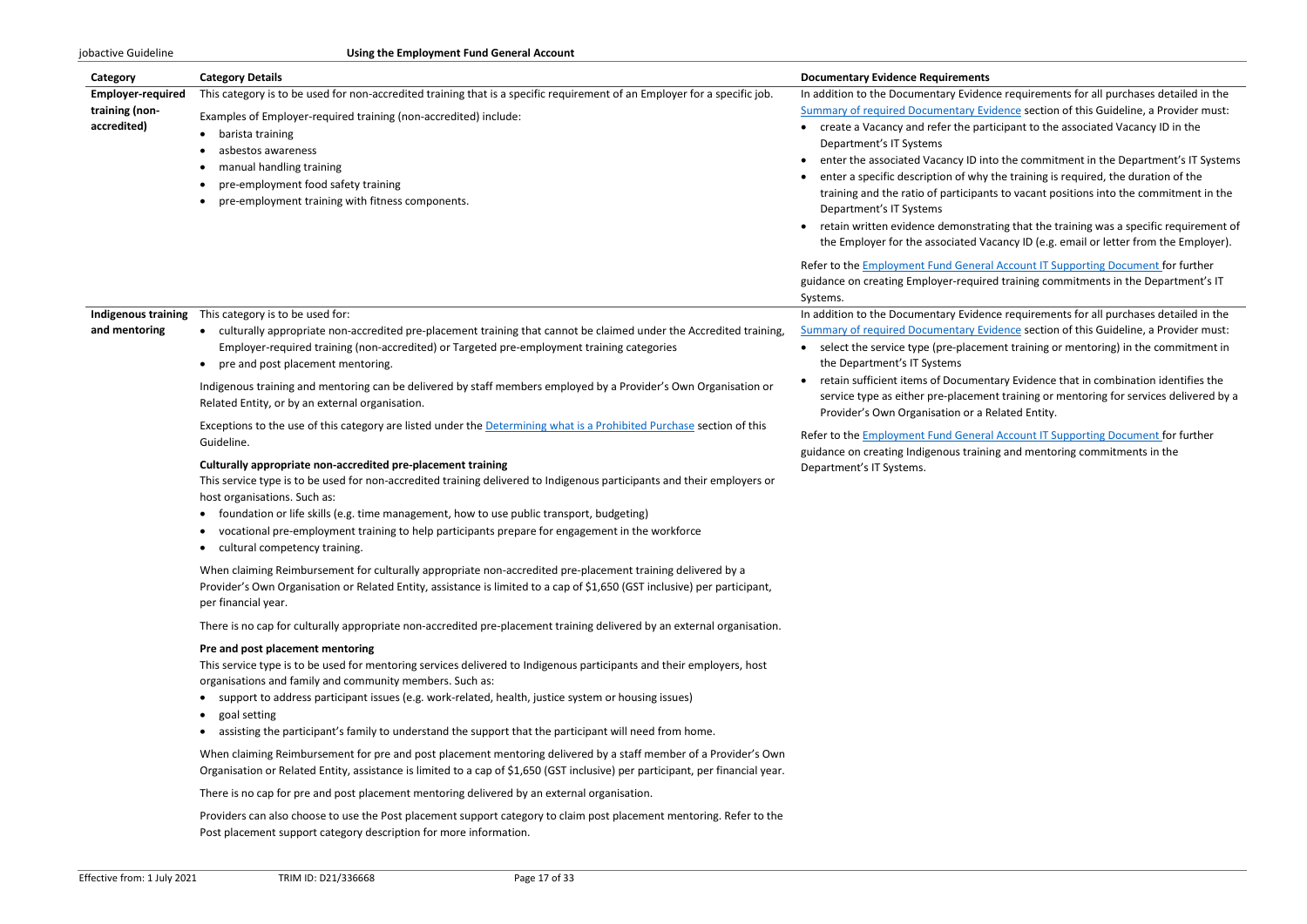| Category                | <b>Category Details</b>                                                                                                             | <b>Documentary Evidence Requirements</b>   |
|-------------------------|-------------------------------------------------------------------------------------------------------------------------------------|--------------------------------------------|
| Job seeker              | This category is to be used for Reimbursements for public and private transport and travel assistance, including                    | Refer to Summary of required Docume        |
| transport               | accommodation, for participants to attend job search related activities, medical appointments and health interventions,             | Documentary Evidence requirements f        |
|                         | training, Internships, participate in programs or Employment.                                                                       | There are no additional Documentary        |
|                         | Costs associated with hiring a bus or other vehicle to transport multiple participants to a program or activity (including          |                                            |
|                         | Activities but excluding Work for the Dole Activities), Employment, or employment-related activity such as a job fair or            |                                            |
|                         | interview may be claimed. This does not include driving time or overhead costs (as per the Determining what is a                    |                                            |
|                         | Prohibited Purchase section of this Guideline). To claim Reimbursement for bus-hire costs, the Provider must only hire a            |                                            |
|                         | bus from a Related Entity, community sector organisation or external organisation (i.e. not from a Provider's Own                   |                                            |
|                         | Organisation) and ensure the bus is registered.                                                                                     |                                            |
|                         | Examples of purchases to be recorded against this category include:                                                                 |                                            |
|                         | public transport cards, including top-ups<br>$\bullet$                                                                              |                                            |
|                         | vehicles including cars or bicycles<br>$\bullet$                                                                                    |                                            |
|                         | vehicle registrations (new and renewal) and inspections<br>$\bullet$                                                                |                                            |
|                         | compulsory third-party vehicle insurance<br>$\bullet$                                                                               |                                            |
|                         | train ticket and over-night accommodation for a participant to attend a job interview in another city.<br>$\bullet$                 |                                            |
| <b>Medical expenses</b> | This category is to be used for medical and health related expenses if health issues are inhibiting a participant's capacity        | Refer to Summary of required Docume        |
|                         | to find and keep a job.                                                                                                             | Documentary Evidence requirements f        |
|                         | If a medical expense is not bulk-billed or offered as a free services (e.g. through an Aboriginal Medical Service), a               | There are no additional Documentary        |
|                         | Provider can claim Reimbursement for the out-of-pocket expenses not covered by Medicare, private health insurance,                  |                                            |
|                         | other subsidies or programs. Out-of-pocket expenses that can be claimed include:                                                    | Refer to the <b>Employment Fund Genera</b> |
|                         | medical consultations, including Medicare Health Assessment for Aboriginal and Torres Strait Islander People<br>$\bullet$           | guidance on creating medical expense.      |
|                         | prescribed medicines and medical aids as directed by a medical professional<br>$\bullet$                                            |                                            |
|                         | dental and optical care<br>$\bullet$                                                                                                |                                            |
|                         | ear health and hearing services (e.g. hearing checks and fitting hearing aids)<br>$\bullet$                                         |                                            |
|                         | the detection and management of chronic diseases (e.g. blood tests and scans)<br>$\bullet$                                          |                                            |
|                         | addressing health risk factors, such as poor diet and nutrition. For example, support:<br>$\bullet$                                 |                                            |
|                         | " to improve diet through dieticians or dietary programs, and                                                                       |                                            |
|                         | • to improve fitness through participation in boot camps or targeted health programs as recommended by a                            |                                            |
|                         | medical professional, Employer or a Provider.                                                                                       |                                            |
|                         | If a participant has lodged a claim through the Department's Personal Accident Insurance policy, there are additional               |                                            |
|                         | requirements for claiming Reimbursement for medical and out-of-pocket expenses. These are detailed in the Insurance                 |                                            |
|                         | Readers Guide.                                                                                                                      |                                            |
|                         | This category does not include pre-employment medical checks, which must be recorded against the Work-related                       |                                            |
|                         | items category.                                                                                                                     |                                            |
|                         |                                                                                                                                     |                                            |
|                         | Exceptions to the use of this category are listed under the Determining what is a Prohibited Purchase section of this<br>Guideline. |                                            |
|                         |                                                                                                                                     |                                            |
|                         |                                                                                                                                     |                                            |
|                         |                                                                                                                                     |                                            |

entary Evidence section of this Guideline for the for all purchases.

Evidence requirements for this category.

entary Evidence section of this Guideline for the for all purchases.

Evidence requirements for this category.

al Account IT Supporting Document for further es commitments in the Department's IT Systems.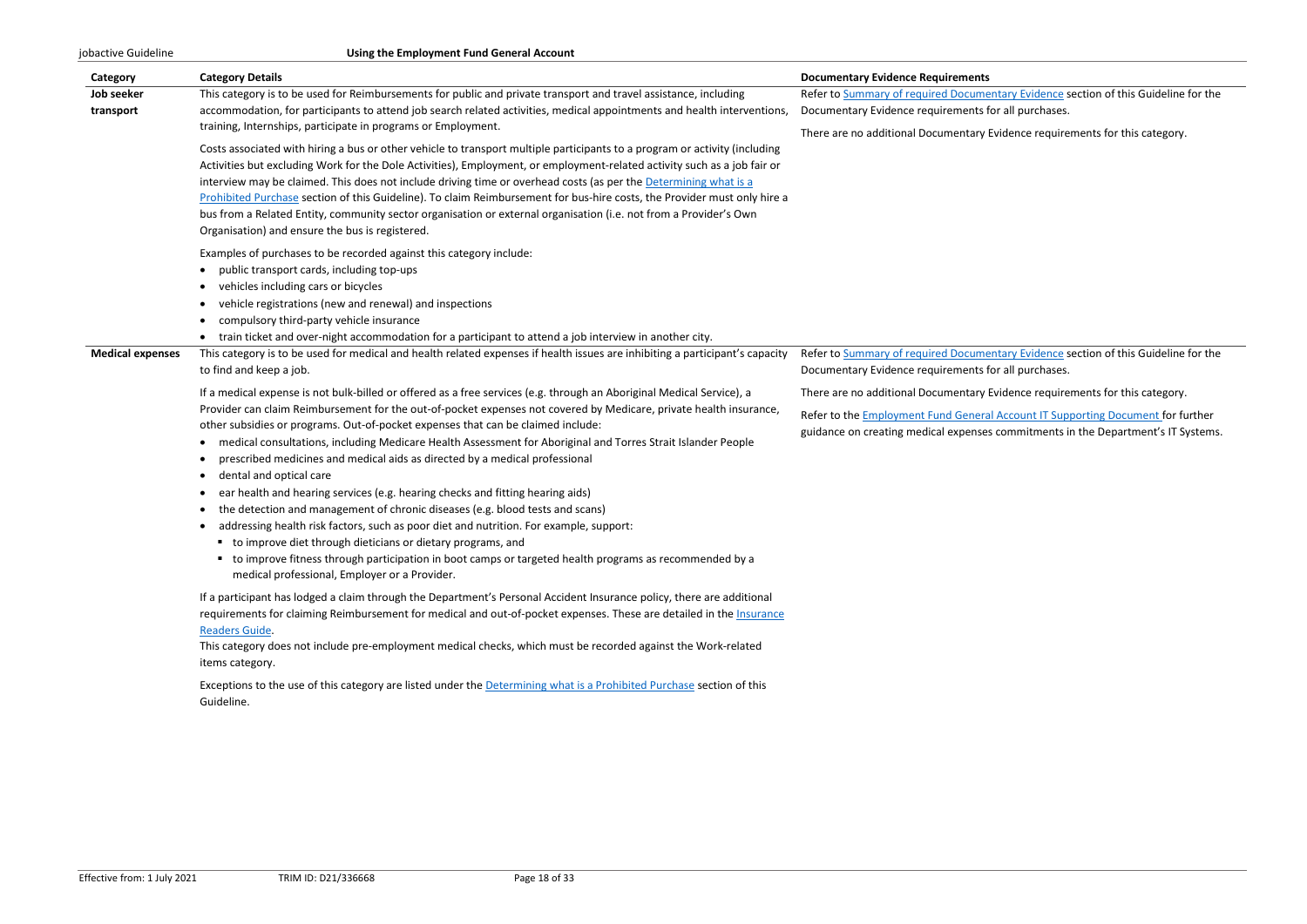| Category                                                                                                | <b>Category Details</b>                                                                                                                                                                                                                                                                                                                                                                                                                                                                                                                                                                                                                                                                                                                                                                                                                                                          | <b>Documentary Evidence Requirements</b>                                                                                                                                                                                                                                                                                                                                                                  |
|---------------------------------------------------------------------------------------------------------|----------------------------------------------------------------------------------------------------------------------------------------------------------------------------------------------------------------------------------------------------------------------------------------------------------------------------------------------------------------------------------------------------------------------------------------------------------------------------------------------------------------------------------------------------------------------------------------------------------------------------------------------------------------------------------------------------------------------------------------------------------------------------------------------------------------------------------------------------------------------------------|-----------------------------------------------------------------------------------------------------------------------------------------------------------------------------------------------------------------------------------------------------------------------------------------------------------------------------------------------------------------------------------------------------------|
| Non-government<br>programs<br>approved for<br><b>Annual Activity</b><br>Requirement<br>purposes – costs | This category is to be used when a Provider is claiming Reimbursement for costs related to delivery of a non-<br>government program which has been approved by the Department in accordance with the Activity Management<br>Guideline.<br>Exceptions to the use of this category are listed under the Determining what is a Prohibited Purchase section of this<br>Guideline.<br>For information on how and what to include in a non-government program application, refer to the Application Form $-$<br>Non Government Programs.                                                                                                                                                                                                                                                                                                                                               | In addition to the Documentary Evider<br><b>Summary of required Documentary Ev</b><br>enter the associated Activity ID int<br>retain an itemised cost breakdown<br>delivering the program<br>retain the number of participants a<br>participated in the program.<br>Refer to the <b>Employment Fund Genera</b><br>guidance on claiming Reimbursement<br>for Annual Activity Requirement purpo<br>Systems. |
| Non-Work for the<br><b>Dole Activity costs</b>                                                          | This category is to be used for non-Work for the Dole Activity costs such as:<br>risk assessments or additional insurance costs<br>overhead costs or additional costs to enable participants to participate in the Activity that cannot be recorded<br>against another category<br>non-accredited training if it is required to enable a participant to participate in an approved non-Work for the Dole<br>Activity for Annual Activity Requirement purposes<br>additional costs to ensure the Activity meets the requirements as outlined in the Activity Management Guideline<br>supervision costs when the supervisor is undertaking the literal supervision of participants on that Activity and not<br>undertaking other tasks considered to be services under the Deed.                                                                                                   | In addition to the Documentary Evider<br><b>Summary of required Documentary Ev</b><br>create an Activity ID in the Departr<br><b>Management Guideline</b><br>enter the associated Activity ID int<br>$\bullet$<br>retain dated and signed timesheet<br>hours completed by the Supervisor<br>Reimbursement is being sought fo<br>activity/ies.                                                             |
|                                                                                                         | Exceptions to the use of this category are listed under the Determining what is a Prohibited Purchase section of this<br>Guideline.                                                                                                                                                                                                                                                                                                                                                                                                                                                                                                                                                                                                                                                                                                                                              | Refer to the <b>Employment Fund Genera</b><br>guidance on creating Non-Work for the<br>Department's IT Systems.                                                                                                                                                                                                                                                                                           |
| PaTH Internship<br>placement costs                                                                      | This category is to be used for PaTH Internship placement costs that cannot be claimed under another category. These<br>costs may include either:<br>costs associated with risk assessments<br>additional insurance costs (if required)<br>other costs required to support and enable the participant to participate in a PaTH Internship placement that is not<br>covered by other categories.<br>To claim Reimbursement for PaTH Internship placement costs, a Provider must ensure the PaTH Internship placement<br>meets the requirements as outlined in the Managing PaTH Internships Guideline, including creation of a Vacancy in the                                                                                                                                                                                                                                     | In addition to the Documentary Evider<br><b>Summary of required Documentary Ev</b><br>refer the participant to the associa<br>٠<br>enter the associated Vacancy ID in<br>Systems.                                                                                                                                                                                                                         |
| Post placement<br>support                                                                               | Department's IT Systems.<br>This category is to be used to address issues that are impacting, or could impact, on a participant's ability to sustain<br>their Employment, PaTH Internship, Wage Subsidy, training or Education placement. Examples of Post placement<br>support include:<br>mentoring and coaching to a participant who is at risk of leaving a job placement due to difficulties they are facing<br>in the workplace<br>assisting participants and staff at the participants workplace through workforce-based training such as cross-<br>cultural awareness, diversity training, or bullying workshops<br>working one-on-one with employers of at-risk jobseekers to identify and overcome barriers affecting the viability of<br>$\bullet$<br>the placement.<br>Post placement support does not include:<br>routine monitoring or 'tracking' of a participant | In addition to the Documentary Evider<br><b>Summary of required Documentary Ev</b><br>enter the duration of the services<br>$\bullet$<br>Department's IT Systems<br>retain sufficient items of Documen<br>description of the service delivered<br>Refer to the <b>Employment Fund Genera</b><br>guidance on creating Post placement s<br>Systems.                                                         |
|                                                                                                         | the time spent arranging goods or services for a participant post placement                                                                                                                                                                                                                                                                                                                                                                                                                                                                                                                                                                                                                                                                                                                                                                                                      |                                                                                                                                                                                                                                                                                                                                                                                                           |

Ince requirements for all purchases detailed in the vidence section of this Guideline, a Provider must: to the commitment in the Department's IT Systems In of the program costs supplied by the organisation

and related JSIDs for participants who have

**Reference IT Supporting Document for further** and creating Non-government programs approved oses – costs commitments in the Department's IT

Ince requirements for all purchases detailed in the vidence section of this Guideline, a Provider must: efilment's IT Systems in accordance with the **Activity** 

to the commitment in the Department's IT Systems ts or written evidence (e.g. an email) showing the or in their role the Supervisor for the Activity if or the costs of supervision of non-Work for the Dole

ral Account IT Supporting Document for further he Dole Activity costs commitments in the

Ince requirements for all purchases detailed in the vidence section of this Guideline, a Provider must: iated Vacancy ID in the Department's IT Systems hto the commitment in the Department's IT

Ince requirements for all purchases detailed in the vidence section of this Guideline, a Provider must:  $s$  (in minutes) into the commitment in the

ntary Evidence that in combination includes a ed and the duration of the service.

ral Account IT Supporting Document for further support commitments in the Department's IT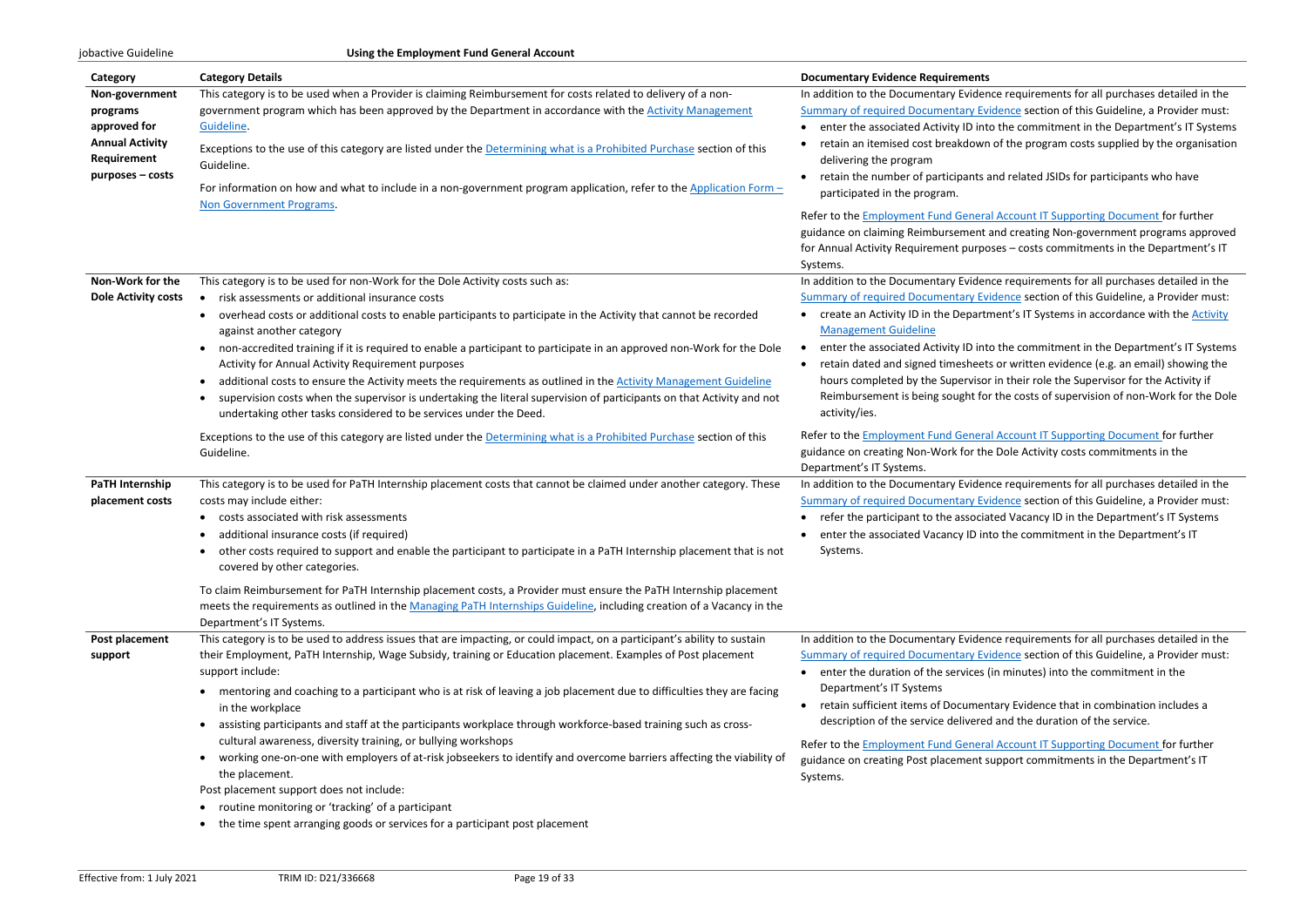jobactive Guideline **Using the Employment Fund General Account**

| Category     | <b>Category Details</b>                                                                                                                                                                                                                                                                           | <b>Documentary Evidence Requirements</b>                                                                            |
|--------------|---------------------------------------------------------------------------------------------------------------------------------------------------------------------------------------------------------------------------------------------------------------------------------------------------|---------------------------------------------------------------------------------------------------------------------|
|              | conducting any risk assessment or other communication with the participant when there is no reason to believe<br>their placement is not sustainable.                                                                                                                                              |                                                                                                                     |
|              | Post placement support can be delivered by an external supplier or by staff members of a Provider's Own Organisation<br>or Related Entity.                                                                                                                                                        |                                                                                                                     |
|              | A maximum rate of \$60.00 per hour (\$1.00 per minute) (GST inclusive) applies for post placement support delivered by<br>staff members of a Provider's Own Organisation or Related Entity. There is no maximum rate for post placement<br>support that is delivered by an external organisation. |                                                                                                                     |
|              | Post placement support can be delivered to Exited participants who are on a Wage Subsidy Placement for the entire<br>duration of the Wage Subsidy Agreement.                                                                                                                                      |                                                                                                                     |
|              | Purchases made for other categories (for example, accredited training or professional services) must not be recorded<br>under this category even if delivered post placement.                                                                                                                     |                                                                                                                     |
| Professional | Requirements for any professional service                                                                                                                                                                                                                                                         | In addition to the Documentary Evidence req                                                                         |
| services     | This category is to be used for professional services such as:                                                                                                                                                                                                                                    | <b>Summary of required Documentary Evidence</b>                                                                     |
|              | prevention, detection and management of mental and substance abuse disorders                                                                                                                                                                                                                      | enter the following into the commitment                                                                             |
|              | drug and alcohol counselling and rehabilitation                                                                                                                                                                                                                                                   | • the specialist type (psychologist or of                                                                           |
|              | mental health and family counselling<br>$\bullet$                                                                                                                                                                                                                                                 | the session type (individual, group or                                                                              |
|              | anger management                                                                                                                                                                                                                                                                                  | the duration of the session (in minute                                                                              |
|              | personal development for addressing self-esteem and confidence issues                                                                                                                                                                                                                             | confirmation whether the participan                                                                                 |
|              | vocational rehabilitation for participants to re-enter Employment.<br>$\bullet$                                                                                                                                                                                                                   | create and maintain in the Department's<br>$\bullet$<br>Provider's Own Organisation or a Related                    |
|              | All professional services must be delivered by either a:                                                                                                                                                                                                                                          | (either psychologists or other allied healt                                                                         |
|              | qualified psychologist who is currently registered as a psychologist with the Australian Health Practitioner                                                                                                                                                                                      | retain sufficient items of Documentary Ev                                                                           |
|              | <b>Regulation Agency (AHPRA)</b>                                                                                                                                                                                                                                                                  | following for externally delivered profess                                                                          |
|              | qualified allied health professional <sup>5</sup> who has a degree or graduate diploma in either:<br>$\bullet$                                                                                                                                                                                    | a description of the service delivered                                                                              |
|              | allied health services or behavioural sciences<br>$\bullet$                                                                                                                                                                                                                                       | • specify whether the participant atter                                                                             |
|              | social work<br>٠                                                                                                                                                                                                                                                                                  | retain sufficient items of Documentary Ev<br>٠                                                                      |
|              | rehabilitation counselling                                                                                                                                                                                                                                                                        | following for professional services delive                                                                          |
|              | other allied health qualifications.                                                                                                                                                                                                                                                               | <b>Related Entity:</b>                                                                                              |
|              | If the allied health qualification relates to a field that requires professional registration to practise, the allied health                                                                                                                                                                      | a description of the service delivered                                                                              |
|              | professional must be currently registered with the relevant authority.                                                                                                                                                                                                                            | identify the specialist type (psycholo;<br>$\bullet$                                                                |
|              | All professional services can be delivered either in-person, or via video or teleconference.                                                                                                                                                                                                      | identify the session type (individual c                                                                             |
|              | All professional services can be delivered to Exited participants who are on a Wage Subsidy Placement for the entire<br>duration of the Wage Subsidy Agreement.                                                                                                                                   | the duration of the service<br>specify whether the participant atter<br>maintain a listing for professional service |
|              | All claims for Reimbursement must only be for either:                                                                                                                                                                                                                                             | Own Organisation or a Related Entity tha                                                                            |
|              | the delivery of the actual appointment                                                                                                                                                                                                                                                            | the staff members name                                                                                              |
|              | the preparation of a psychological report (as defined by the Australia Psychological Society <sup>6</sup> ).                                                                                                                                                                                      |                                                                                                                     |
|              | Administrative costs such as time taken writing appointment case notes, letters, follow-up or appointment-related                                                                                                                                                                                 | specialist type                                                                                                     |
|              | phone calls must not be claimed. In addition, any costs associated with the set-up and ongoing cost of using video or                                                                                                                                                                             | qualification details                                                                                               |
|              | teleconferencing for delivery of Professional services must not be claimed.                                                                                                                                                                                                                       |                                                                                                                     |
|              |                                                                                                                                                                                                                                                                                                   |                                                                                                                     |
|              |                                                                                                                                                                                                                                                                                                   |                                                                                                                     |

<sup>&</sup>lt;sup>5</sup> Further information on allied health professionals can be found at the [Allied Health Professionals Australia website](https://ahpa.com.au/) (at www.ahpa.com.au/).

In addition to the Documents for all purchases detailed in the lence section of this Guideline, a Provider must:

- ment in the Department's IT System:
- or other allied health professional)
- up or report preparation)
- ninutes)
- elipant attended the appointment
- ent's IT System a list of the staff members in a
- Plated Entity who will deliver professional services
- health professionals)
- ary Evidence that in combination includes the
- follosional services:
- 
- attended the appointment
- ary Evidence that in combination includes the
- lelivered by a Provider's Own Organisation or a
- 
- thologist or other allied health professional) dual or group)
- attended the appointment
- rvices delivered by staff employed by a Provider's y that records the following information:

<sup>&</sup>lt;sup>6</sup> Australian Psychological Society (APS) defines psychological reports as: "A report is a psychological service that is directly requested by the referring agency or client. Thus reports prepared for clients are usually from the client or legal guardian. A report is a structured presentation typically including such components as relevant psychosocial history, history of presenting issues, present condition, test results, option and inter letters to medical or other referral agencies concerning treatment needs of the client are not considered to constitute reports. Note that report preparation time is inclusive of relevant file and document review. "(Defini of recommended fees and item numbers for psychological services).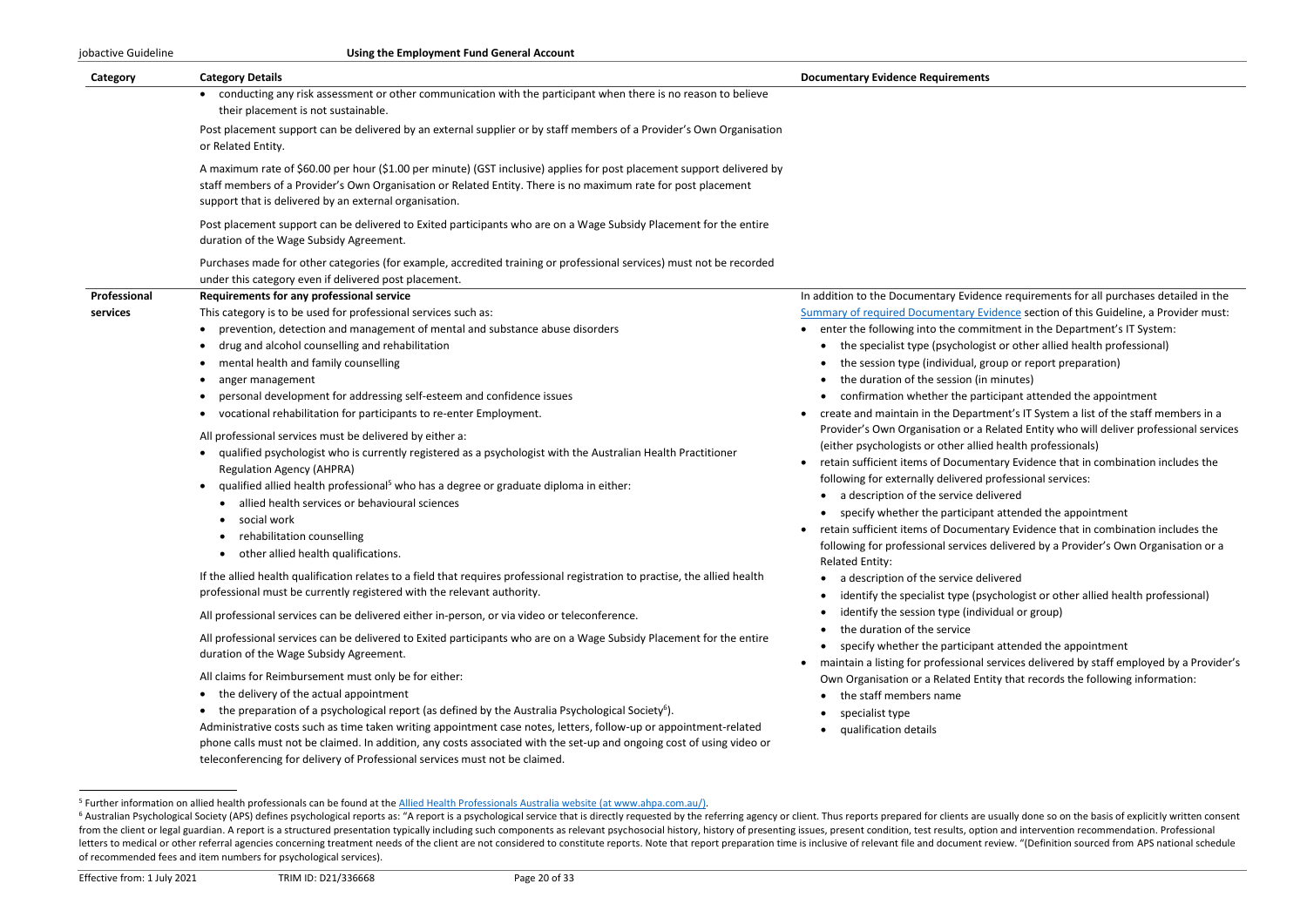| Category                                          | <b>Category Details</b>                                                                                                                                                                                                                                                                                                                                                                                                                                                                                                                                                                                                                                                                                                                                                                                                                                                                                                                                                                                                                                                                                                                                                                                                                                                                                                                                                                                                                                                                                                                                                                                                                                                                                                                                                                                                                                                                                                                                                                                                                                                                                                                                                                                                                                                                                                                                               | <b>Documentary Evidence Requirements</b>                                                                                                                                                                                                                                                                                                                                                             |
|---------------------------------------------------|-----------------------------------------------------------------------------------------------------------------------------------------------------------------------------------------------------------------------------------------------------------------------------------------------------------------------------------------------------------------------------------------------------------------------------------------------------------------------------------------------------------------------------------------------------------------------------------------------------------------------------------------------------------------------------------------------------------------------------------------------------------------------------------------------------------------------------------------------------------------------------------------------------------------------------------------------------------------------------------------------------------------------------------------------------------------------------------------------------------------------------------------------------------------------------------------------------------------------------------------------------------------------------------------------------------------------------------------------------------------------------------------------------------------------------------------------------------------------------------------------------------------------------------------------------------------------------------------------------------------------------------------------------------------------------------------------------------------------------------------------------------------------------------------------------------------------------------------------------------------------------------------------------------------------------------------------------------------------------------------------------------------------------------------------------------------------------------------------------------------------------------------------------------------------------------------------------------------------------------------------------------------------------------------------------------------------------------------------------------------------|------------------------------------------------------------------------------------------------------------------------------------------------------------------------------------------------------------------------------------------------------------------------------------------------------------------------------------------------------------------------------------------------------|
| Provider<br>Indigenous<br>mentoring<br>capability | Missed appointments can be claimed but are limited to 3 instances per participant, per financial year.<br>Additional requirements for delivery by staff of Own Organisation and Related Entity<br>In addition to the qualification and registration requirements stated above, standard rates apply for professional<br>services delivered by a staff member employed by a Provider's Own Organisation or Related Entity. The maximum<br>amounts that can be claimed are calculated according to the following rates:<br>For individual sessions (including preparation of psychological reports) or group sessions attended by up to 5<br>participants:<br>\$125.40 per hour (\$2.09 per minute) (GST inclusive) for services delivered by a qualified allied health<br>professional<br>• \$150.00 per hour (\$2.50 per minute) (GST inclusive) for services delivered by a qualified psychologist<br>For group sessions attended by 6 or more participants:<br>$\bullet$<br>• \$22.80 per participant per hour (\$0.38 per participant per minute) (GST inclusive) for services delivered by a<br>qualified allied health professional<br>\$25.80 per participant per hour (\$0.43 per participant per minute) (GST inclusive) for services delivered by a<br>$\bullet$<br>qualified psychologist.<br>If participants from a Provider's caseload make up a portion of the participants in a group session, a Provider must<br>only claim the pro-rata amount of the relevant group session standard rate. For example, if a Provider has 2<br>participants out of 5 participants in a one hour group session delivered by a qualified psychologist of a Related<br>Entity, a Provider would claim \$30.00 (GST inclusive) for each participant (i.e. \$150 divided by 5 participants = \$30<br>per participant per hour).<br>The Department's IT Systems allows the total invoice amount to be reduced where required.<br>This category is to be used for expenditure related to a provider building and increasing their Indigenous mentoring<br>capability. For example:<br>design or redesign, and implementation of Indigenous Employment Strategy<br>٠<br>hiring a consultant to develop and implement a Reconciliation Action Plan<br>training (accredited and non-accredited) to staff who will be providing ongoing mentoring to Indigenous<br>participants | the authority with whom the s<br>of the staff member relates to<br>practise)<br>registration number where ap<br>Refer to the <b>Employment Fund Genera</b><br>guidance on creating Professional serv<br>A Provider must:<br>enter the good or service being cla<br>Systems prior to claiming Reimbur<br>upload evidence as detailed in the<br>section of this Guideline in the Dep<br>Reimbursement. |
|                                                   | • development and release of IT Applications (e.g. a Mentoring App)<br>professional development (e.g. attendance at conferences and workshops).<br>$\bullet$<br>A Provider must submit a proposal to the Department for approval. Refer to the Employment Fund - Provider<br><b>Indigenous Mentoring Capability Proposal template.</b><br>Exceptions to the use of this category are listed under the Determining what is a Prohibited Purchase section of this                                                                                                                                                                                                                                                                                                                                                                                                                                                                                                                                                                                                                                                                                                                                                                                                                                                                                                                                                                                                                                                                                                                                                                                                                                                                                                                                                                                                                                                                                                                                                                                                                                                                                                                                                                                                                                                                                                       | Refer to the <b>Employment Fund Genera</b><br>guidance on creating Provider Indigene<br>Department's IT Systems.                                                                                                                                                                                                                                                                                     |
|                                                   | Guideline.                                                                                                                                                                                                                                                                                                                                                                                                                                                                                                                                                                                                                                                                                                                                                                                                                                                                                                                                                                                                                                                                                                                                                                                                                                                                                                                                                                                                                                                                                                                                                                                                                                                                                                                                                                                                                                                                                                                                                                                                                                                                                                                                                                                                                                                                                                                                                            |                                                                                                                                                                                                                                                                                                                                                                                                      |
| <b>Refugee training</b><br>and mentoring          | This category is to be used for:<br>post-placement non-accredited workplace English language training that cannot be claimed under the Accredited<br>training, Employer-required training (non-accredited) or Targeted pre-employment training categories<br>pre and post placement mentoring.<br>Refugee training and mentoring can be delivered by staff members employed by a Provider's Own Organisation or                                                                                                                                                                                                                                                                                                                                                                                                                                                                                                                                                                                                                                                                                                                                                                                                                                                                                                                                                                                                                                                                                                                                                                                                                                                                                                                                                                                                                                                                                                                                                                                                                                                                                                                                                                                                                                                                                                                                                       | In addition to the Documentary Evider<br><b>Summary of required Documentary Ev</b><br>select the service type (Workplace<br>and Post Placement Mentoring) in<br>enter the associated Vacancy ID in                                                                                                                                                                                                   |
|                                                   | Related Entity, or by an external organisation.<br>Exceptions to the use of this category are listed under the Determining what is a Prohibited Purchase section of this<br>Guideline.                                                                                                                                                                                                                                                                                                                                                                                                                                                                                                                                                                                                                                                                                                                                                                                                                                                                                                                                                                                                                                                                                                                                                                                                                                                                                                                                                                                                                                                                                                                                                                                                                                                                                                                                                                                                                                                                                                                                                                                                                                                                                                                                                                                | when the Workplace English Langu<br>selected<br>retain sufficient items of Documen                                                                                                                                                                                                                                                                                                                   |
|                                                   | Workplace English Language and Literacy (LL) Training<br>This service type is to be used for post-placement non-accredited workplace English language training delivered to<br>refugee participants.                                                                                                                                                                                                                                                                                                                                                                                                                                                                                                                                                                                                                                                                                                                                                                                                                                                                                                                                                                                                                                                                                                                                                                                                                                                                                                                                                                                                                                                                                                                                                                                                                                                                                                                                                                                                                                                                                                                                                                                                                                                                                                                                                                  | service type as either Workplace E<br>and Post Placement Mentoring for<br>Organisation or a Related Entity.                                                                                                                                                                                                                                                                                          |

staff member is registered with (if the qualification of a field that requires professional registration to

plicable.

al Account IT Supporting Document for further vices commitments in the Department's IT System.

aimed into the commitment in the Department's IT rsement

**Summary of required Documentary Evidence** artment's IT Systems prior to claiming

al Account IT Supporting Document for further ous mentoring capability commitments in the

nce requirements for all purchases detailed in the vidence section of this Guideline, a Provider must: **English Language and Literacy (LL) Training or Pre** I the commitment in the Department's IT Systems to the commitment in the Department's IT Systems uage and Literacy (LL) Training service type is

htary Evidence that in combination identifies the Inglish Language and Literacy (LL) Training or Pre and reprices delivered by a Provider's Own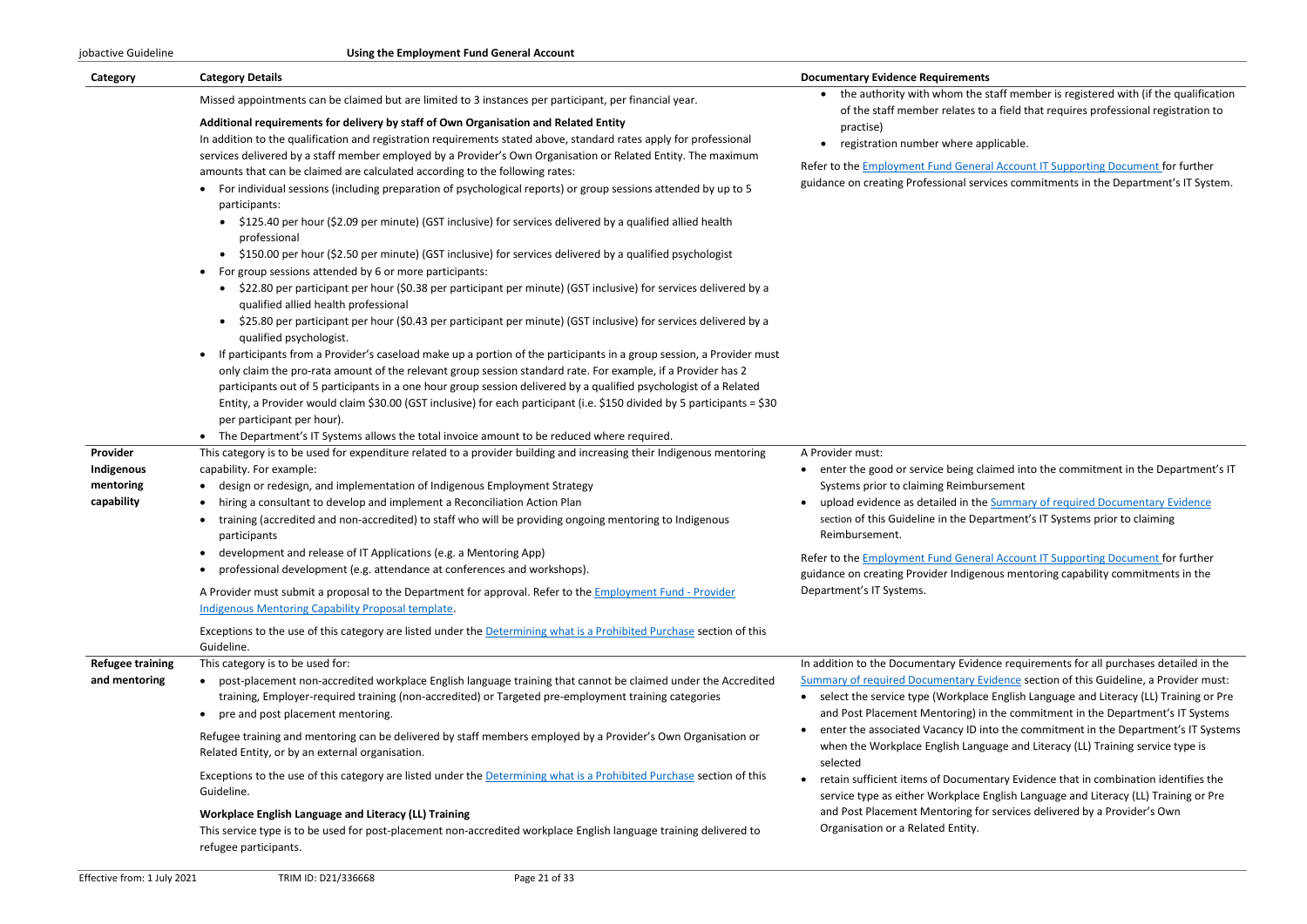#### jobactive Guideline **Using the Employment Fund General Account**

| Category                                | <b>Category Details</b>                                                                                                                                                                                                                                                                                                                                                                                                                                                                                                                                                                      | <b>Documentary Evidence Requirements</b>                                                                  |
|-----------------------------------------|----------------------------------------------------------------------------------------------------------------------------------------------------------------------------------------------------------------------------------------------------------------------------------------------------------------------------------------------------------------------------------------------------------------------------------------------------------------------------------------------------------------------------------------------------------------------------------------------|-----------------------------------------------------------------------------------------------------------|
|                                         | <b>Pre and Post Placement Mentoring</b><br>This service type is to be used for mentoring services delivered to refugee participants and their employers, host<br>organisations and family and community members. Such as:<br>support to address participant issues (e.g. health or housing or work/Activity related issues)<br>goal setting<br>assistance to translate written materials like an employer's/hosts workplace health and safety documents and<br>process documents<br>• assisting the participant's family to understand the support that the participant will need from home. | Refer to the Employment Fund Genera<br>guidance on creating Refugee training<br>IT Systems.               |
|                                         | When claiming Reimbursement for pre and post placement mentoring delivered by a staff member of a Provider's Own<br>Organisation or Related Entity, assistance is limited to a cap of \$1,650 (GST inclusive) per participant, per financial year.                                                                                                                                                                                                                                                                                                                                           |                                                                                                           |
|                                         | There is no cap for pre and post placement mentoring delivered by an external organisation.                                                                                                                                                                                                                                                                                                                                                                                                                                                                                                  |                                                                                                           |
|                                         | Providers can also choose to use the Post placement support category to claim post placement mentoring. Refer to the<br>Post placement support category description for more information.                                                                                                                                                                                                                                                                                                                                                                                                    |                                                                                                           |
| Relocation<br>assistance                | This category is to be used to assist a participant taking up a job in another location. It is only to be used when the<br>participant or placement is not eligible to receive support under the Relocation Assistance to Take up a Job (RATTUAJ)                                                                                                                                                                                                                                                                                                                                            | Refer to Summary of required Docume<br>Documentary Evidence requirements f                                |
|                                         | Programme.                                                                                                                                                                                                                                                                                                                                                                                                                                                                                                                                                                                   | There are no additional Documentary                                                                       |
|                                         | If the participant is eligible to receive support under RATTUAJ, but the placement does not meet the RATTUAJ eligibility<br>criteria, then claims for Reimbursement can be made as a special claim under this category.                                                                                                                                                                                                                                                                                                                                                                      | Refer to the <b>Employment Fund Genera</b><br>guidance on creating relocation assista                     |
|                                         | For information about RATTUAJ, refer to the Relocation Assistance to Take up a Job Guideline.                                                                                                                                                                                                                                                                                                                                                                                                                                                                                                |                                                                                                           |
|                                         | Exceptions to the use of this category are listed under the Determining what is a Prohibited Purchase section of this<br>Guideline.                                                                                                                                                                                                                                                                                                                                                                                                                                                          |                                                                                                           |
| <b>Rent and crisis</b><br>accommodation | This category is to be used for short-term rent and crisis accommodation for a participant only when a Provider and<br>participant have exhausted all other avenues of assistance.                                                                                                                                                                                                                                                                                                                                                                                                           | Refer to Summary of required Docume<br>Documentary Evidence requirements f                                |
|                                         | Assistance under this category is limited to once per participant, per Period of Unemployment. However, further claims<br>for Reimbursement can be made under this category under special circumstances, such as domestic violence.                                                                                                                                                                                                                                                                                                                                                          | When further claims for Reimburseme<br>enter a reason for the exceptional circ<br>claiming Reimbursement. |
|                                         |                                                                                                                                                                                                                                                                                                                                                                                                                                                                                                                                                                                              | Refer to the <b>Employment Fund Genera</b><br>guidance on creating rent and crisis ac<br>IT Systems.      |
| <b>Stream C only</b>                    | This category is only to be used for Stream C participants where the expenses:                                                                                                                                                                                                                                                                                                                                                                                                                                                                                                               | Refer to Summary of required Docume                                                                       |
|                                         | are not a prohibited item<br>$\bullet$                                                                                                                                                                                                                                                                                                                                                                                                                                                                                                                                                       | Documentary Evidence requirements f                                                                       |
|                                         | cannot be recorded against another category<br>is inhibiting the participant's capacity to be engaged to find and keep a job.                                                                                                                                                                                                                                                                                                                                                                                                                                                                | There are no additional Documentary                                                                       |
|                                         | Examples of expenses that can be claimed under this category include utility costs and legal expenses.                                                                                                                                                                                                                                                                                                                                                                                                                                                                                       |                                                                                                           |

al Account IT Supporting Document for further and mentoring commitments in the Department's

entary Evidence section of this Guideline for the for all purchases.

Evidence requirements for this category.

al Account IT Supporting Document for further ance commitments in the Department's IT Systems.

entary Evidence section of this Guideline for the for all purchases.

ent are made under this category, a Provider must cumstance in the Department's IT Systems prior to

al Account IT Supporting Document for further ccommodation commitments in the Department's

entary Evidence section of this Guideline for the for all purchases.

Evidence requirements for this category.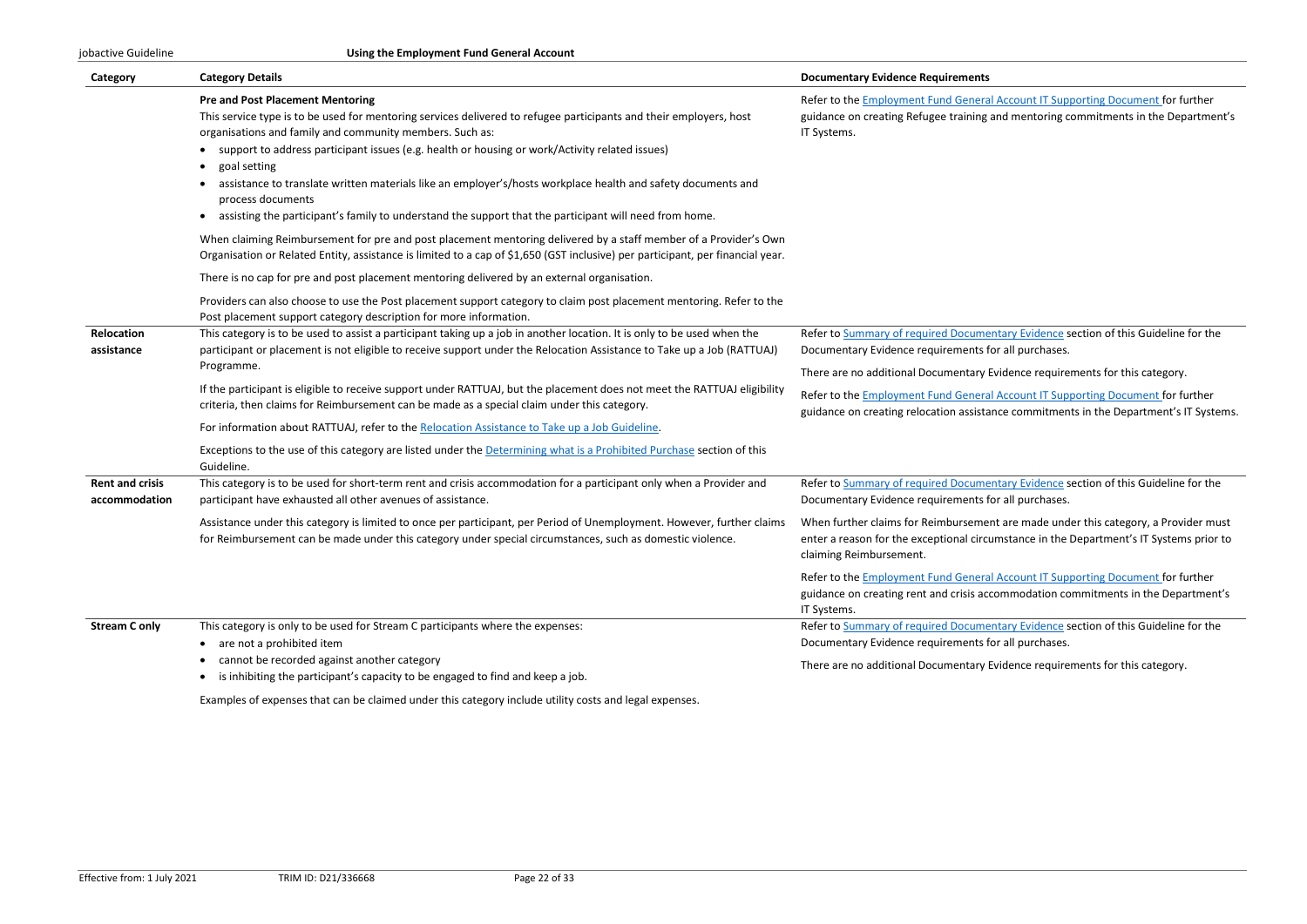| Category                                        | <b>Category Details</b>                                                                                                                                                                                                                                                                                                                                                                                        | <b>Documentary Evidence Requirements</b>                                                                                                               |
|-------------------------------------------------|----------------------------------------------------------------------------------------------------------------------------------------------------------------------------------------------------------------------------------------------------------------------------------------------------------------------------------------------------------------------------------------------------------------|--------------------------------------------------------------------------------------------------------------------------------------------------------|
| Targeted pre-                                   | This category is to be used for employability and foundation skills training.                                                                                                                                                                                                                                                                                                                                  | In addition to the Documentary Evider                                                                                                                  |
| employment<br>preparation                       | For Stream B and Stream C non-Indigenous participants, assistance under this category is limited to one claim per<br>participant, per Provider, per Period of Unemployment. Assistance is capped at \$330 (GST inclusive) for Stream B<br>participants and \$550 (GST inclusive) for Stream C participants.                                                                                                    | <b>Summary of required Documentary Ev</b><br>create an Activity ID in the Departr<br><b>Management Guideline</b>                                       |
|                                                 | For Indigenous participants, there are no limits to the number of instances of assistance. Assistance can also be<br>provided while the Indigenous participant is in the Work for the Dole Phase. Each instance of assistance is capped at<br>\$330 (GST inclusive) for Stream A and B Indigenous participants, and \$550 (GST inclusive) for Stream C Indigenous<br>participants.                             | enter the associated Activity ID int<br>Refer to the <b>Employment Fund Genera</b><br>guidance on creating targeted pre-em<br>Department's IT Systems. |
|                                                 | A Provider must seek pre-approval from the Department of the training course content. A Provider will need to<br>demonstrate in their training proposal that the specific training needs are not satisfied by an accredited training course<br>or unit of competency. Only once the Department has approved the training course content will a Provider be able to<br>claim Reimbursement under this category. |                                                                                                                                                        |
|                                                 | For information on how and what to include in a training course proposal, refer to the Employment Fund - Targeted<br>Pre-employment Preparation (TPEP) proposal template.                                                                                                                                                                                                                                      |                                                                                                                                                        |
|                                                 | Exceptions to the use of this category are listed under the Determining what is a Prohibited Purchase section of this<br>Guideline.                                                                                                                                                                                                                                                                            |                                                                                                                                                        |
| Tools, books,<br>equipment and<br>mobile phones | This category is to be used for the purchase of tools, books and equipment required by a participant to find and keep a<br>job, or to participate in training, programs, PaTH Internships and/or Educational placements.<br>This category is also to be used for the purchase of basic mobile phones. The 'Cards and vouchers for food, phone calls                                                            | Refer to Summary of required Docume<br>Documentary Evidence requirements f<br>There are no additional Documentary                                      |
| <b>Wage Subsidies</b>                           | or petrol' category must be used if the participant needs assistance with the cost of phone calls or data.<br>Refer to the Claiming Reimbursements for Wage Subsidies section on how to reimburse wage subsidies from the<br>Employment Fund.                                                                                                                                                                  |                                                                                                                                                        |
| <b>Work-related</b><br>items                    | This category is to be used for purchases that:<br>are directly related to training, participation in programs, PaTH Internships or Employment<br>are not a prohibited item, and<br>$\bullet$<br>cannot be recorded against another category.                                                                                                                                                                  | Refer to Summary of required Docume<br>Documentary Evidence requirements f<br>There are no additional Documentary                                      |
|                                                 | Examples of purchases that may be claimed include:<br>pre-employment medical checks for all Streams<br>Working with Children checks<br>$\bullet$<br>Working with Vulnerable People checks<br>$\bullet$<br>police checks<br>$\bullet$<br>out-of-pocket expenses for child care, after-school care or holiday care not covered by Government rebates.<br>$\bullet$                                               |                                                                                                                                                        |
|                                                 | This category is also to be used for Comprehensive skills assessments for Stronger Transitions Eligible Participants <sup>7</sup> .                                                                                                                                                                                                                                                                            |                                                                                                                                                        |

Assessments claimed prior to 1 July 2020 must be conducted by Transition Services Panel Members, or any other Departmental approved service providers.

nce requirements for all purchases detailed in the idence section of this Guideline, a Provider must: ment's IT Systems in accordance with the **Activity** 

to the commitment in the Department's IT Systems.

al Account IT Supporting Document for further ployment preparation commitments in the

entary Evidence section of this Guideline for the for all purchases.

Evidence requirements for this category.

entary Evidence section of this Guideline for the for all purchases.

Evidence requirements for this category.

<sup>7</sup> The Stronger Transitions program closed to new entrants on 1 July 2020.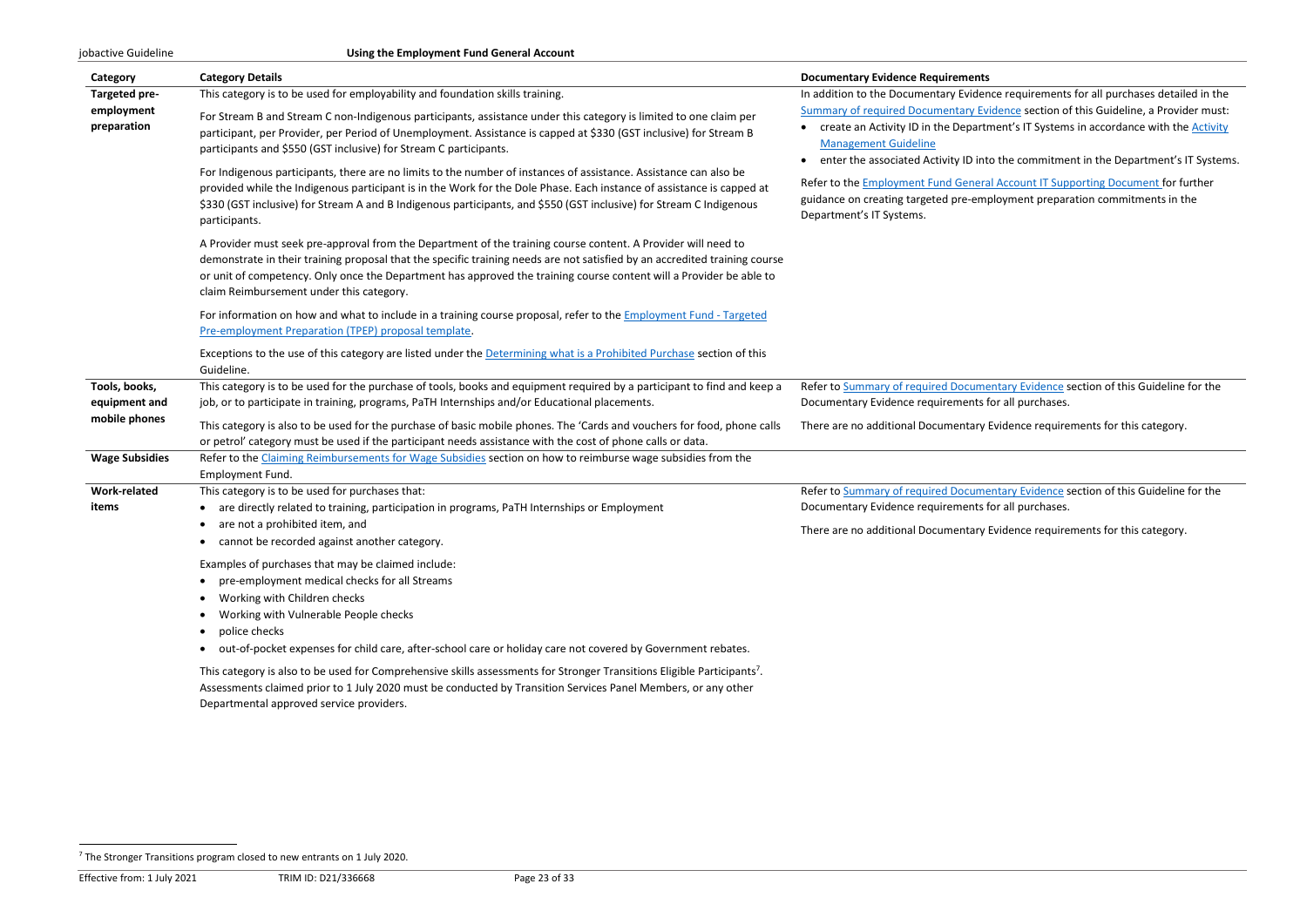#### jobactive Guideline **Using the Employment Fund General Account**

| Category            | <b>Category Details</b>                                                                                                                     | <b>Documentary Evidence Requirements</b>                             |
|---------------------|---------------------------------------------------------------------------------------------------------------------------------------------|----------------------------------------------------------------------|
| <b>Work-related</b> | This category is to be used for the cost of a licence and the associated test fees. The accredited training costs to obtain                 | Refer to Summary of required Documen                                 |
| licencing           | the licence can also be claimed under this category if the accredited training is a pre-requisite to applying for or                        | Documentary Evidence requirements fo                                 |
|                     | obtaining the licence. It can also be used for non-accredited 'refresher' training for a current valid licence.                             | There are no additional Documentary Ev                               |
|                     | Examples of purchases that can be claimed include:                                                                                          |                                                                      |
|                     | drivers licence (test and licence fee only. Driving lessons for Class C licence must be claimed under the 'driving<br>lessons' category)    |                                                                      |
|                     | motorcycle licence (test and licence fee only. Driving lessons for Class R licence must be claimed under the 'driving<br>lessons' category) |                                                                      |
|                     | security licence                                                                                                                            |                                                                      |
|                     | forklift licence                                                                                                                            |                                                                      |
|                     | light/medium/heavy rigid licence, including 'refresher' training for a current licence                                                      |                                                                      |
|                     | taxi licence/driver accreditation/limousine licence                                                                                         |                                                                      |
|                     | white card (or State/Territory equivalent)                                                                                                  |                                                                      |
|                     | working at heights certificate                                                                                                              |                                                                      |
|                     | first aid certificate                                                                                                                       |                                                                      |
|                     | responsible service of alcohol certificate                                                                                                  |                                                                      |
|                     | responsible conduct of gambling certificate.                                                                                                |                                                                      |
|                     | Assistance given to a participant to gain or re-gain their driver's licence after loss due to driving offences can be claimed               |                                                                      |
|                     | under this category. However, assistance is limited to one claim per participant, per Period of Unemployment.                               |                                                                      |
|                     | Exceptions to this are listed under the Determining what is a Prohibited Purchase section of this Guideline.                                |                                                                      |
| <b>Work Trials</b>  | This category is to be used for Work Trial Placements for:                                                                                  | In addition to the Documentary Evidenc                               |
|                     | all Indigenous participants, and<br>$\bullet$                                                                                               | <b>Summary of required Documentary Evid</b>                          |
|                     | Stream C participants.                                                                                                                      | refer the participant to the associate<br>$\bullet$                  |
|                     | To claim Reimbursement, the Work Trial must:                                                                                                | enter the associated Vacancy ID into                                 |
|                     | be linked to the associated Vacancy in the Department's IT Systems                                                                          | retain evidence that no more than 1                                  |
|                     | be limited to 2 weeks                                                                                                                       | period of the Work Trial has been cla                                |
|                     | not be more than the wages the participant earns for the period of the Work Trial                                                           | a statutory declaration, email or<br>contoining the nome of the nort |

• meet the Wage Subsidy Placement eligibility detailed in th[e Managing Wage Subsidies Guideline.](https://ecsnaccessintranet.hosts.application.enet/ProviderPortal/jobactive/Guidelines/Pages/Employment-Fund-and-Subsidies.aspx)

- containing the name of the participant
- payslips
- a print-out from the Employer's payroll software.

Refer to th[e Employment Fund General Account IT Supporting Document](https://ecsnaccessintranet.hosts.application.enet/ProviderPortal/jobactive/Guidelines/Pages/Employment-Fund-and-Subsidies.aspx) for further guidance on creating Work Trials commitments in the Department's IT Systems.

Itary Evidence section of this Guideline for the or all purchases.

vidence requirements for this category.

In addition to the Documentary Evidence requirements for all purchases detailed in the **Summary of this Guideline, a Provider must:** ed Vacancy ID in the Department's IT Systems o the commitment in the Department's IT Systems 100 per cent of the participant's wages for the laimed. This will be one of the following: r other correspondence from the Employer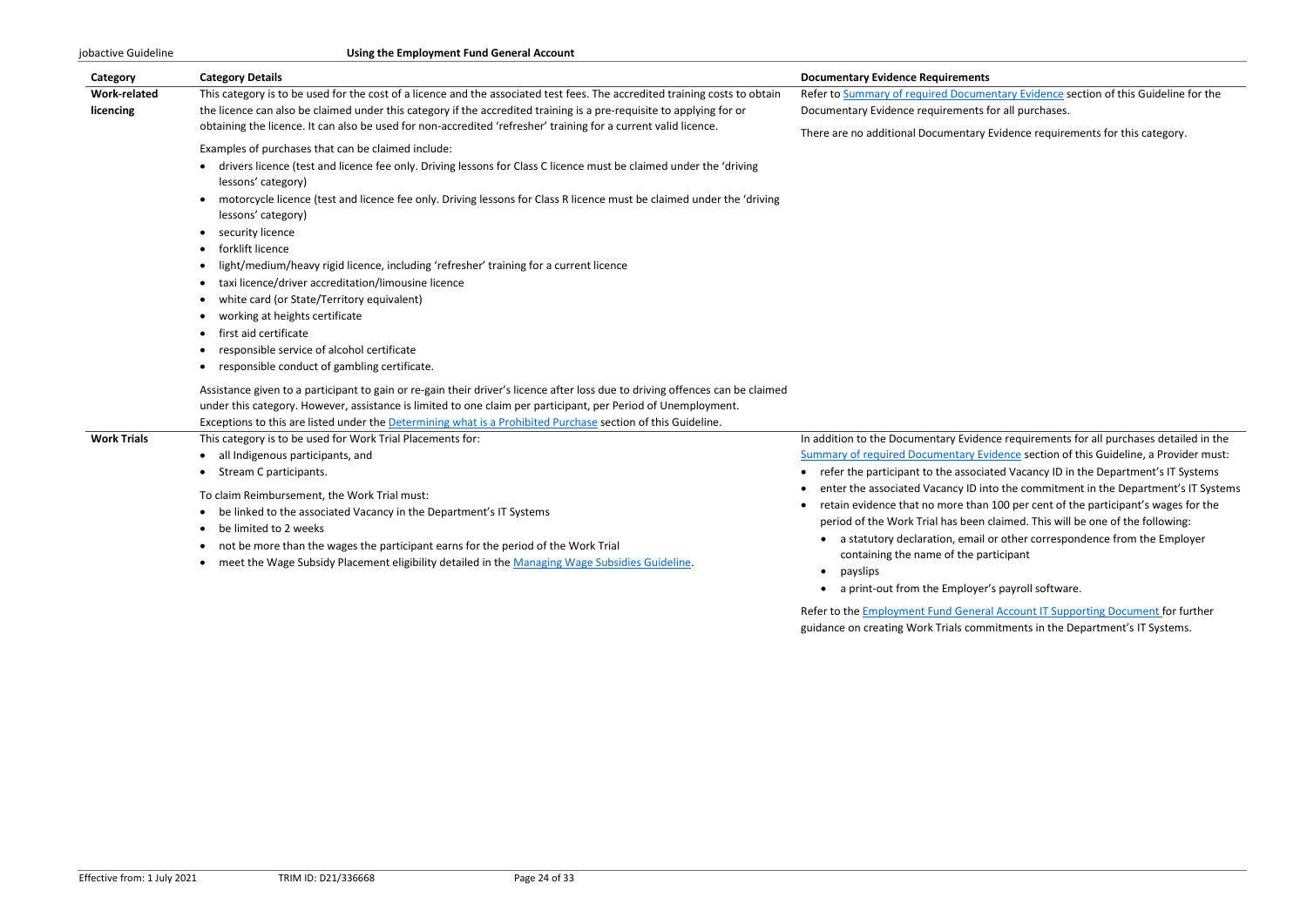<span id="page-24-0"></span>

| Version | 9. Document Change History<br><b>Effective date</b> | <b>End date</b> | <b>Change and location</b>                                                                                                                                                                                                                                  |
|---------|-----------------------------------------------------|-----------------|-------------------------------------------------------------------------------------------------------------------------------------------------------------------------------------------------------------------------------------------------------------|
| 5.1     | 01 01 21                                            | 07 08 21        | <b>Policy changes:</b>                                                                                                                                                                                                                                      |
|         |                                                     |                 | Nil                                                                                                                                                                                                                                                         |
|         |                                                     |                 | <b>Wording changes:</b>                                                                                                                                                                                                                                     |
|         |                                                     |                 | (Pg. 4 and 10) Change in terminology. From 1 January 2021<br>the Online Employment Services Trial (OEST) will be<br>referred to as Online Employment Services (OES).                                                                                        |
|         |                                                     |                 | Minor editorial changes throughout.                                                                                                                                                                                                                         |
| 5.0     | 01 07 20                                            | 31 12 20        | <b>Policy changes:</b>                                                                                                                                                                                                                                      |
|         |                                                     |                 | (Pg. 4) Footnote to indicate Stream credit amounts will<br>increase from 1 July 2020.                                                                                                                                                                       |
|         |                                                     |                 | (Pg. 5, 6, 12, 15, 18 and 19) Removal of Career Transition<br>Assistance (CTA) due to new funding arrangements from<br>4 May 2020.                                                                                                                          |
|         |                                                     |                 | <b>Wording changes:</b>                                                                                                                                                                                                                                     |
|         |                                                     |                 | Minor editorial changes throughout.                                                                                                                                                                                                                         |
|         |                                                     |                 | (Pg. 4) Clarifying Employment Fund credits and access for<br>participants transferred from the Volunteer Online<br><b>Employment Services Trial.</b>                                                                                                        |
|         |                                                     |                 | (Pg. 5) Softening of language for wage subsidies to reflect it<br>is discretionary to use the Employment Fund to provide the<br>right goods and services the individual needs.                                                                              |
|         |                                                     |                 | (Pg. 4, 5, 7, 9 and 25) Clarifying Stronger Transitions<br>Package will close to new entrants from 1 July 2020.                                                                                                                                             |
|         |                                                     |                 | (Pg. 9 and 25) Removal of the need to use the Transition<br>Services panel or Department approved provider for<br>comprehensive skills assessments from 1 July 2020 due to<br>the Stronger Transitions Package closing to new entrants<br>from 1 July 2020. |
|         |                                                     |                 | (Pg. 10) Removal of Seasonal Work Incentive Payments and<br>the addition of Career Transition Assistance on the<br>prohibited items list.                                                                                                                   |
|         |                                                     |                 | (Pg. 10) Clarifying Digital Training fee payments.                                                                                                                                                                                                          |
|         |                                                     |                 | (Pg. 12 and 18) Removal of Career Transition Assistance<br>Trial (CTA commenced nationally on 1 July 2019 and the<br>transition period ended 31 December 2019).                                                                                             |
|         |                                                     |                 | (Pg. 34) Change of Department name.                                                                                                                                                                                                                         |
| 4.2     | 04 11 19                                            | 30 06 20        | <b>Policy changes:</b>                                                                                                                                                                                                                                      |
|         |                                                     |                 | Nil.                                                                                                                                                                                                                                                        |
|         |                                                     |                 | <b>Wording changes:</b>                                                                                                                                                                                                                                     |
|         |                                                     |                 | Minor editorial changes throughout.                                                                                                                                                                                                                         |
|         |                                                     |                 | (Pgs. 4, 6 and 10) Clarifying Employment Fund credits and<br>access for participants transferred from the New<br><b>Employment Services Trial or Online Employment Services</b><br>Trial.                                                                   |
|         |                                                     |                 | (Pg. 7) Providers can claim Reimbursement at the Site level<br>for any of their participants, regardless of the participants<br>Site.                                                                                                                       |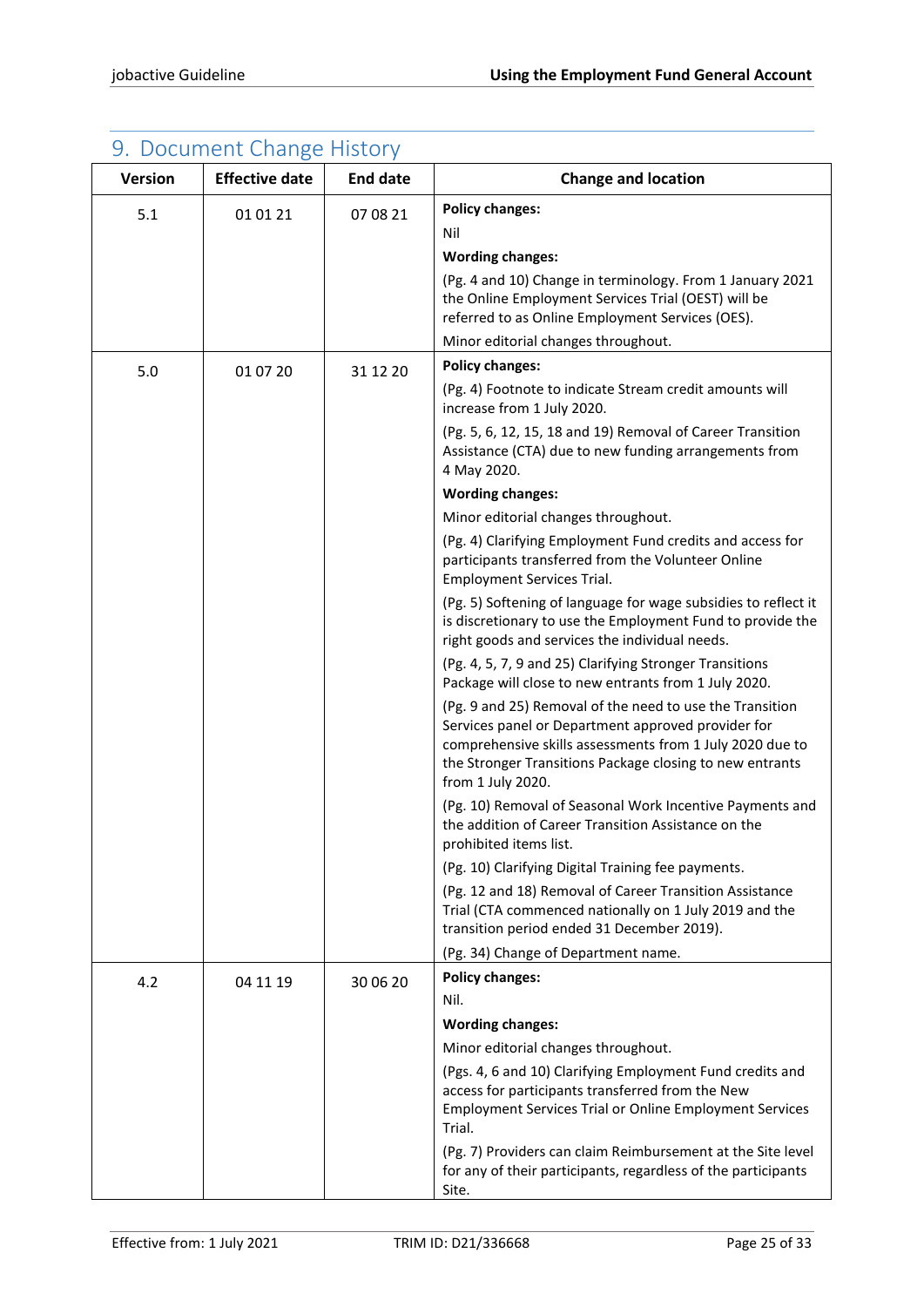| <b>Version</b> | <b>Effective date</b> | <b>End date</b> | <b>Change and location</b>                                                                                                                                                                                                                                                                                                                    |
|----------------|-----------------------|-----------------|-----------------------------------------------------------------------------------------------------------------------------------------------------------------------------------------------------------------------------------------------------------------------------------------------------------------------------------------------|
|                |                       |                 | (Pg. 18) Aligning wording in the Accredited Training<br>category description with Vocational Education and<br>Training.                                                                                                                                                                                                                       |
|                |                       |                 | (Pg. 18 and 25) Clarifying in Table 1 Category Details and<br>Documentary Evidence Requirements that Career Transition<br>Assistance and wage subsidies may be funded from the<br>Employment Fund.                                                                                                                                            |
|                |                       |                 | (Pg. 20) Clarifying additional purchases which may be<br>claimed under the Job Seeker Transport category.                                                                                                                                                                                                                                     |
| 4.1            | 01 07 19              | 03 11 19        | Policy changes:<br>Nil.                                                                                                                                                                                                                                                                                                                       |
|                |                       |                 | Wording changes:<br>Minor editorial changes throughout.                                                                                                                                                                                                                                                                                       |
|                |                       |                 | (Pgs. 5, 12, 15 and 18) Effective 1 July 2019, Employment<br>Fund credits will continue to be used to pay for Career<br>Transition Assistance (CTA) however, CTA Providers will be<br>automatically paid once a CTA Eligible Participant is placed<br>into a CTA Course and the Activity Placement Status is set to<br>'Placement Confirmed'. |
|                |                       |                 | (Pgs. 22-23) Under the Professional services category,<br>clarification that all professionals, whether employed by an<br>external organisation or a Provider's Own Organisation or<br>Related Entity, must be appropriately qualified and<br>registered with the appropriate authority to practice.                                          |
| 4.0            | 02 01 19              | 30 06 19        | Policy changes:                                                                                                                                                                                                                                                                                                                               |
|                |                       |                 | (Pgs. 5, 10-11) Effective 2 January 2019, certain Wage<br>Subsidies must be claimed through the Employment Fund<br>General Account.                                                                                                                                                                                                           |
|                |                       |                 | (Pgs. 8-10) Update to prohibited items for the Employment<br>Fund General Account to identify that the following<br>exemptions apply:                                                                                                                                                                                                         |
|                |                       |                 | post-placement non-accredited workplace English<br>language training can be delivered to refugee<br>participants under the Refugee training and<br>mentoring category                                                                                                                                                                         |
|                |                       |                 | refugee participants can access mentoring outside<br>of post placement support under the Refugee<br>training and mentoring category                                                                                                                                                                                                           |
|                |                       |                 | pre and post placement mentoring can be<br>delivered to refugee participants and Host<br>Organisations of refugee participants participating<br>in a Work for the Dole Activity                                                                                                                                                               |
|                |                       |                 | (Pgs. 8-10) Update to prohibited items for the Employment<br>Fund General Account to identify that the following are<br>prohibited:                                                                                                                                                                                                           |
|                |                       |                 | the Youth Bonus Wage Subsidy                                                                                                                                                                                                                                                                                                                  |
|                |                       |                 | Restart Wage Subsidy, Youth Wage Subsidy,<br>Parents Wage Subsidy and Long Term Unemployed<br>and Indigenous Wage Subsidy, but only where the<br>Wage Subsidy Agreement for these particular                                                                                                                                                  |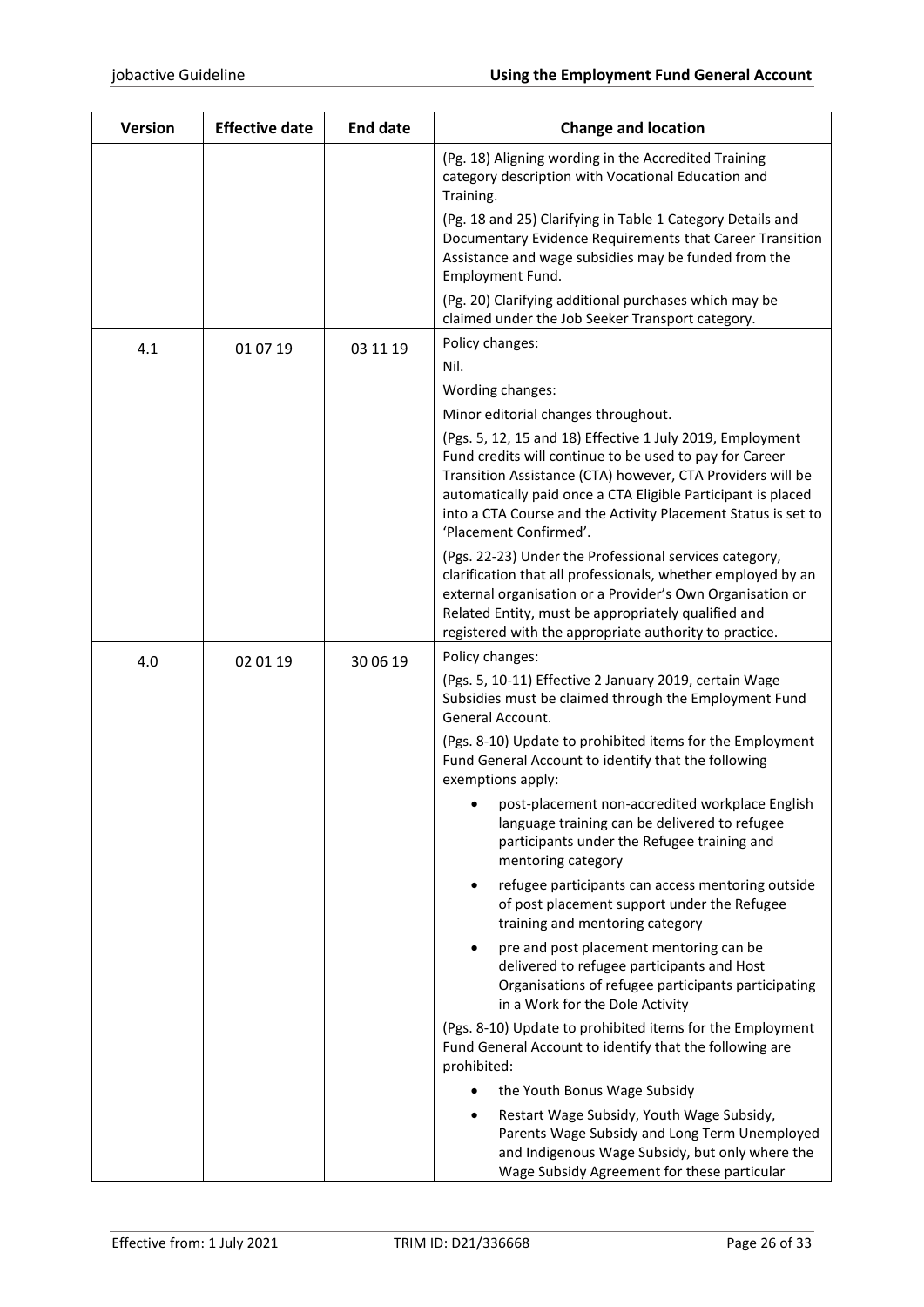| <b>Version</b> | <b>Effective date</b> | <b>End date</b> | <b>Change and location</b>                                                                                                                                                                                                                                                                                      |
|----------------|-----------------------|-----------------|-----------------------------------------------------------------------------------------------------------------------------------------------------------------------------------------------------------------------------------------------------------------------------------------------------------------|
|                |                       |                 | Wage Subsidies was entered into prior to 2 January<br>2019                                                                                                                                                                                                                                                      |
|                |                       |                 | (Pg. 22) Effective 2 January 2019, a new category - Refugee<br>Training and Mentoring - has been added to the<br>Employment Fund. This category allows post-placement<br>non-accredited workplace English language training and pre<br>and post placement mentoring to be delivered to refugee<br>participants. |
|                |                       |                 | Wording changes:                                                                                                                                                                                                                                                                                                |
|                |                       |                 | Throughout the Guideline, 'job seekers' has been replaced<br>with 'participants'                                                                                                                                                                                                                                |
| 3.1            | 10 09 18              | 01 01 19        | Wording changes:                                                                                                                                                                                                                                                                                                |
|                |                       |                 | (Pgs. 7-9) Clarification under the prohibited items listing<br>that:                                                                                                                                                                                                                                            |
|                |                       |                 | any costs that can be claimed or are subject to a claim<br>under the Department's personal accident insurance<br>and combined public and/or product liability insurance<br>policies for job seekers undertaking Activities or the<br>Provider's insurance policies.                                             |
|                |                       |                 | goods or services that are directly funded through<br>$\bullet$<br>other Government programs or grants, such as<br><b>Regional Employment Trials</b>                                                                                                                                                            |
|                |                       |                 | must not be claimed through the Employment Fund.                                                                                                                                                                                                                                                                |
|                |                       |                 | (Pgs. 19-20) Clarification under the Professional services<br>category about the fields for Allied Health professionals.                                                                                                                                                                                        |
| 3.0            | 01 07 18              | 09 09 18        | Policy changes:                                                                                                                                                                                                                                                                                                 |
|                |                       |                 | (Pgs. 4 and 6) Changes to how Employment Fund credits will<br>be made for Online Employment Services Trial Participants.                                                                                                                                                                                        |
|                |                       |                 | (Pg. 4) Reference to additional credits for those being<br>assisted under the Stronger Transitions package.                                                                                                                                                                                                     |
|                |                       |                 | (Pg. 6) Updates to eligibility listing to exclude Online<br><b>Employment Services Trial Participants.</b>                                                                                                                                                                                                      |
|                |                       |                 | (Pgs. 7-9) Updates to the prohibited items listing to:                                                                                                                                                                                                                                                          |
|                |                       |                 | allow Comprehensive Skills Assessments conducted by<br>Transition Services Panel Members, or any other<br>departmental approved service providers, for Stronger<br>Transition Eligible Participants.                                                                                                            |
|                |                       |                 | prohibit Reimbursement of any costs incurred by an Online<br>Employment Services Trial Participant while they were<br>participating in the Online Employment Services Trial.                                                                                                                                    |
|                |                       |                 | (Pg. 15) Addition of a new category, Career Transition<br>Assistance, which comes into effect on 2 July 2018.                                                                                                                                                                                                   |
|                |                       |                 | (Pg. 22) For the Work-related items category, amendment<br>to allow skills assessments conducted by outplacement<br>panel service providers, or any other departmental<br>approved service providers, for job seekers participating in<br>the Stronger Transition package.                                      |
|                |                       |                 | Wording changes:                                                                                                                                                                                                                                                                                                |
|                |                       |                 | (Pg. 16) Due to changes to National Accreditation Authority<br>for Translators and Interpreters (NAATI) certification<br>processes, clarification that both accredited and certified                                                                                                                            |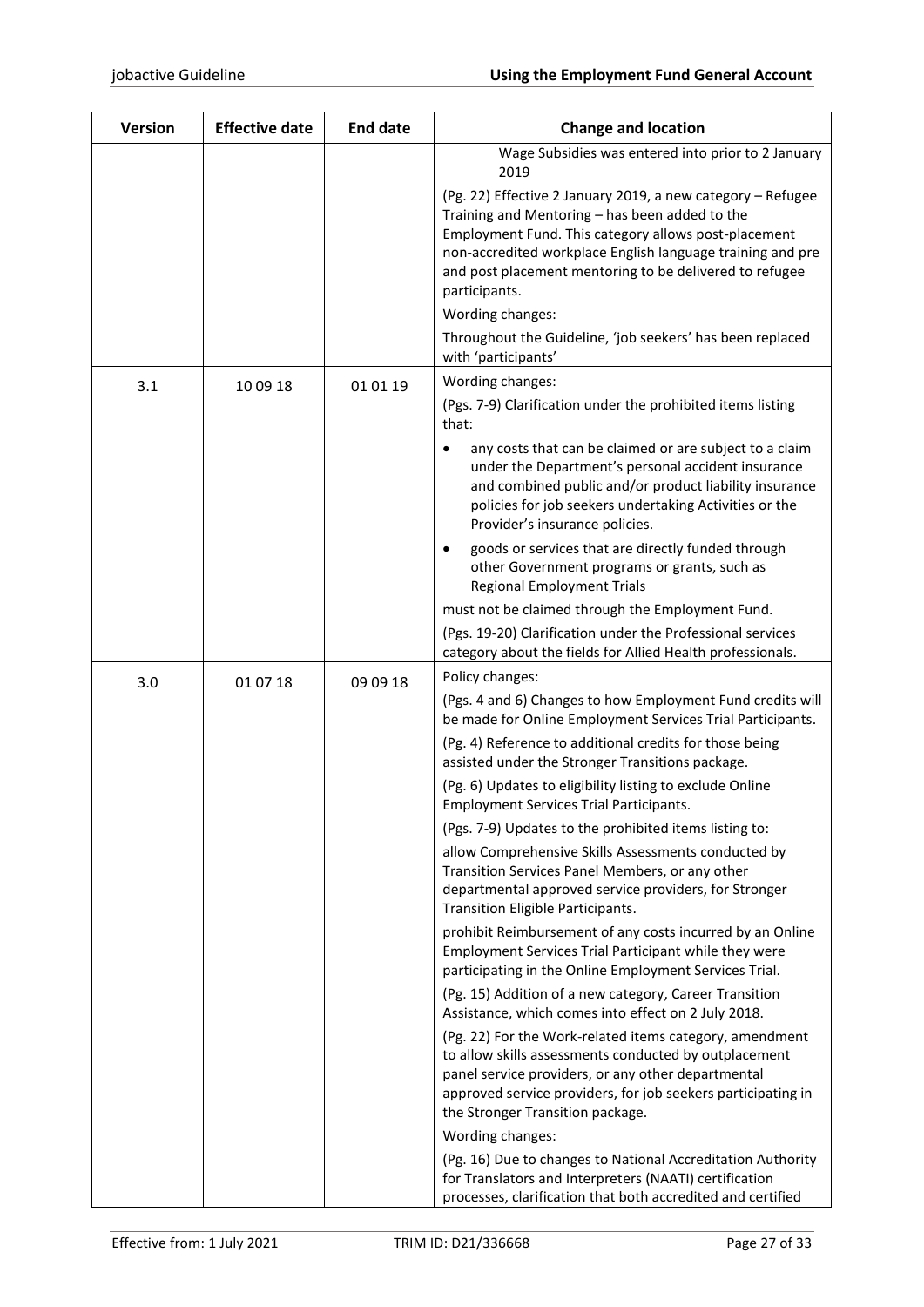| <b>Version</b> | <b>Effective date</b> | <b>End date</b> | <b>Change and location</b>                                                                                                                                                                                                                                                                                  |
|----------------|-----------------------|-----------------|-------------------------------------------------------------------------------------------------------------------------------------------------------------------------------------------------------------------------------------------------------------------------------------------------------------|
|                |                       |                 | interpreters can be claimed under the Accredited                                                                                                                                                                                                                                                            |
|                |                       |                 | interpreters category.                                                                                                                                                                                                                                                                                      |
|                |                       |                 | (Pg. 21) Clarification that when further claims for<br>Reimbursement are made under the Rent and crisis<br>accommodation category, a Provider must enter a reason<br>for the exceptional circumstance in the Department's IT<br>Systems prior to claiming Reimbursement.                                    |
| 2.3            | 01 01 18              | 30 06 18        | Policy changes:                                                                                                                                                                                                                                                                                             |
|                |                       |                 | (Pgs. 7-8) Updates to the exceptions in the prohibited items:                                                                                                                                                                                                                                               |
|                |                       |                 | Indigenous job seekers can access employability and<br>foundation skills training under Targeted pre-employment<br>preparation while in the Work for the Dole Phase                                                                                                                                         |
|                |                       |                 | non-accredited training required to participate in an<br>approved non-Work for the Dole Activity for Annual Activity<br>Requirement purposes                                                                                                                                                                |
|                |                       |                 | non-accredited 'refresher' training for a current valid<br>licence                                                                                                                                                                                                                                          |
|                |                       |                 | Indigenous job seekers can access mentoring outside of<br>post placement support under the Indigenous training and<br>mentoring category                                                                                                                                                                    |
|                |                       |                 | (Pgs. 7-8) Updates to the prohibited items:                                                                                                                                                                                                                                                                 |
|                |                       |                 | confirming travel time, travel costs and administration costs<br>are prohibited, and                                                                                                                                                                                                                        |
|                |                       |                 | long term gym memberships and long-term lifestyle/fitness<br>programs are prohibited.                                                                                                                                                                                                                       |
|                |                       |                 | (Pgs. 16 and 20) Addition of two new categories: Indigenous<br>training and mentoring and Provider Indigenous mentoring<br>capability.                                                                                                                                                                      |
|                |                       |                 | (Pg. 21) For the Targeted pre-employment preparation<br>category, amendments to allow Indigenous job seekers<br>from all Streams from 1 January 2018.                                                                                                                                                       |
|                |                       |                 | (Pg. 22) Expansion of the Work Trials category to allow<br>Indigenous job seekers in Streams A and B to participate in<br>a Work Trial from 1 January 2018.                                                                                                                                                 |
|                |                       |                 | Wording changes:                                                                                                                                                                                                                                                                                            |
|                |                       |                 | Clarification on timeframes for claiming Reimbursement<br>(Pg. 9) and clarification on what can be reimbursed through<br>Job seeker transport (Pg. 17), Medical expenses (Pg. 17),<br>Non-Work for the Dole Activity costs (Pg. 18), Professional<br>services (Pg. 19) and Work-related licencing (Pg. 22). |
| 2.2            | 11 09 17              | 31 12 17        | Policy changes:                                                                                                                                                                                                                                                                                             |
|                |                       |                 | (Pg. 8) PaTH Internship Host Business payments added to<br>list of prohibited items as these must not be claimed<br>through the Employment Fund.                                                                                                                                                            |
|                |                       |                 | (Pg. 14) Clarification that the Accredited training category<br>can also be used for secondary education, although the<br>training organisation and/or course may not listed on<br>training.gov.au.                                                                                                         |
|                |                       |                 | (Pgs. 16-17) Clarification that claims for Reimbursement<br>under Professional services can be made for the<br>preparation of psychological reports (as defined by the                                                                                                                                      |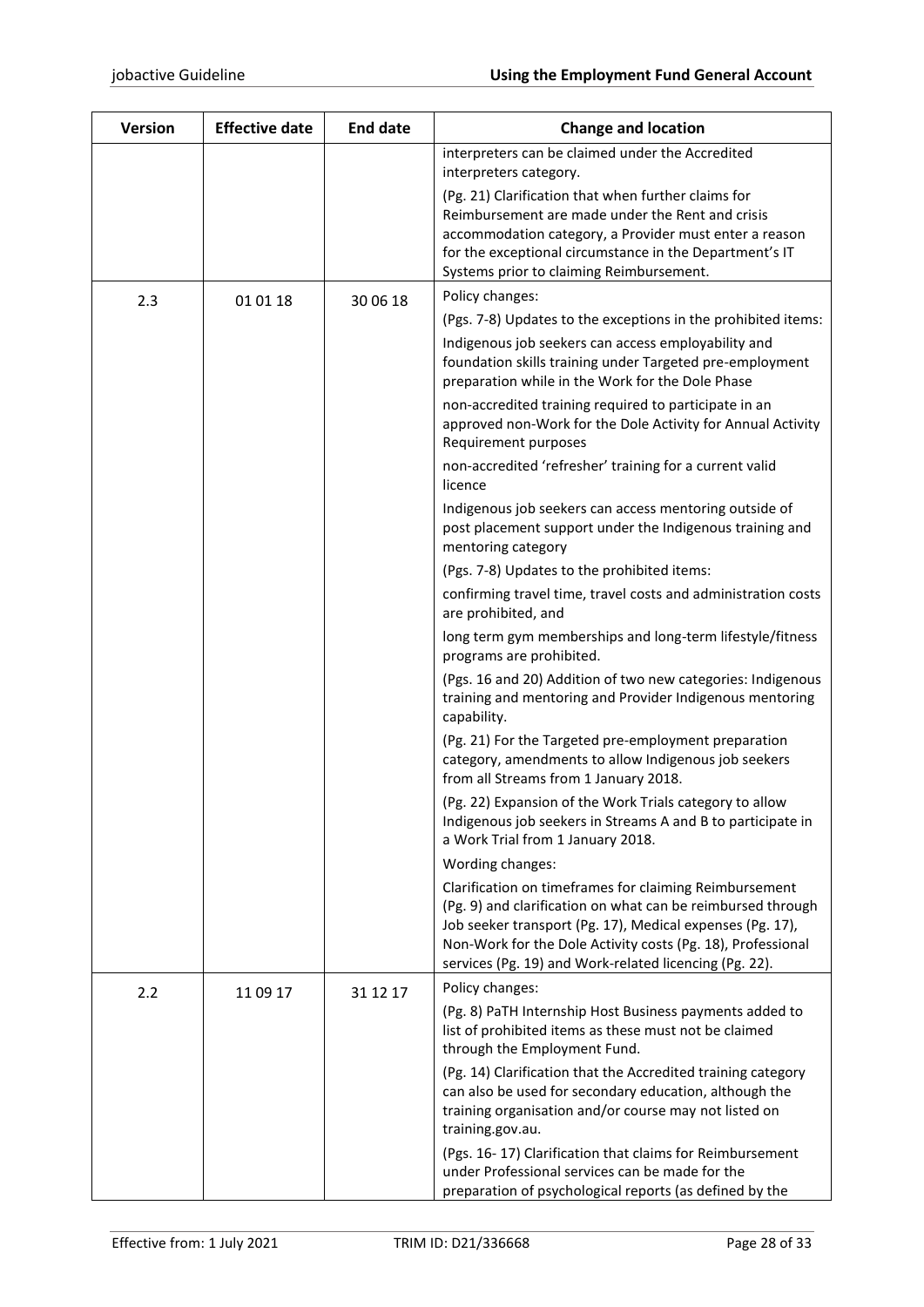| Version | <b>Effective date</b> | <b>End date</b> | <b>Change and location</b>                                                                                                                                                                                                                                                                                                                                                                                                                                            |
|---------|-----------------------|-----------------|-----------------------------------------------------------------------------------------------------------------------------------------------------------------------------------------------------------------------------------------------------------------------------------------------------------------------------------------------------------------------------------------------------------------------------------------------------------------------|
|         |                       |                 | Australian Psychological Society). Where a psychological<br>report is prepared by a staff member of a Provider's Own<br>Organisation or Related Entity, the standard rates for<br>Individual sessions or group sessions attended by up to 5<br>job seekers will apply.                                                                                                                                                                                                |
| 2.1     | 01 07 17              | 10 09 17        | Policy changes:                                                                                                                                                                                                                                                                                                                                                                                                                                                       |
|         |                       |                 | (Pg. 7) From 1 July 2017, Providers will have the choice to<br>create a commitment and claim Reimbursement in two<br>steps (current process) or create and Reimburse a<br>commitment in one step in the Department's IT Systems.                                                                                                                                                                                                                                      |
|         |                       |                 | (Pg. 8) Examples of penalties have been included against<br>the prohibited item on penalties, fines or court fees.                                                                                                                                                                                                                                                                                                                                                    |
|         |                       |                 | (Pg. 12) Clarification that an external supplier includes a job<br>seeker who has been Reimbursed by a Provider.                                                                                                                                                                                                                                                                                                                                                      |
|         |                       |                 | (Pg. 12) Clarification that the Documentary Evidence held<br>for the job seeker Reimbursement does not need to include<br>an ABN as the generic ABN is used for the Reimbursement.                                                                                                                                                                                                                                                                                    |
|         |                       |                 | (Pgs. 14, 19) Clarification that there are exceptions (such as<br>payment of penalties) to the assistance that can be given to<br>a job seeker to gain or re-gain their driver's licence after<br>loss due to driving offences under the Driving lessons and<br>Work-related licencing categories.                                                                                                                                                                    |
|         |                       |                 | (Pg. 15) From 1 July 2017, Providers will no longer be<br>required to seek pre-approval (offline and online) of<br>Employer required (non-accredited) training requests.<br>Providers will also not be required to create an Activity ID<br>for Employer required (non-accredited) training (completing<br>an Activity ID and linking this to a commitment will be<br>optional). Providers will instead have two new<br>Documentary Evidence requirements, which are: |
|         |                       |                 | enter a specific description of why the training is required,<br>the duration of the training and the ratio of job seekers to<br>vacant positions into the commitment in the Department's<br><b>IT Systems</b>                                                                                                                                                                                                                                                        |
|         |                       |                 | retain written evidence demonstrating that the training was<br>a specific requirement of the Employer for the associated<br>Vacancy ID (e.g. email or letter from the Employer).                                                                                                                                                                                                                                                                                      |
|         |                       |                 | (Pg. 16) From 1 July 2017, the maximum rate for Post<br>placement support will apply to services delivered by a<br>Provider's Own Organisation or Related Entity. No<br>maximum rate will be applied to services delivered by an<br>external organisation. Additional examples of post<br>placement have been included in the category description.                                                                                                                   |
|         |                       |                 | (Pg. 19) Clarification that pre-employment medical are<br>claimable for job seekers in all Streams.                                                                                                                                                                                                                                                                                                                                                                   |
|         |                       |                 | Wording changes:                                                                                                                                                                                                                                                                                                                                                                                                                                                      |
|         |                       |                 | (Pgs. 8-10) The overarching date of service/purchase is now<br>reflected as the date the supplier was paid (in line with<br>definition of overarching date of service/purchase).                                                                                                                                                                                                                                                                                      |
|         |                       |                 | (Pg. 16) Wording change to other communication with the<br>job seeker in regards to post placement support.                                                                                                                                                                                                                                                                                                                                                           |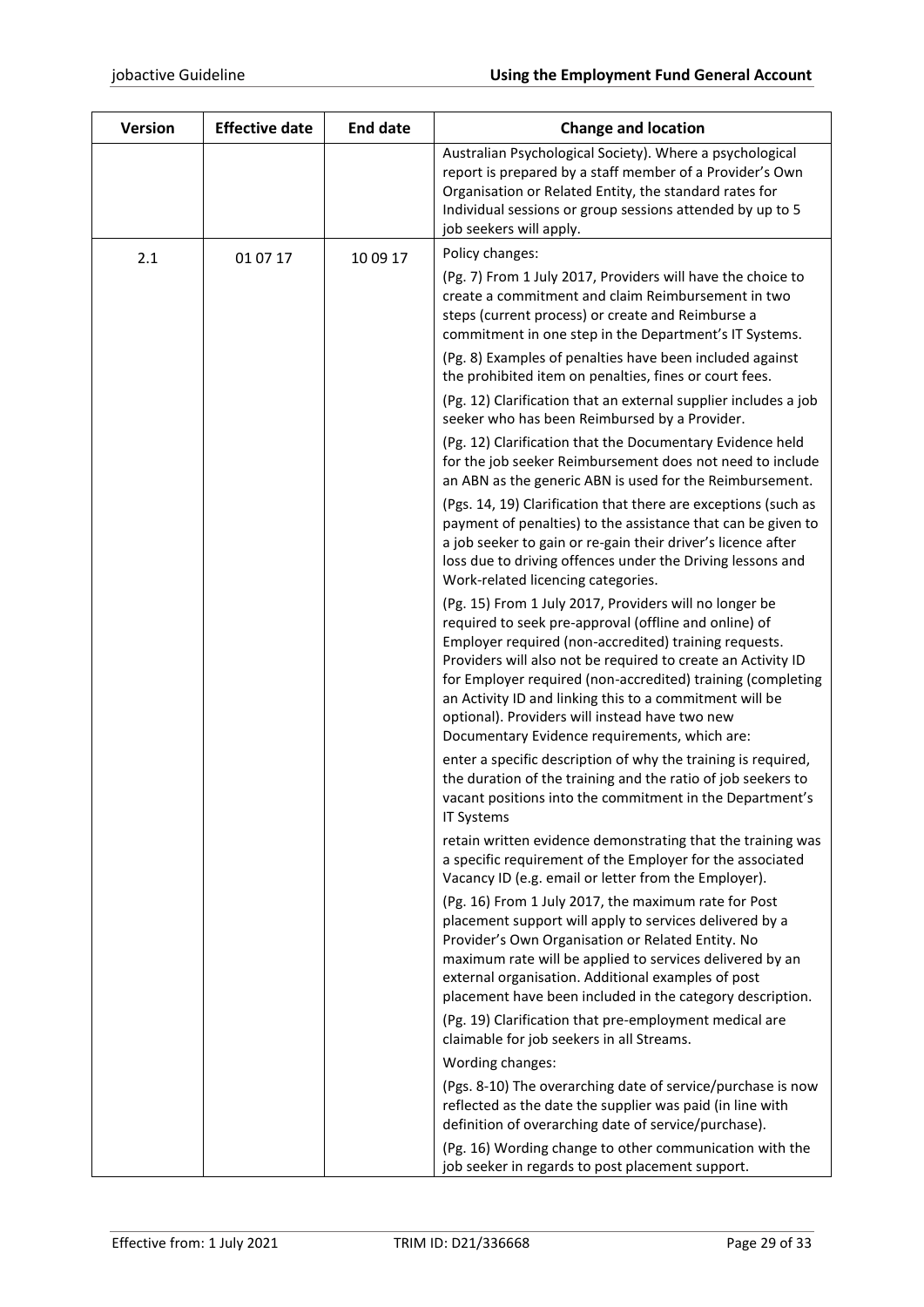| <b>Version</b> | <b>Effective date</b> | <b>End date</b> | <b>Change and location</b>                                                                                                                                                                                                                                                                                                                                                                                                                                                      |
|----------------|-----------------------|-----------------|---------------------------------------------------------------------------------------------------------------------------------------------------------------------------------------------------------------------------------------------------------------------------------------------------------------------------------------------------------------------------------------------------------------------------------------------------------------------------------|
| 2.0            | 27 03 17              | 30 06 17        | Policy changes:                                                                                                                                                                                                                                                                                                                                                                                                                                                                 |
|                |                       |                 | Clarification to the list of job seekers eligible for assistance<br>under the Employment Fund to include both those job<br>seekers Suspended after Commencement in a Stream and<br>job seekers participating in NEIS, PaTH Internships and<br>Employability Skills Training (page 6).                                                                                                                                                                                           |
|                |                       |                 | New category: PaTH Internship placement costs. This<br>category is to be used for costs associated with PaTH<br>Internships that cannot be claimed under another category<br>(e.g. costs associated with risk assessments and additional<br>insurances) (page 16).                                                                                                                                                                                                              |
|                |                       |                 | Clarification for post placement support category: services<br>can be delivered by an external organisation or by staff<br>members of a Provider's Own Organisation or Related<br>Entity (page 16).                                                                                                                                                                                                                                                                             |
|                |                       |                 | Clarification for professional services category: services can<br>be delivered in-person or via video or teleconference,<br>however any costs associated with the set-up and ongoing<br>cost of using video or teleconferencing for delivery of<br>Professional services must not be claimed (pages 16-17).                                                                                                                                                                     |
|                |                       |                 | Clarification for work-related licencing category: the<br>training costs to obtain the licence can be claimed under<br>this category if the training is a pre-requisite to applying for<br>or obtaining the licence (page 19).                                                                                                                                                                                                                                                  |
|                |                       |                 | Wording changes:                                                                                                                                                                                                                                                                                                                                                                                                                                                                |
|                |                       |                 | Guideline has been re-written to new template<br>specifications.                                                                                                                                                                                                                                                                                                                                                                                                                |
|                |                       |                 | Category descriptions have been re-worded to be clearer as<br>well as examples of expenditure included for a number of<br>categories.                                                                                                                                                                                                                                                                                                                                           |
|                |                       |                 | Any interest charged on credit cards, including account and<br>credit card fees and purchases made prior to 1 July 2015<br>moved from Reimbursement section to the prohibited<br>items listing (pages 7-8).                                                                                                                                                                                                                                                                     |
|                |                       |                 | The prohibited item relating to purchase of assets has been<br>re-worded and separated into two dot points (page 8).                                                                                                                                                                                                                                                                                                                                                            |
|                |                       |                 | A table has been included which lists the Category Details<br>and Documentary Evidence requirements (pages 14-19)                                                                                                                                                                                                                                                                                                                                                               |
| 1.8            | 05 12 16              | 27 03 17        | Policy: clarification of transferred job seekers (p4-5),<br>clarification of eligible job seekers (p5), clarification of layby<br>fees, credit card surcharges and credit card interest (p6),<br>increase of driving lessons cap and policy clarification (p7)<br>clarification of post placement support (p9), Professional<br>services (p10), relocation assistance (p10), work-related<br>licencing (p11), removal of prohibited item relating to<br>driving offences (p12). |
|                |                       |                 | Editorial: increase Targeted Pre-Employment Preparation<br>caps to reflect GST inclusive total (p10).                                                                                                                                                                                                                                                                                                                                                                           |
|                |                       |                 | Policy: Additional information on the transfer of credits for<br>business reallocation (p5)                                                                                                                                                                                                                                                                                                                                                                                     |
| 1.7            | 12 09 16              | 04 12 16        | Policy: clarification of Reimbursements and date of service<br>or purchase (p6).                                                                                                                                                                                                                                                                                                                                                                                                |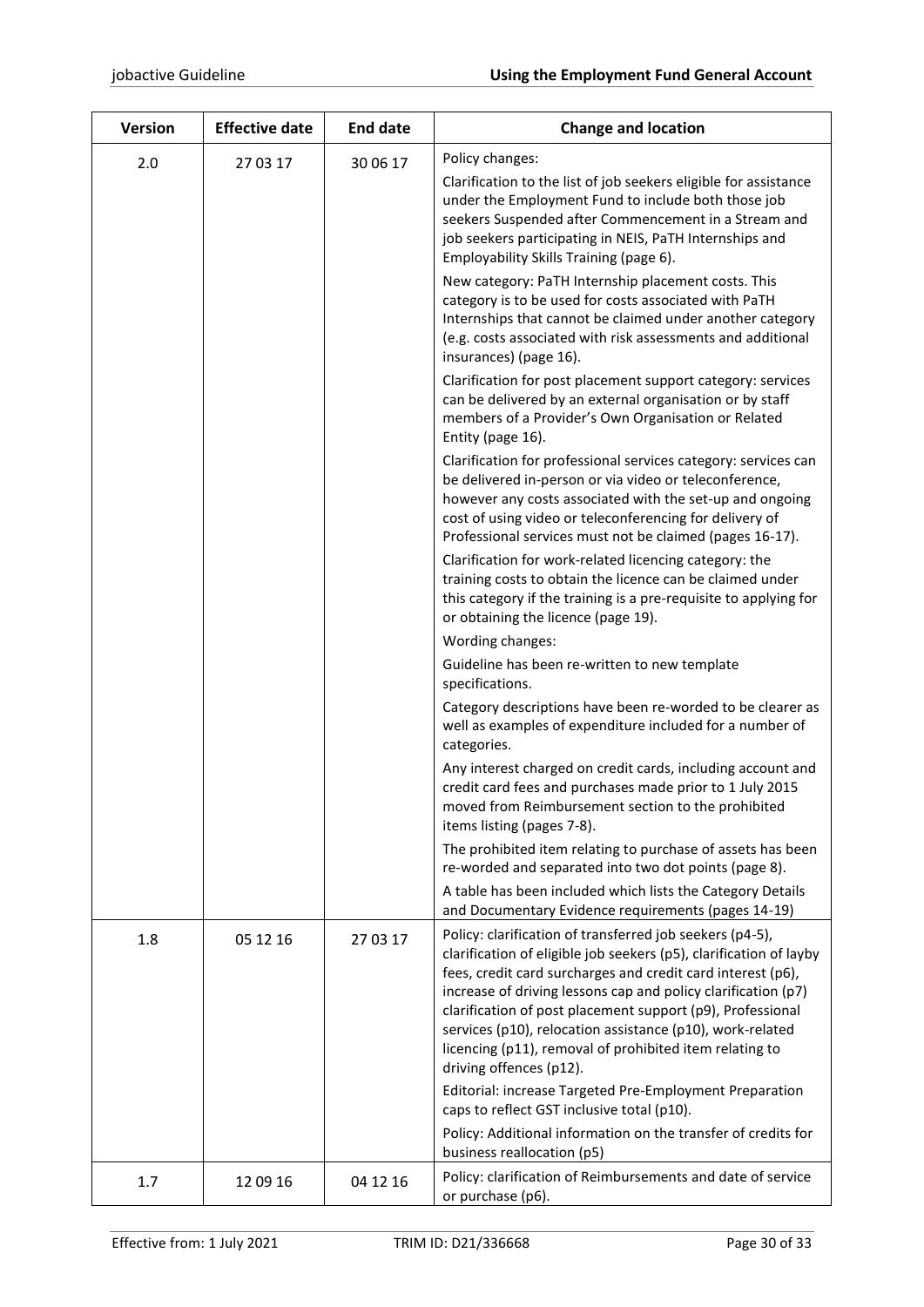| <b>Version</b> | <b>Effective date</b> | <b>End date</b> | <b>Change and location</b>                                                                                                                                                                                                                                                                                                                                                                      |
|----------------|-----------------------|-----------------|-------------------------------------------------------------------------------------------------------------------------------------------------------------------------------------------------------------------------------------------------------------------------------------------------------------------------------------------------------------------------------------------------|
|                |                       |                 | Policy: clarification of driving lessons (p7), Employer<br>Required Training (p7), job seeker transport (p8), medical<br>expenses (p8), post placement support (p9), rent and crisis<br>accommodation (p10), Stream C only (p11), Targeted Pre-<br>Employment Preparation (p11), tools, books and equipment<br>(p11), work-related items (p11) and work-related licencing<br>commitments (p12). |
|                |                       |                 | Policy: clarification of prohibited items and services (p12-<br>13).                                                                                                                                                                                                                                                                                                                            |
| 1.6            | 01 03 16              | 11 09 16        | Policy: clarification of the new professional services group<br>session standard rate release date and Reimbursement at<br>pro rata rate for group sessions (p8 and 9).                                                                                                                                                                                                                         |
|                |                       |                 | Policy: Inclusion of police checks for Work for the Dole<br>Activities in work-related item category and update of<br>prohibited Items. Effective from 1 March 2016 (p9-10).                                                                                                                                                                                                                    |
| 1.5            | 08 02 16              | 29 02 16        | Policy: addition of new Structural Adjustment Program<br>Guidelines under relevant references (p3)                                                                                                                                                                                                                                                                                              |
|                |                       |                 | Policy: clarification of commitments, Reimbursements and<br>date of service purchase (p3-5)                                                                                                                                                                                                                                                                                                     |
|                |                       |                 | Policy: clarification of bulk purchases (p10)                                                                                                                                                                                                                                                                                                                                                   |
|                |                       |                 | Policy: Addition of a new category non-government<br>program costs to support the inclusion of the new approved<br>non-government program activity type. (p10 and p13)                                                                                                                                                                                                                          |
| 1.4            | 14 12 15              | 07 02 16        | Policy: added definition of driving lessons category                                                                                                                                                                                                                                                                                                                                            |
|                |                       |                 | $(p 6)$ .                                                                                                                                                                                                                                                                                                                                                                                       |
|                |                       |                 | Policy: minor updates to job seeker transport, medical<br>expenses, professional services, targeted pre-employment<br>preparation and work related licencing categories ( $p_0 = 10$ ).                                                                                                                                                                                                         |
|                |                       |                 | Updated references to 'batch' purchases; now referred to<br>as 'bulk purchases' (p 11).                                                                                                                                                                                                                                                                                                         |
| 1.3            | 07 12 15              | 13 12 15        | Policy: added definition of Targeted Pre-employment<br>Preparation training and medical expenses categories (p 6<br>and 7).                                                                                                                                                                                                                                                                     |
|                |                       |                 | Policy: clarification of policy for funding accredited training,<br>relocation assistance, job seeker transport and work-related<br>licencing categories (p 5, 6 and 7).                                                                                                                                                                                                                        |
|                |                       |                 | Policy: clarification of Employer required training category<br>approval process (p 5).                                                                                                                                                                                                                                                                                                         |
|                |                       |                 | Policy: clarification of Reimbursement for rent and crisis<br>accommodation (p 7).                                                                                                                                                                                                                                                                                                              |
|                |                       |                 | Policy: update to standard rates for professional services<br>group sessions (p 7). The standard rates for group sessions<br>attended by six or more job seekers will become available in<br>a future ESS Web release, expected in early-2016. Providers<br>should continue to claim the current standard rate for<br>group sessions in the intervening period.                                 |
| 1.2            | 13 08 15              | 06 12 15        | Policy: clarification of direct Reimbursement to job seekers<br>for cards and vouchers for food, phone calls or petrol (p 5).                                                                                                                                                                                                                                                                   |
|                |                       |                 | Policy: clarification of training related to licencing, including<br>driving lessons (p 5 and 7).                                                                                                                                                                                                                                                                                               |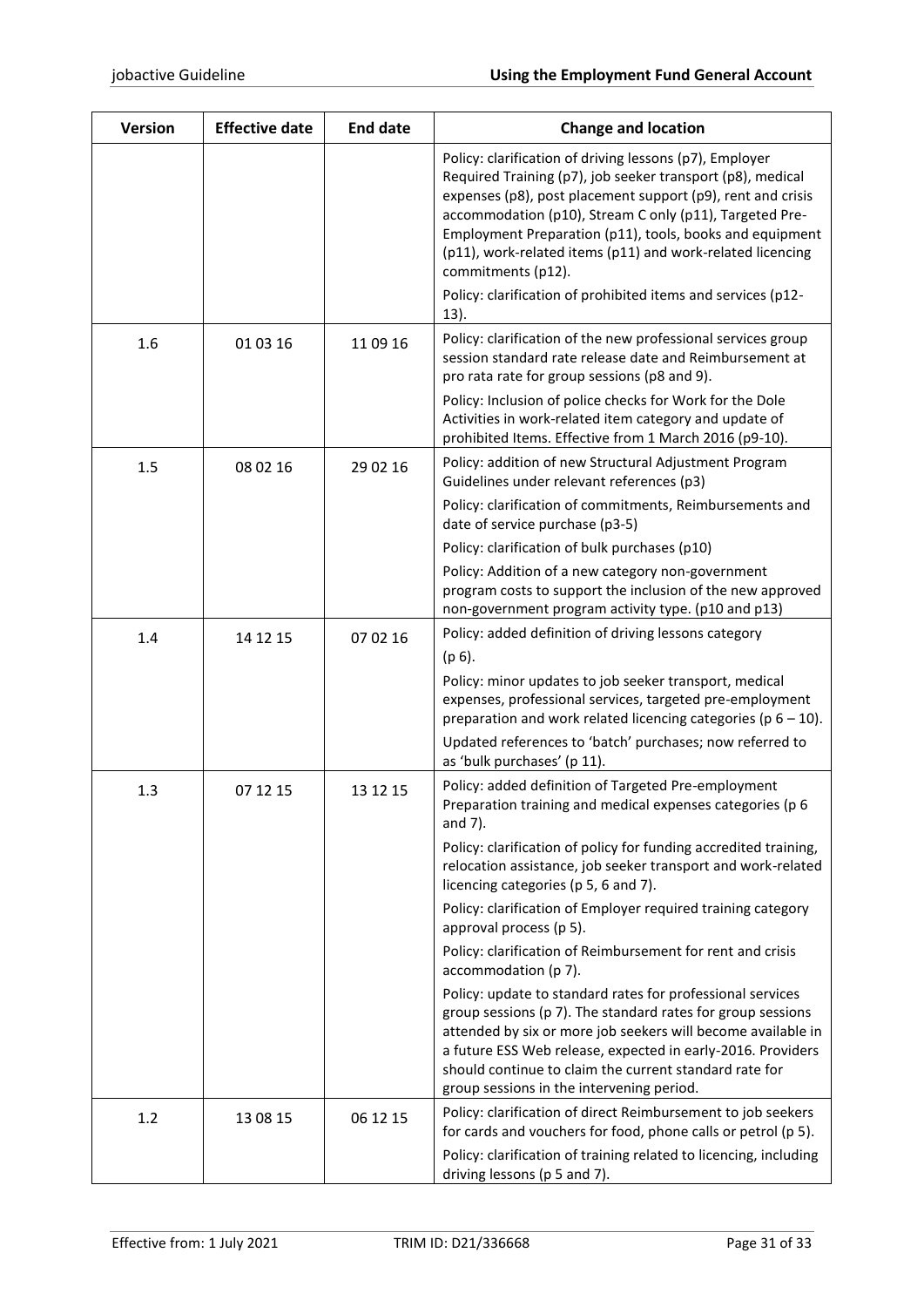| <b>Version</b> | <b>Effective date</b> | <b>End date</b> | <b>Change and location</b>                                                                                                                                                                                                                                                                                                                                                                        |
|----------------|-----------------------|-----------------|---------------------------------------------------------------------------------------------------------------------------------------------------------------------------------------------------------------------------------------------------------------------------------------------------------------------------------------------------------------------------------------------------|
|                |                       |                 | Policy: Stream C only; clarification relating to the<br>Department's Personal Accident Insurance policy<br>$(p 7)$ .<br>Policy: Employer required training and Work Trials;<br>clarification that the expenditure must be linked to the<br>associated Vacancy, as per the Documentary Evidence<br>Guideline (p 5 and 7).                                                                          |
| 1.1            | 01 07 15              | 12 08 15        | Policy: inclusion of information on the use of the<br><b>Employment Fund General Account to assist job seekers</b><br>participating in Indigenous placements funded through the<br>Department of Prime Minister and Cabinet (p 2 and 8).<br>Policy: clarification of policy for funding accredited training<br>category and cards and vouchers for food, phone calls or<br>petrol category (p 4). |
| 1.0            | 01 07 15              |                 | Original version of document.                                                                                                                                                                                                                                                                                                                                                                     |